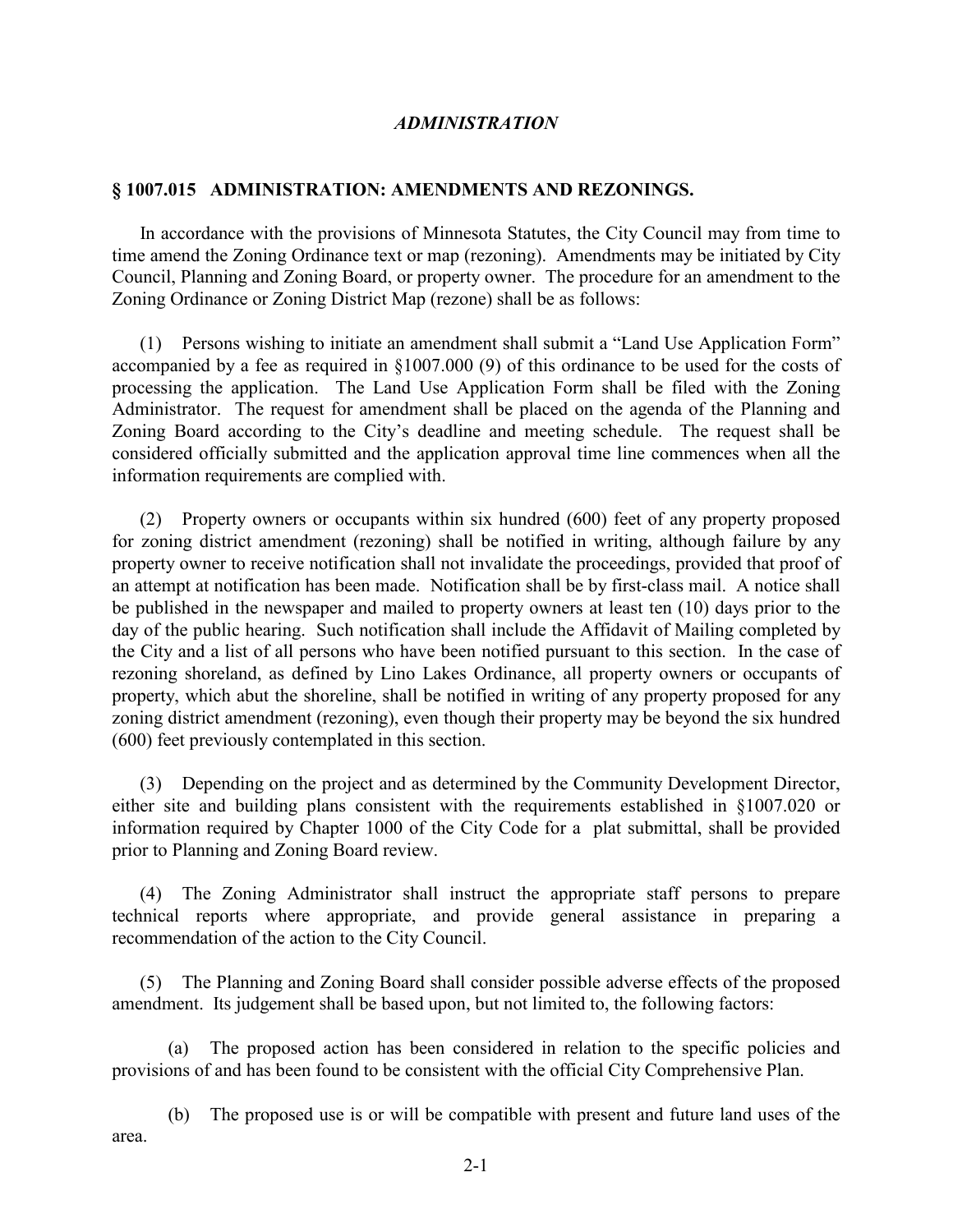(c) The proposed use conforms with all performance standards contained herein.

(d) The proposed use can be accommodated with existing public services and will not overburden the City's service capacity.

(e) Traffic generation by the proposed use is within capabilities of streets serving the property.

(6) A public hearing on the rezoning application shall be held by the Planning and Zoning Board or City Council.

(7) The City Council must approve or deny the application for zoning amendment request within sixty (60) days of receiving all required information. The sixty (60) day time limit starts over only if the City sends notice, within ten (10) business days, of receipt of the request, telling the applicant what information is missing. The City may extend the sixty (60) day time limit before the end of such time limit by providing written notice of the extension to the applicant. The notification shall state the reasons for the extension and its anticipated length, which may not exceed sixty (60) days, unless approved by the applicant. Failure of the City Council to deny an application within sixty (60) days is approval of the request. If the City Council denies a request, it shall state in writing the reasons for the denial at the time it denies the request.

(8) Approval of a proposed amendment shall require passage by a majority vote of all members of the City Council except that the adoption or amendment of any portion of a zoning ordinance which changes all or part of the existing classification of a zoning district from residential to either commercial or industrial requires a four-fifths (4/5) majority vote of all members of the City Council.

(9) The amendment shall not become effective until such time as the City Council approves an ordinance reflecting said amendment and after said ordinance is published in the official newspaper. An emergency ordinance shall take effect immediately upon its adoption or at such later date as it specifies. Every other ordinance shall take effect thirty (30) days after its publication or at such later date as it specifies.

(10) No application for a zoning amendment or rezoning which has been denied shall be resubmitted for a period of twelve (12) months from the date of said order of denial.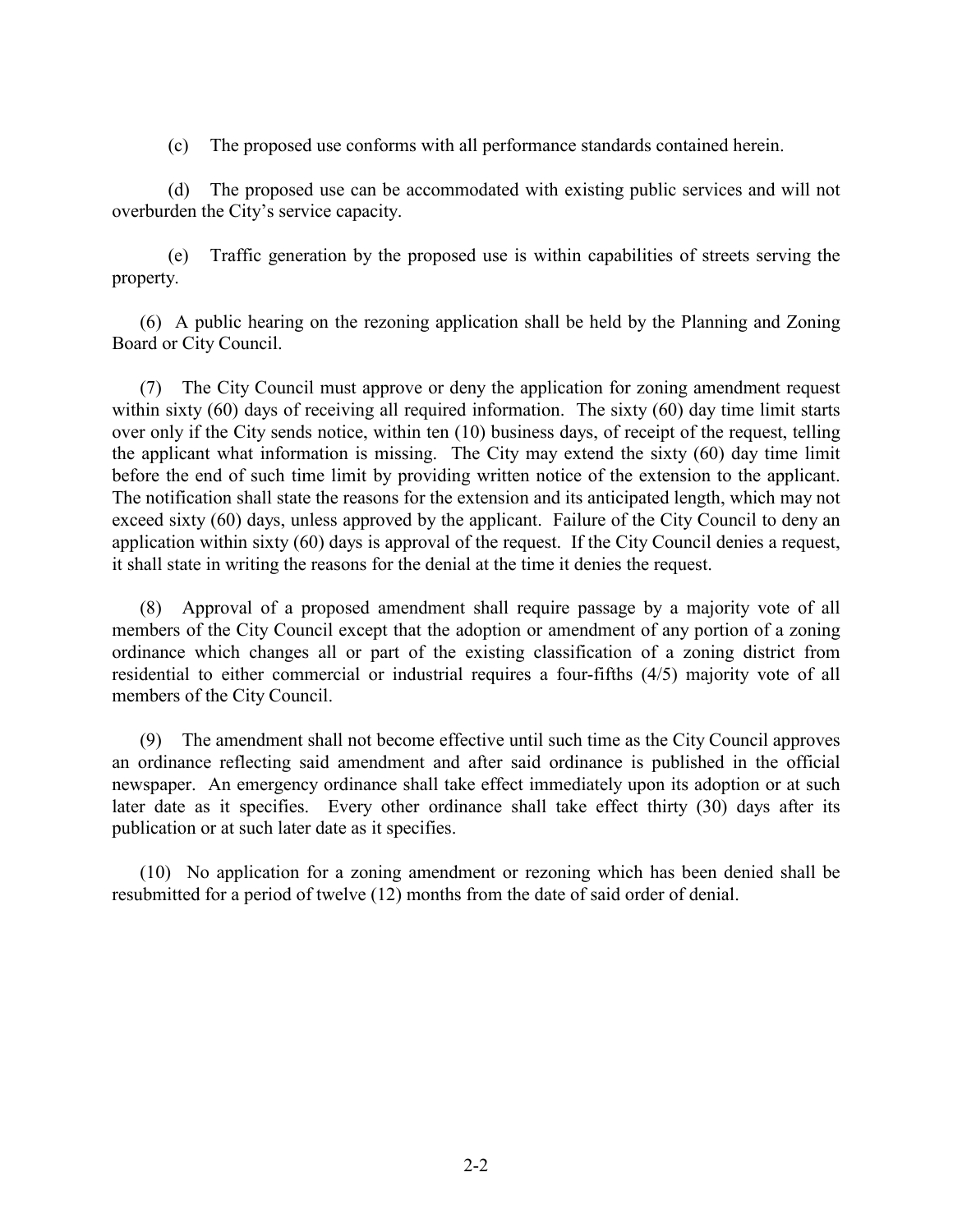### **§ 1007.016 ADMINISTRATION: CONDITIONAL USE PERMITS.**

(1) *General Statement.*Certain uses, while generally not suitable in a particular zoning district, may under some circumstances be suitable. When such circumstances exist, a conditional use permit may be granted. Conditions may be applied to issuance of the permit and an annual review of the permit shall be required. The permit shall be granted for a particular use and not for a particular person or firm. Conditional use permits may be granted in accordance with this subdivision for any use or purpose for which such permits are required or permitted by this ordinance or as listed as a conditional use for the zoning districts provided in §1007.080 through §1007.132 of this ordinance.

### (2) *Procedure.*

(a) The person applying for a conditional use permit shall fill out and submit to the Zoning Administrator a "Land Use Application Form" together with a fee as established by City Council resolution. The request for conditional use permit shall be placed on the agenda of the Planning & Zoning Board according to the City's deadline and meeting schedule. The request shall be considered officially submitted and the application approval time line commences when all the information requirements are complied with.

(b) A public hearing on the conditional use permits shall be held by the Planning and Zoning Board or the City Council.

(c) At least ten (10) days prior to the public hearing; notice of the purpose, time and place of such public hearing shall be published in the official newspaper of the City and mailed to the property owners within three hundred fifty (350) feet of the property in question. Failure of any property owner to receive the mailed notification shall not invalidate the proceedings.

(d) The applicant or his representative must appear before the Planning and Zoning Board in order to answer questions concerning the proposed conditional use.

(e) Site and building plans consistent with the requirements established in §1007.019 (2) shall be provided prior to Planning and Zoning Board review.

(f) The Zoning Administrator shall instruct the appropriate staff persons to prepare technical reports where appropriate and provide general assistance in preparing a recommendation of the action to the City Council.

(g) *Standards.*The Planning and Zoning Board shall recommend a conditional use permit and the Council shall order the issuance of such permit only if it finds the following criteria have been met:

1. The proposed development application has been found to be consistent with the policies and recommendations of the Lino Lakes Comprehensive Plan including:

a. Land Use Plan.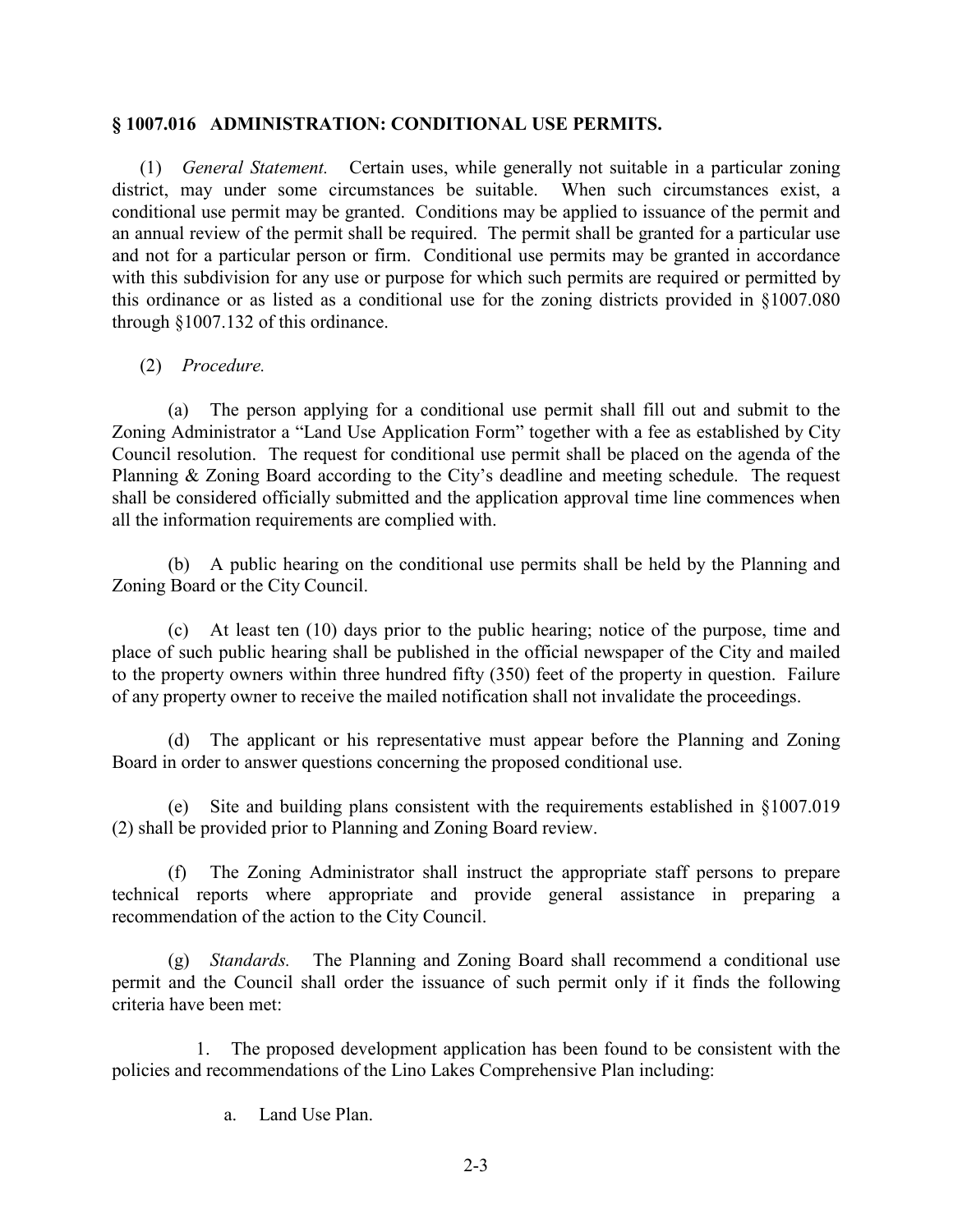b. Transportation Plan.

c. Utility (Sewer and Water) Plans.

d. Local Water Management Plan.

e. Capital Improvement Plan.

f. Policy Plan.

g. Natural Environment Plan.

2. The proposed development application is compatible with present and future land uses of the area.

3. The proposed development application conforms to performance standards herein and other applicable City Codes.

4. Traffic generated by a proposed development application is within the capabilities of the City when:

a. If the existing level of service (LOS) outside of the proposed subdivision is A or B, traffic generated by a proposed subdivision will not degrade the level of service more than one grade.

b. If the existing LOS outside of the proposed subdivision is C, traffic generated by a proposed subdivision will not degrade the level of service below C.

c. If the existing LOS outside of the proposed subdivision is D, traffic generated by a proposed subdivision will not degrade the level of service below D.

d. The existing LOS must be D or better for all streets and intersections providing access to the subdivision. If the existing level of service is E or F, the subdivision developer must provide, as part of the proposed project, improvements needed to ensure a level of service D or better.

e. Existing roads and intersections providing access to the subdivision must have the structural capacity to accommodate projected traffic from the proposed subdivision or the developer will pay to correct any structural deficiencies.

f. The traffic generated from a proposed subdivision shall not require City street improvements that are inconsistent with the Lino Lakes Capital Improvement Plan. However, the City may, at its discretion, consider developer-financed improvements to correct any street deficiencies.

g. The LOS requirements in paragraphs 1. to 4. above do not apply to the I-35W/Lake Drive or I-35E/Main St. interchanges. At City discretion, interchange impacts must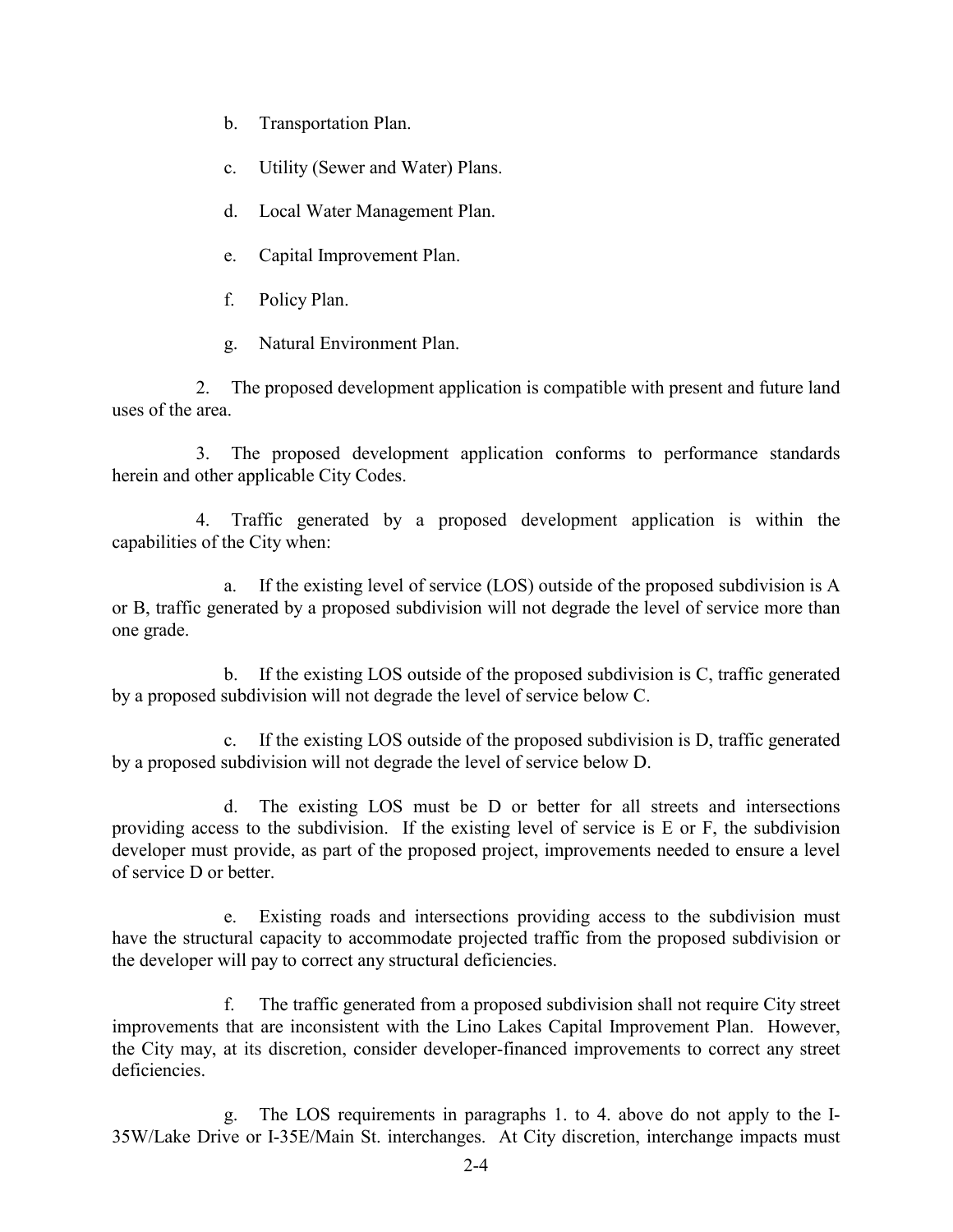be evaluated in conjunction with Anoka County and the Minnesota Dept. of Transportation, and a plan must be prepared to determine improvements needed to resolve deficiencies. This plan must determine traffic generated by the subdivision project, how this traffic contributes to the total traffic, and the time frame of the improvements. The plan also must examine financing options, including project contribution and cost sharing among other jurisdictions and other properties, that contribute to traffic at the interchange.

h. The City does not relinquish any rights of local determination.

i. The proposed development shall be served with adequate and safe water supply.

j. The proposed development shall be served with an adequate and safe sanitary sewer system.

k. The proposed development shall not result in the premature expenditures of City funds on capital improvements necessary to accommodate the proposed development.

5. Will not involve uses, activities, processes, materials, equipment and conditions of operation that will be detrimental to any persons, property, or the general welfare because of excessive production of traffic, noise, smoke, fumes, glare, or odors.

6. Will not result in the destruction, loss, or damage of a natural, scenic or historic feature of major importance.

(h) Whether the Planning and Zoning Board recommends denial or approval of a conditional use permit or the Council orders such denial or approval, it shall include in its recommendations or determination findings as to the ways in which the proposed use does or does not comply with the standards established in this Ordinance.

(i) The City Council must approve or deny the application for amendment or conditional use permit requests within sixty (60) days of receiving all required information. The sixty (60) day time limit starts over only if the City sends notice, within ten (10) business days of receipt of the request, telling the applicant what information is missing. The City may extend the sixty (60) day time limit before the end of such time limit by providing written notice of the extension to the applicant. The notification must state the reasons for the extension and its anticipated length, which may not exceed sixty (60) days, unless approved by the applicant. Failure of the City Council to deny an application within sixty (60) days is approval of the request. If the City Council denies a request, it must state in writing the reasons for the denial at the time it denies the request.

(j) Following approval of the conditional use permit, the City shall file a certified copy thereof including a legal description of the property with the County Recorder and/or Registrar of Title.

(k) If construction has not begun within one (1) year after the date of the conditional use permit, or if substantial construction has not taken place within three (3) years after the date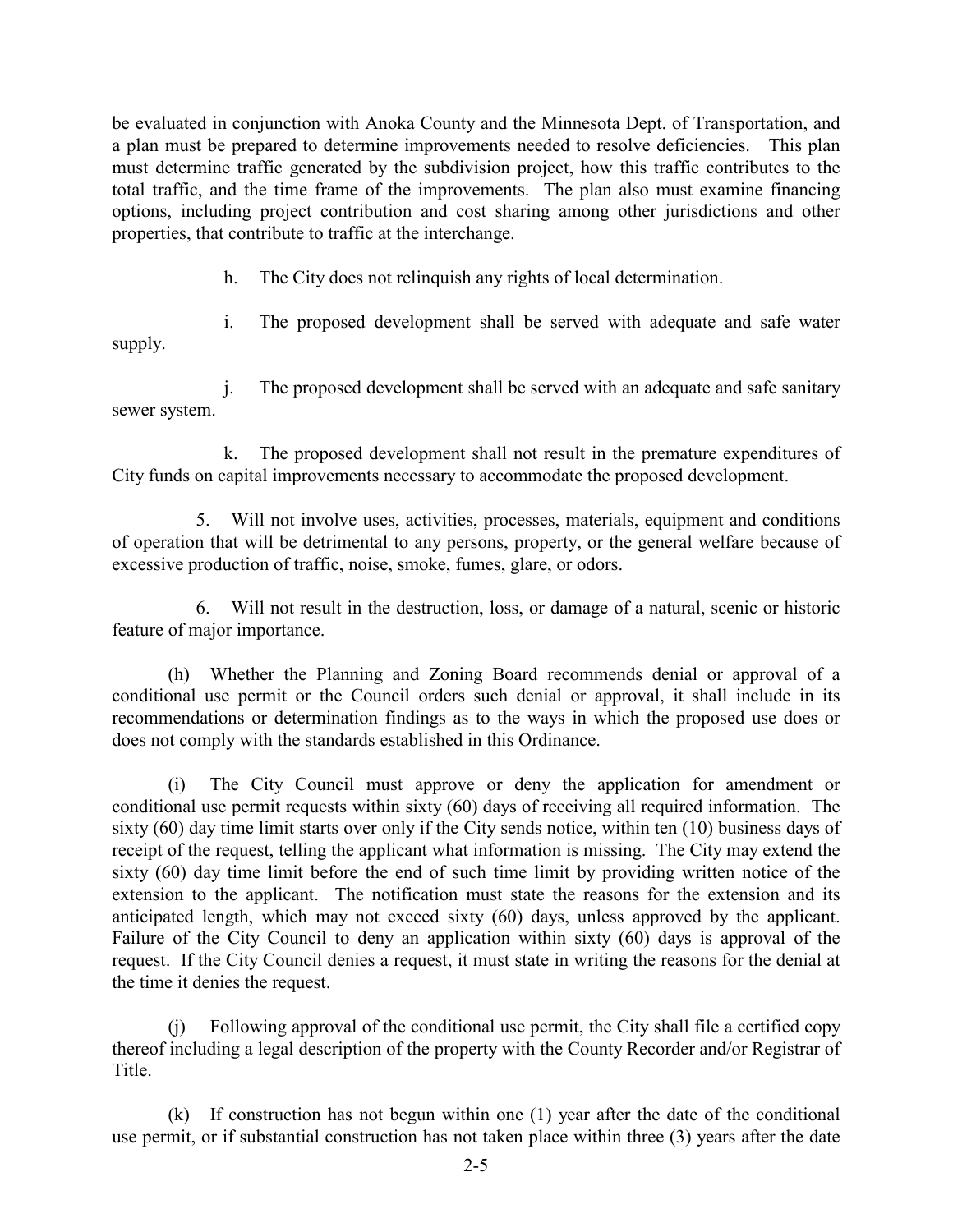of issuance of the conditional use permit, the permit is void. A conditional use specified in the permit expires if, for any reason, the authorized use ceases for more than one (1) year.

(l) If a time limit or periodic review is included as a condition by which a conditional use permit is granted, the conditional use permit may be reviewed at a public hearing with notice of said hearing published at least ten (10) days prior to the review; it shall be the responsibility of the City Clerk to schedule such public hearings and the owner of land having a conditional use permit shall not be required to pay a fee for said review.

(m) Any change involving structural alteration, enlargement, intensification of use, or similar change not specifically permitted by the conditional use permit issued shall require an amended conditional use permit and all procedures shall apply as if a new permit were being issued. An amended conditional use permit application and requests for changes in conditions shall be administered in a manner similar to that required for a conditional use permit.

(n) All uses existing as of July 14, 1997 that are included in the list of conditional uses for the zoning district in which they are located shall be considered as having a conditional use permit which contains conditions that permit the land use and structures as they existed on said date. Any enlargement, structural alteration, or intensification of such use shall require an amended conditional use permit as provided for above.

(o) No application for a conditional use permit shall be resubmitted for a period of twelve (12) months from the date of said order of denial.

(3) *Revocation.* If an approved conditional use permit is in violation of this Ordinance or the conditions of permit approval, the City may initiate a process to revoke the conditional use permit. The City shall then conduct a public hearing to consider the revocation of a conditional use permit. Notifications shall be distributed and published according to paragraph (2)(c) The public hearing shall be conducted by the Planning & Zoning Board, which shall make a recommendation to the City Council. In considering revocation, the Board and the City Council shall consider compliance with the approved conditions of the conditional use permit and the standards listed in paragraph  $(2)(g)$ . The City may also conduct a public hearing and consider revocation if the time requirements of paragraph  $(2)(k)$  have not been met.

(a) Following a vote by the City Council to revoke the conditional use permit, the City shall file a certified copy thereof including a legal description of the property with the County Recorder and/or Registrar of Title.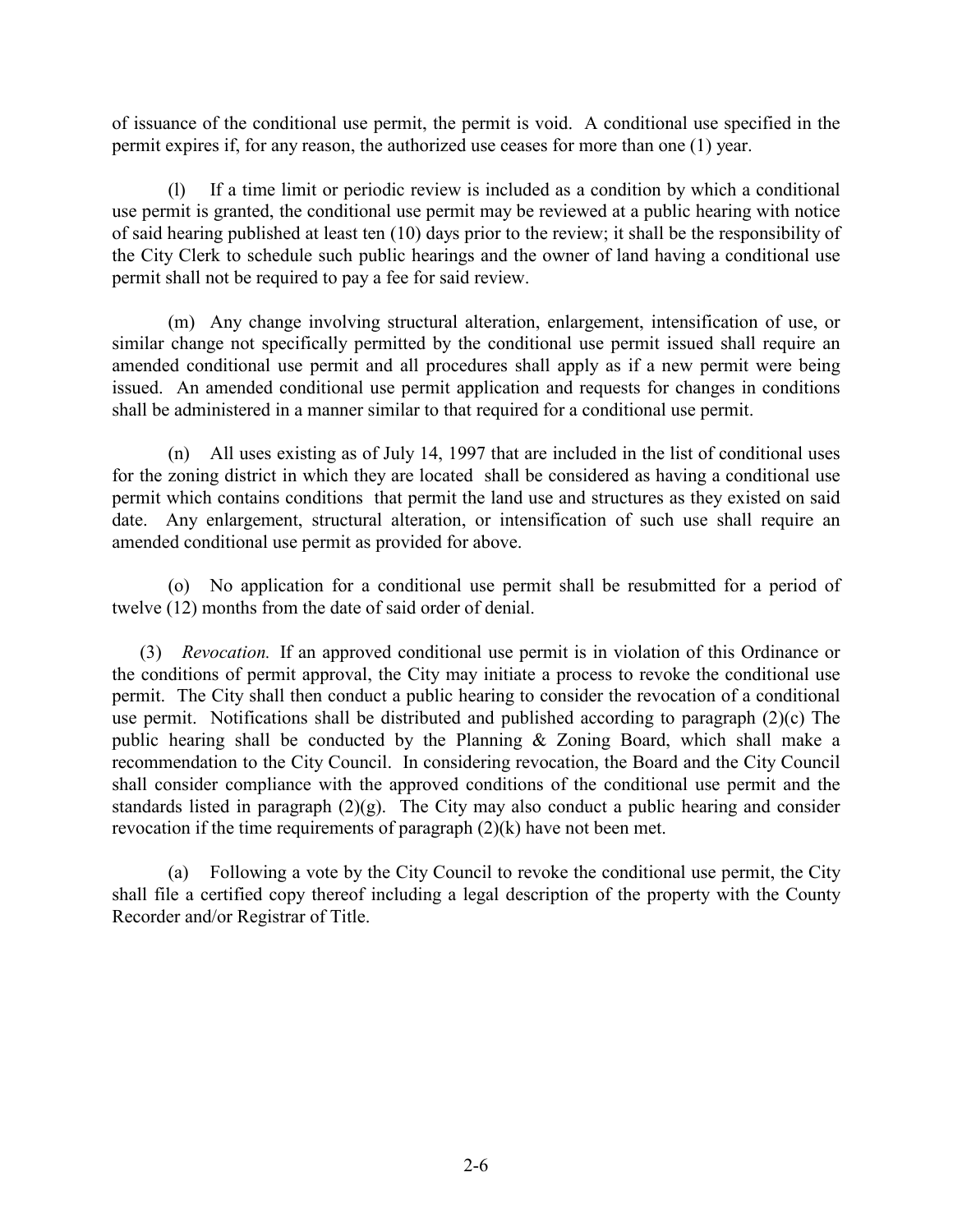### **§ 1007.017 ADMINISTRATION: INTERIM USE PERMITS.**

(1) *Purpose and Intent.* The purpose and intent of allowing interim uses is:

(a) To allow a use for a brief period of time until a permanent location is obtained or while the permanent location is under construction.

(b) To allow a use that is presently judged acceptable by the City Council, but that with anticipated development or redevelopment, will not be acceptable in the future or will be replaced in the future by a permitted or conditional use allowed within the respective district.

(c) To allow a use which is reflective of anticipated long range change to an area and which is in compliance with the Comprehensive Plan provided that said use maintains harmony and compatibility with surrounding uses and is in keeping with the architectural character and design standards of existing uses and development.

(2) *Procedure.*

(a) *Existing Uses.* All uses existing as of July 14, 1997 that are included in the list of interim uses for the zoning district in which they are located shall be considered as having an interim use permit which contains conditions that permit the land use and structures as they existed on said date. Any enlargement, structural alteration, or intensification of such use shall require an amended interim use permit regulated by the §1007.017of this Ordinance and shall be processed according to the submittal requirements, standards and procedures for a conditional use permit as established by §1007.016 of this Ordinance.

(b) *New Uses.* Uses defined as interim uses which do not presently exist within a respective zoning district shall be processed according to the submittal requirements, standards and procedures for a conditional use permit as established by §1007.016 of this Ordinance.

(3) *General Standards.*An interim use shall comply with the following:

(a) *Existing Uses.* Existing uses shall be in conformance with zoning and building standards in effect at the time of initial construction and development, and may not be enlarged or expanded except under the terms for newly established uses, and shall continue to be governed by such regulations in the future.

(b) *New Uses.*

1. Meets the standards of a conditional use permit set forth in §1007.016 of this Ordinance.

- 2. Conforms to the applicable performance standards of this Ordinance.
- 3. The use is allowed in an interim use in the respective zoning district.
- 4. The date or event that will terminate the use can be identified with certainty.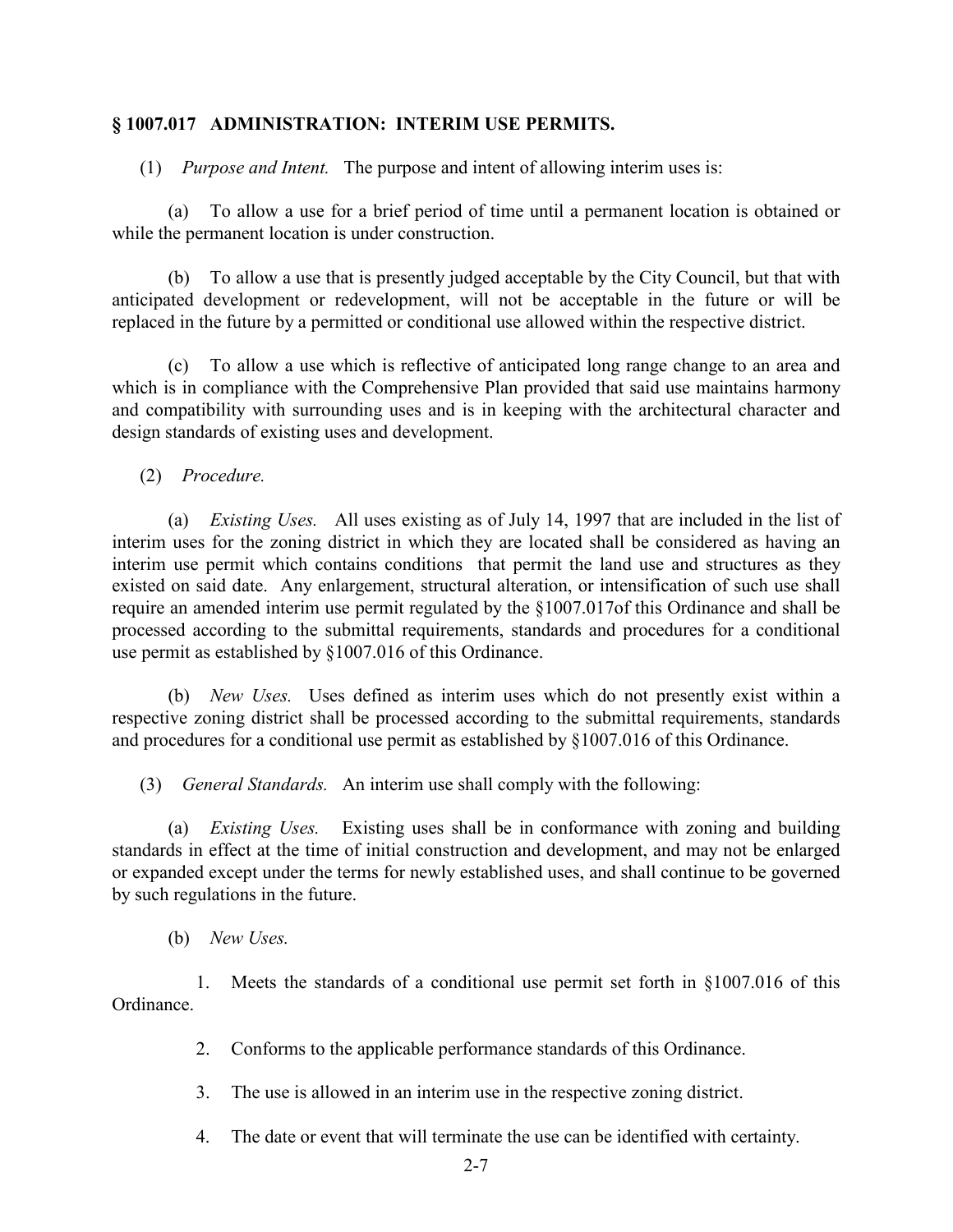5. The use will not impose additional costs on the public if it is necessary for the public to take the property in the future.

6. The user agrees to any conditions that the City Council deem appropriate for permission of the use.

(4) *Termination.* An interim use shall terminate on the happening of any of the following events, whichever first occurs:

- (a) The date stated in the permit.
- (b) Upon violation of conditions under which the permit was issued.
- (c) Upon change in the City's zoning regulations which renders the use nonconforming.

(d) The redevelopment of the use and property upon which it is located to a permitted or conditional use as allowed within the respective zoning district.

(5) *Revocation.* If an approved interim use permit is in violation of this Ordinance or the conditions of permit approval, the City may initiate a process to revoke the interim use permit. The City shall then conduct a public hearing to consider the revocation of an interim use permit. Notifications shall be distributed and published according to paragraph (2). The public hearing shall be conducted by the Planning & Zoning Board, which shall make a recommendation to the City Council. In considering revocation, the Board and the City Council shall consider compliance with the approved conditions of the interim use permit and the standards listed in paragraph (3).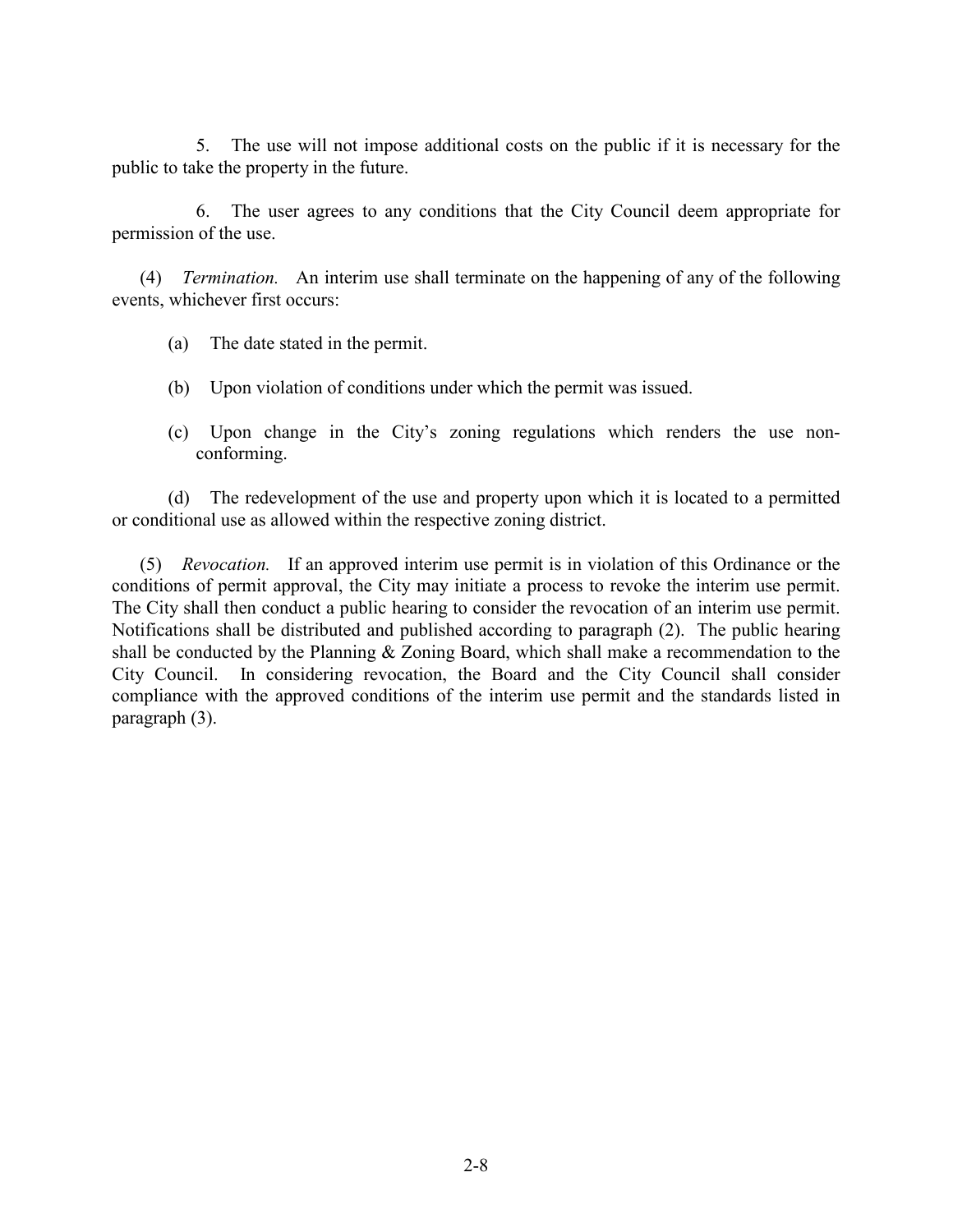### **§ 1007.018 VARIANCES AND APPEALS.**

(1) *Variances.* Variances from the requirements of this ordinance, including restrictions placed on nonconformities, may be granted under the following conditions.

(a) *Criteria and Findings of Fact.* No variance shall be granted unless it meets all the criteria in paragraphs 1. through 6. or unless paragraph 7. applies. The City shall make findings regarding compliance with these criteria.

1. The variance shall be in harmony with the general purposes and intent of the ordinance.

2. The variance shall be consistent with the comprehensive plan.

3. There shall be practical difficulties in complying with the ordinance. "Practical difficulties," as used in connection with the granting of a variance, means that the property owner proposes to use the property in a reasonable manner not permitted by the ordinance. Economic considerations alone do not constitute practical difficulties. Practical difficulties include, but are not limited to, inadequate access to direct sunlight for solar energy systems.

4. The plight of the landowner shall be due to circumstances unique to the property not created by the landowner.

5. The variance shall not alter the essential character of the locality.

6. A variance shall not be granted for any use that is not allowed under the ordinance for property in the zoning district where the subject site is located.

7. In accordance with MN Stat. 462.357, Subp. 6, variances shall be granted for earth sheltered construction as defined in MN Stat. 216C.06, Subd. 14, when in harmony with the zoning ordinance.

(b) *Variance Procedure.* The City shall decide upon requests for variance by approving or denying the same in part or in whole. The procedure for granting variances is as follows:

1. A person desiring a variance shall fill out and submit to the Zoning Administrator or his/her designee a "Land Use Application Form", together with a fee as established by City Council resolution/ordinance and all related material to document said hardship.

2. The request for variance shall be placed on the agenda of the Planning and Zoning Board according to the City's deadline and meeting schedule. The request shall be considered as being officially submitted and the application approval timeline commences when all the information requirements are complied with.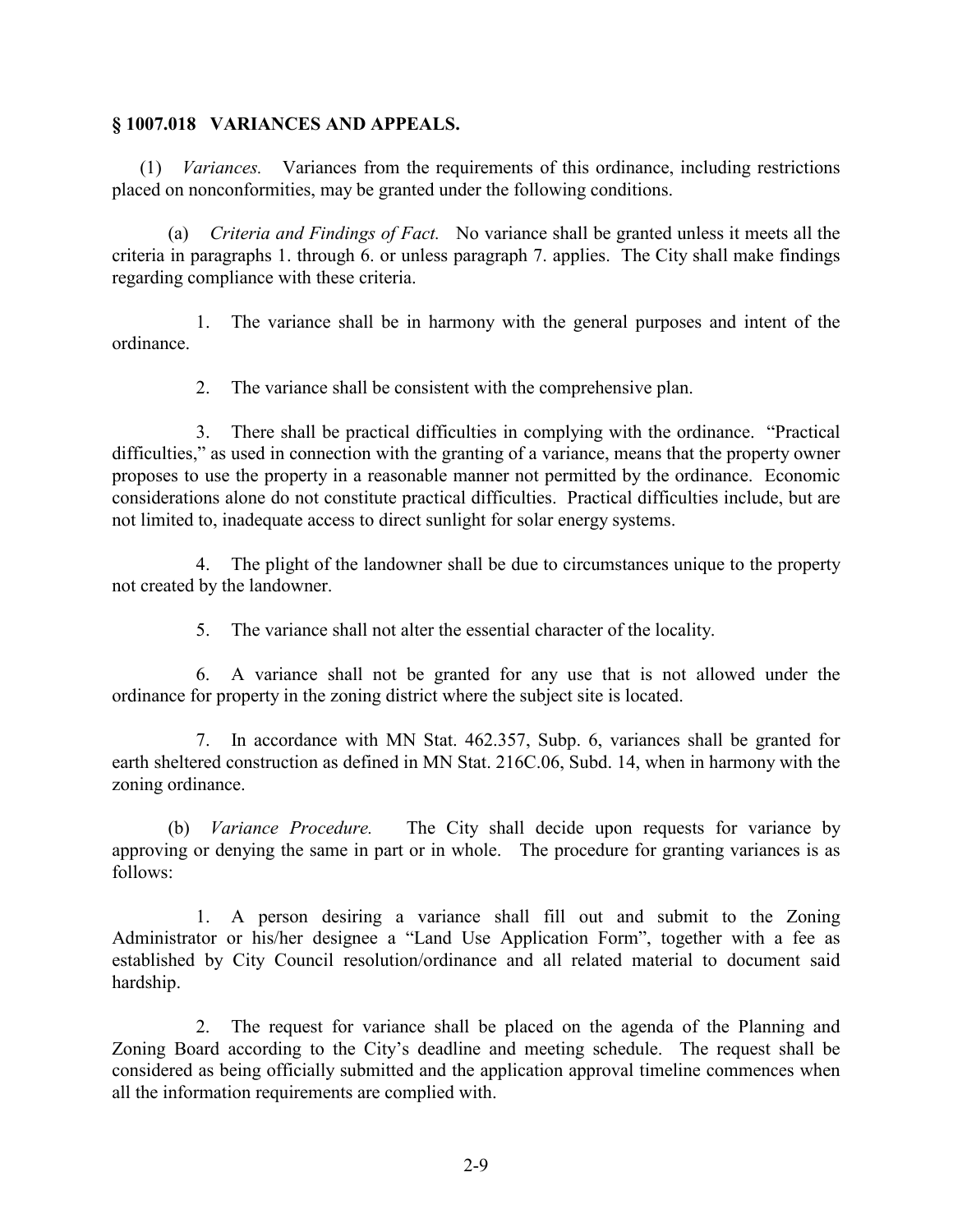3. The City Council must approve or deny the application within sixty (60) days of receiving all required information. Failure of the City Council to deny an application within sixty (60) days is approval of the request. If the City Council denies an application, it shall state in writing the reasons for the denial at the time it denies the application. However, when a vote on a resolution or properly made motion to approve an application fails for any reason, the failure shall constitute a denial of the application provided that those voting against the motion state on the record the reasons why they oppose the application.

a. The sixty (60) day time limit starts over only if the City sends notice, within ten (15) business days of receipt of the application, telling the applicant what information is missing. The City may extend the sixty (60) day time limit before the end of such time limit by providing written notice of the extension to the applicant. The notification shall state the reasons for the extension and its anticipated length, which may not exceed sixty (60) days, unless approved by the applicant. An applicant may by written notice to the City request an extension of the time limit.

b. Other conditions of MN Stat 15.99, as amended, also apply.

4. The petitioner or representative may appear before the Planning and Zoning Board in order to present information or to answer questions. The Board shall make a recommendation to the City Council including findings on compliance with required criteria and conditions to be imposed.

5. The City Council may grant the variance if it has been established that the application complies with the required criteria. The City Council shall, on all variance applications whether granted or denied, record findings of fact. Such findings shall be recorded in writing and shall state the City Council's reasons for such action.

6. Following approval of the variance, the City shall file a certified copy thereof including a legal description of the property with the County Recorder or Registrar of Titles.

(c) The City may impose conditions in the granting of variances. Conditions must be directly related to and must bear a rough proportionality to the impact created by the variance.

(d) *Submittal Requirements.* Applications for variances shall be filed with the Community Development Department and shall be accompanied by the following submittal information:

1. Proof of title and contract/purchase agreement and/or property owner signature on the application form when applicable.

2. Eight (8) large scale copies and reduced (11" x 17") copies of detailed written materials, plans and specifications to include the following information:

*Note:* One/two *additional* large scale copies shall be provided for each of the following, if applicable:

• Project adjacent to a County Road or County State Aid Highway  $- (2 \text{ sets})$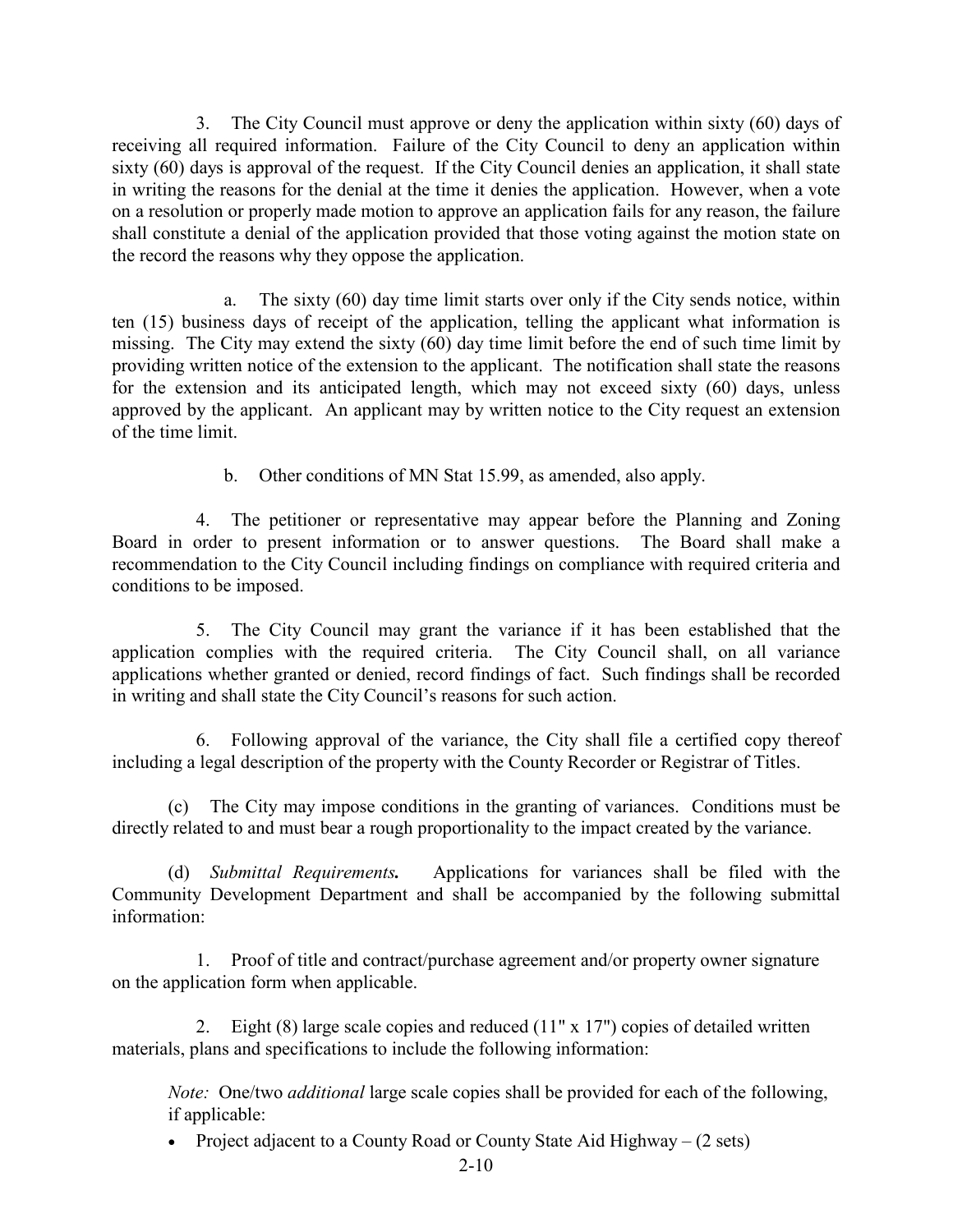- Project adjacent to a State Highway or Interstate Highway  $(2 \text{ sets})$
- Project lies within a Shoreland District  $(1 \text{ set})$

3. Certificate of survey prepared by a licensed land surveyor identifying the following: The Community Development Department may waive the certificate of survey when the survey will not provide information relevant to the variance necessary to review the application.

a. Scale (engineering only) at not less than one (1) inch equals one hundred

(100) feet.

- b. North point indication.
- c. Existing boundaries with lot dimension and lot area.
- d. Existing buildings, structures and improvements.
- e. Easements of record.
- f. Delineated wetland boundary, to include the OHWL of any lakes or DNR

waters.

- g. All encroachments.
- h. Legal description.

i. Graphic information, plans, specifications, or other materials that illustrate the requested variance.

j. Narrative description of how the application complies with the variance criteria listed above.

(2) *Appeal Procedure.* An appeal shall only be applicable to an administrative permit, order, requirement or interpretation of intent of provisions of this Ordinance. Opinions and evaluations as they pertain to the impact or result of a request are not subject to the appeal procedure. The City Council shall be the Board of Appeals and Adjustments with powers listed in Minnesota Statutes 462.357, subdivision 6.

(a) *Appeal Procedures.*

1. An appeal from an administrative action shall be filed by the property owner or their agent with the Zoning Administrator within ten (10) days after the making of the order, requirement, or interpretation being appealed.

2. The property owner or their agent shall file with the Zoning Administrator an application for appeal stating the specific grounds upon which the appeal is made. Said application shall be accompanied by a fee as established by City Council ordinance. In cases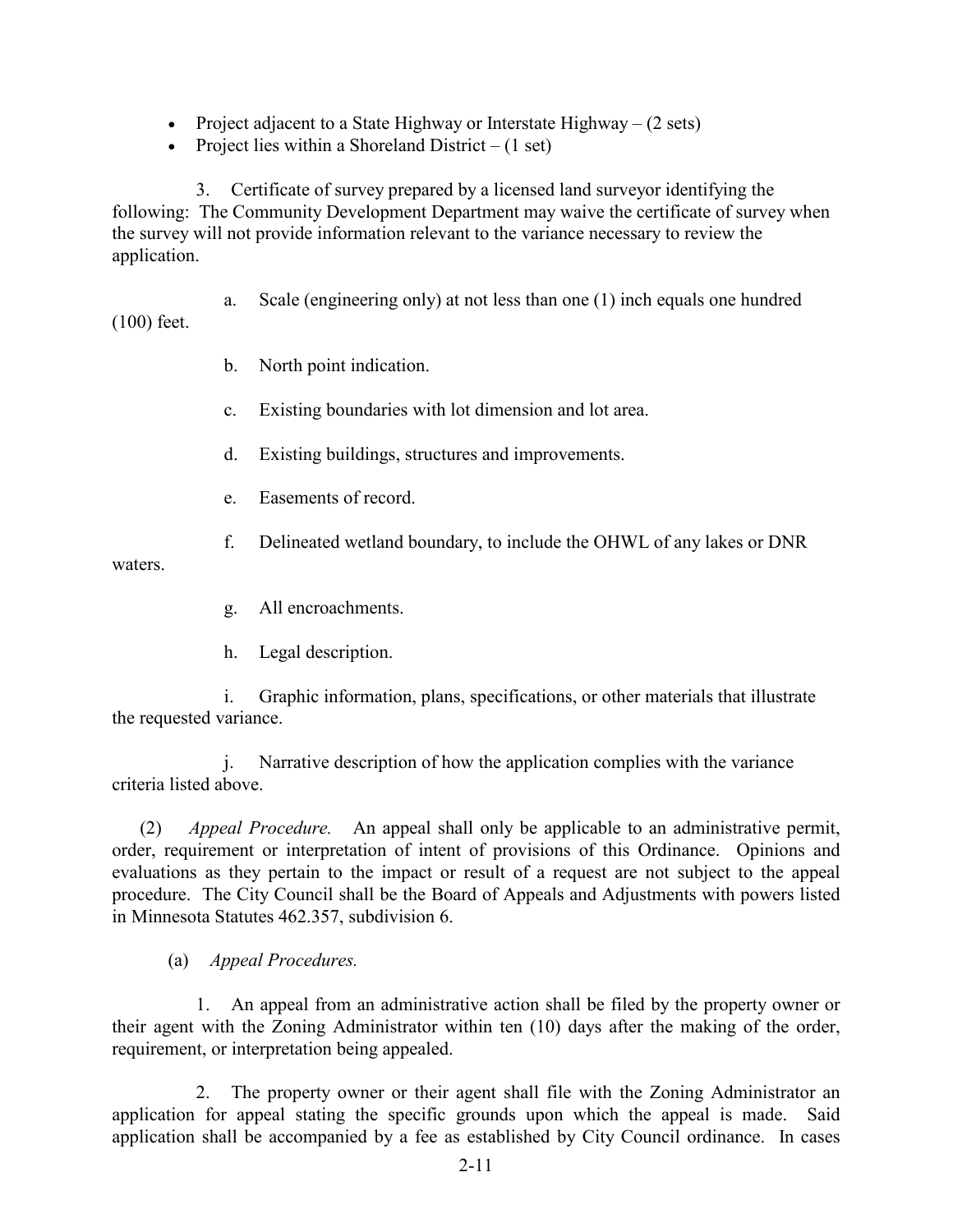where the application is judged to be incomplete, the Zoning Administrator shall notify the applicant, in writing, within ten (10) days of the date of submission.

3. An appeal stays all proceedings and the furtherance of the action being appealed unless it is certified to the Board of Adjustment Appeals, after the notice of appeal is filed, that by reason of facts stated in the certificate a stay would cause imminent peril to life and property.

4. The Zoning Administrator shall instruct the appropriate staff persons to prepare technical reports when appropriate and shall provide general assistance in preparing a recommendation on the action to the Board of Adjustments and Appeals.

5. The Board of Appeals and Adjustment shall consider the application for appeal at a public meeting and consider testimony of the property owner and City staff.

6. Pursuant to Minnesota Statutes 15.99, the Board of Adjustment and Appeals shall make its decision in accordance with the timeline described for variances in Subd. 4.A.2.c. of this Chapter.

7. The Zoning Administrator shall serve a copy of the final order of the Board upon the applicant by mail.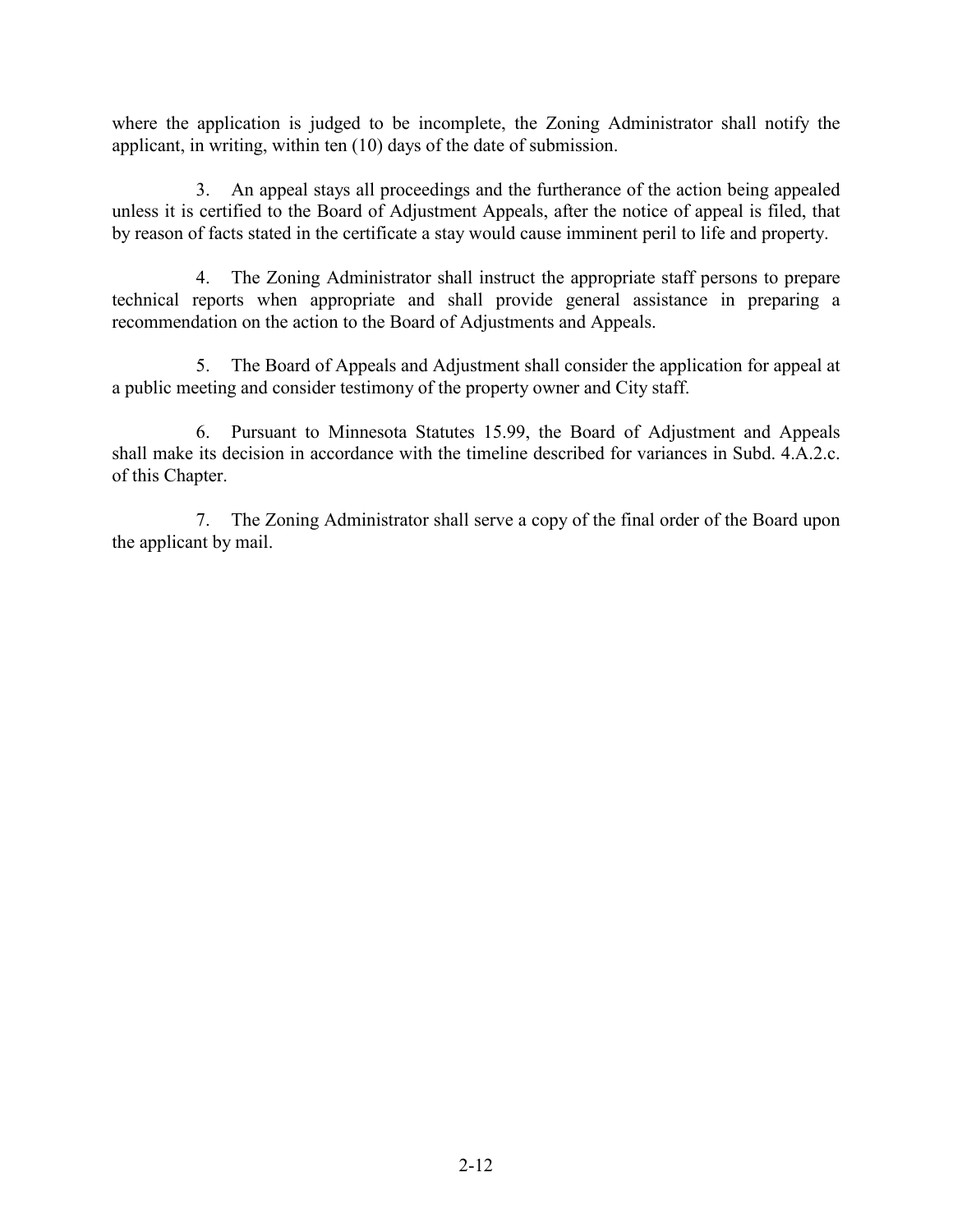### **§ 1007.019 ADMINISTRATION: ADMINISTRATIVE PERMITS AND APPROVALS.**

(1) *Purpose.* The purpose of this section is to establish regulations and procedures for the processing and consideration of activities allowed by administrative permit, and of matters requiring the approvals of the Zoning Administrator with the goal of protecting the health, safety, and welfare of the citizens of the City.

(2) *Procedure.* 

(a) Application for an administrative permit shall be filed by the property owner or designated agent with the Zoning Administrator on forms to be provided by the City.

(b) Applications for administrative permits or administrative approvals shall be accompanied by a non-refundable fee as established by City Council ordinance.

(c) The Zoning Administrator shall review the applications and related materials and shall determine whether the proposal is in compliance with all applicable evaluation criteria, codes, ordinances, and applicable performance standards set forth in this Ordinance. The Zoning Administrator shall notify the applicant, in writing, of any incomplete application within ten (10) days of the date of submission.

(d) The Zoning Administrator's review is based upon the following factors:

1. The proposed development application has been found to be consistent with the policies and recommendations of the Lino Lakes Comprehensive Plan including:

- a. Land Use Plan.
- b. Transportation Plan.
- c. Utility (Sewer and Water) Plans.
- d. Local Water Management Plan.
- e. Capital Improvement Plan.
- f. Policy Plan
- g. Natural Environment Plan

2. The proposed development application is compatible with present and future land uses of the area.

3. The proposed development application conforms to performance standards herein and other applicable City Codes.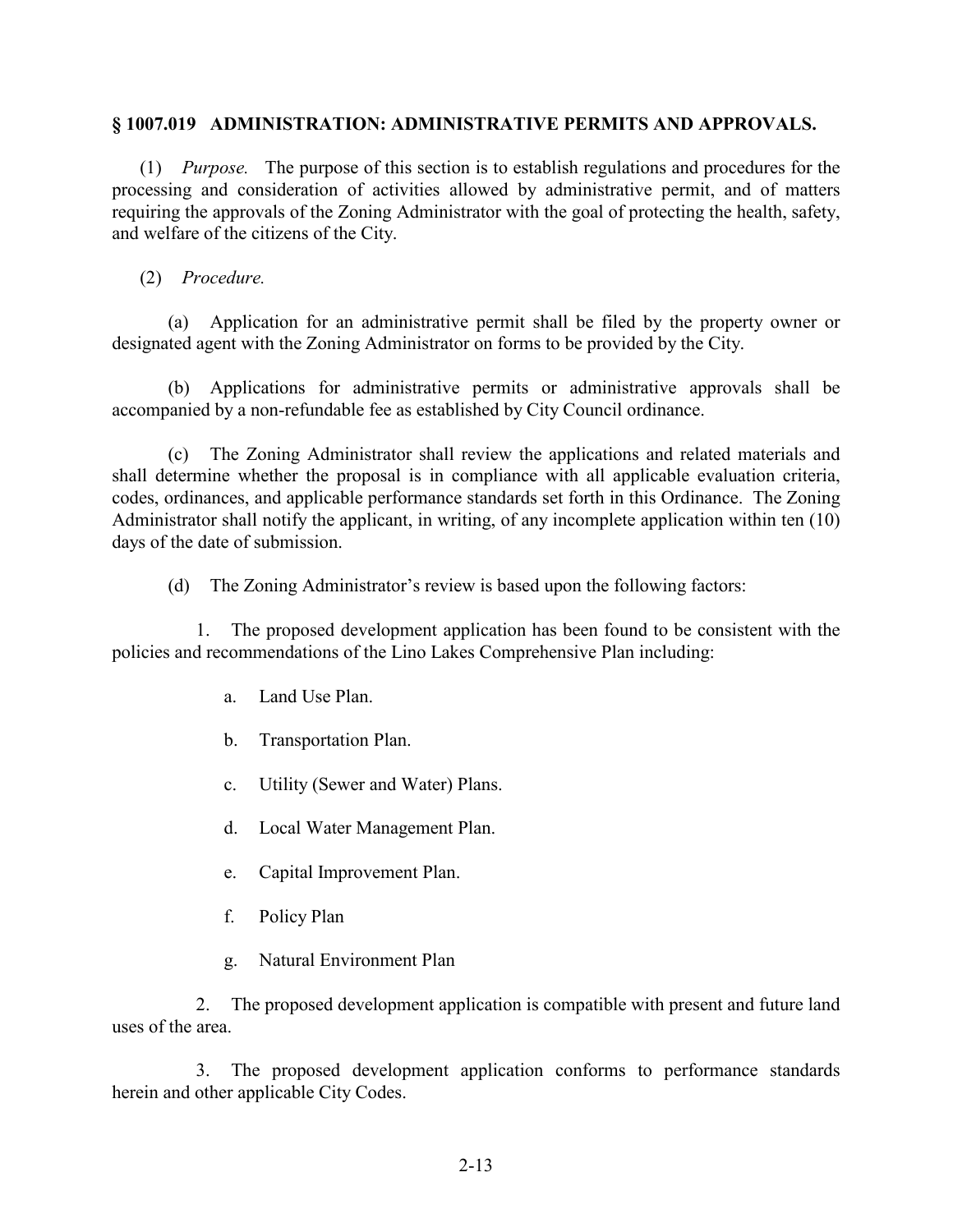4. Traffic generated by a proposed development application is within the capabilities of the City when:

a. Traffic generated by a proposed development will not degrade the level of service outside of the proposed development to a level worse than the existing level of service. (Level of service as defined by the Highway Capacity Manual.)

b. The existing level of service must be D or better for any street providing access to the development. If the existing level of service is E or F, the subdivision developer must provide, as part of the proposed project, improvements needed to ensure a level of service D or better.

c. Existing roads providing access to the development have the structural capacity to accommodate projected traffic from the proposed subdivision or the developer will pay to correct any structural deficiencies.

d. The traffic generated from a proposed development shall not require City street improvements that are inconsistent with the Lino Lakes Capital Improvement Plan or the developer shall pay to correct any street deficiencies.

5. The proposed development shall be served with adequate and safe water supply.

6. The proposed development shall be served with an adequate and safe sanitary sewer system.

7. The proposed development shall not result in the premature expenditures of City funds on capital improvements necessary to accommodate the proposed development.

(e) The Zoning Administrator shall make a determination on approval or denial of the administrative permit within sixty (60) days from the date of submission of a complete application unless the review is extended as allowed by MN Stat. 15.99.

(f) A written report or letter of approval shall be issued to the applicant when a determination of compliance has been made. Specific conditions to assure compliance with applicable evaluation criteria, codes, ordinances, and the standards of this Ordinance shall be attached to the permit or letter.

(g) Determination of non-compliance with applicable codes, ordinances, and the standards in this paragraph shall be communicated to the applicant in writing and the application for the permit shall be considered denied; unless, within ten (10) days of the date of such notice, the applicant submits revised plans and/or information with which the Zoning Administrator is able to determine compliance.

(h) Unresolved disputes as to administrative application of the requirements of this paragraph shall be subject to appeal as outlined in § 1007.018 of this Ordinance.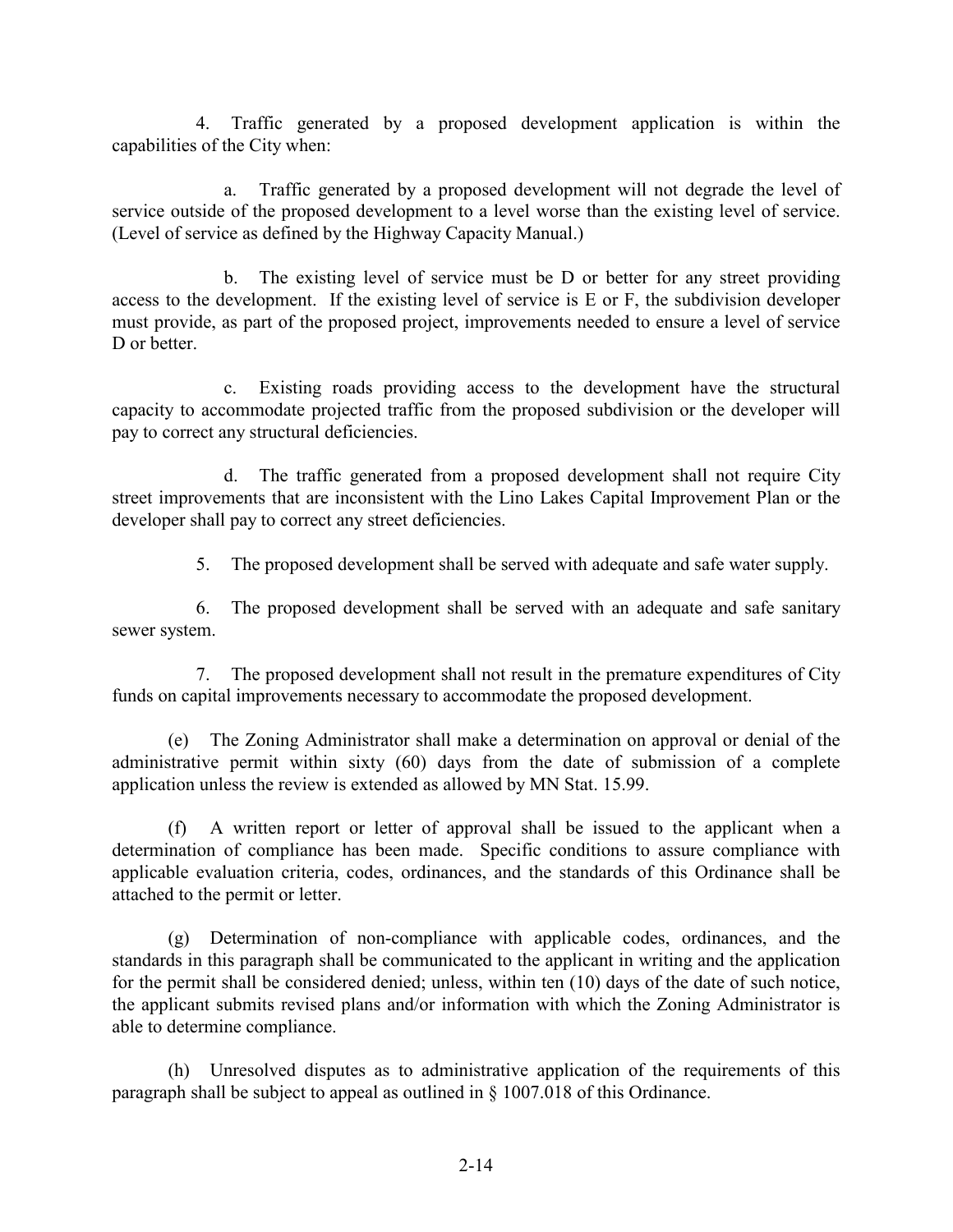(3) *Information Requirement.* The information required for all administrative permit or approval applications shall include:

(a) The applicant shall include as part of the application, the applicable submission information as identified in § 1007.020 Site and Building Plan Review. The Zoning Administrator may waive submission information not deemed necessary for the administrative review.

(b) A concise statement describing the proposed use, event or activity, including the purpose, type of merchandise involved, dates and times of operation, number of employees involved, provisions for on-site security, provisions for on-site parking, and other pertinent information required by the Zoning Administrator to fully evaluate the application.

(c) A copy of the current sales tax certificate issued by the State of Minnesota, if applicable.

(d) Information identified in §1007.044 of this Ordinance as may be applicable.

(4) *Performance Standards.* All uses, events, or activities allowed by administrative permit shall conform to the applicable standards outlined in the zoning district in which such use, event or activity is proposed.

## (5) *Administration and Enforcement.*

(a) The Zoning Administrator shall keep a record of applications and administrative permits or approvals.

(b) A copy of all administrative permits issued shall be forwarded to appropriate staff as determined by the Zoning Administrator.

(c) Enforcement of the provisions of this paragraph shall be in accordance with §1007.023 of this Ordinance. Violation of an issued permit or of the provisions of this section also shall be grounds for denial of future permit applications.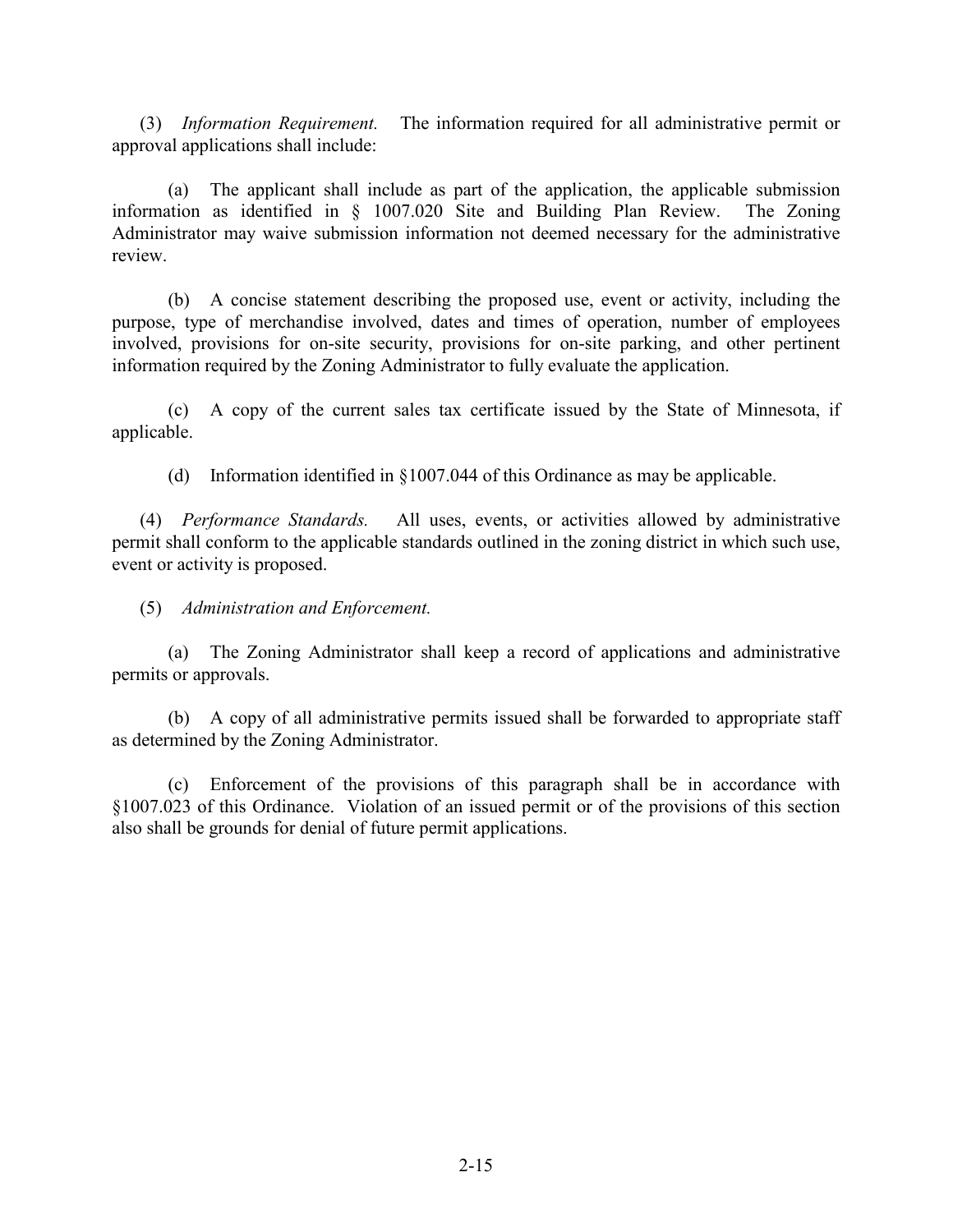# THIS PAGE INTENTIONALLY LEFT BLANK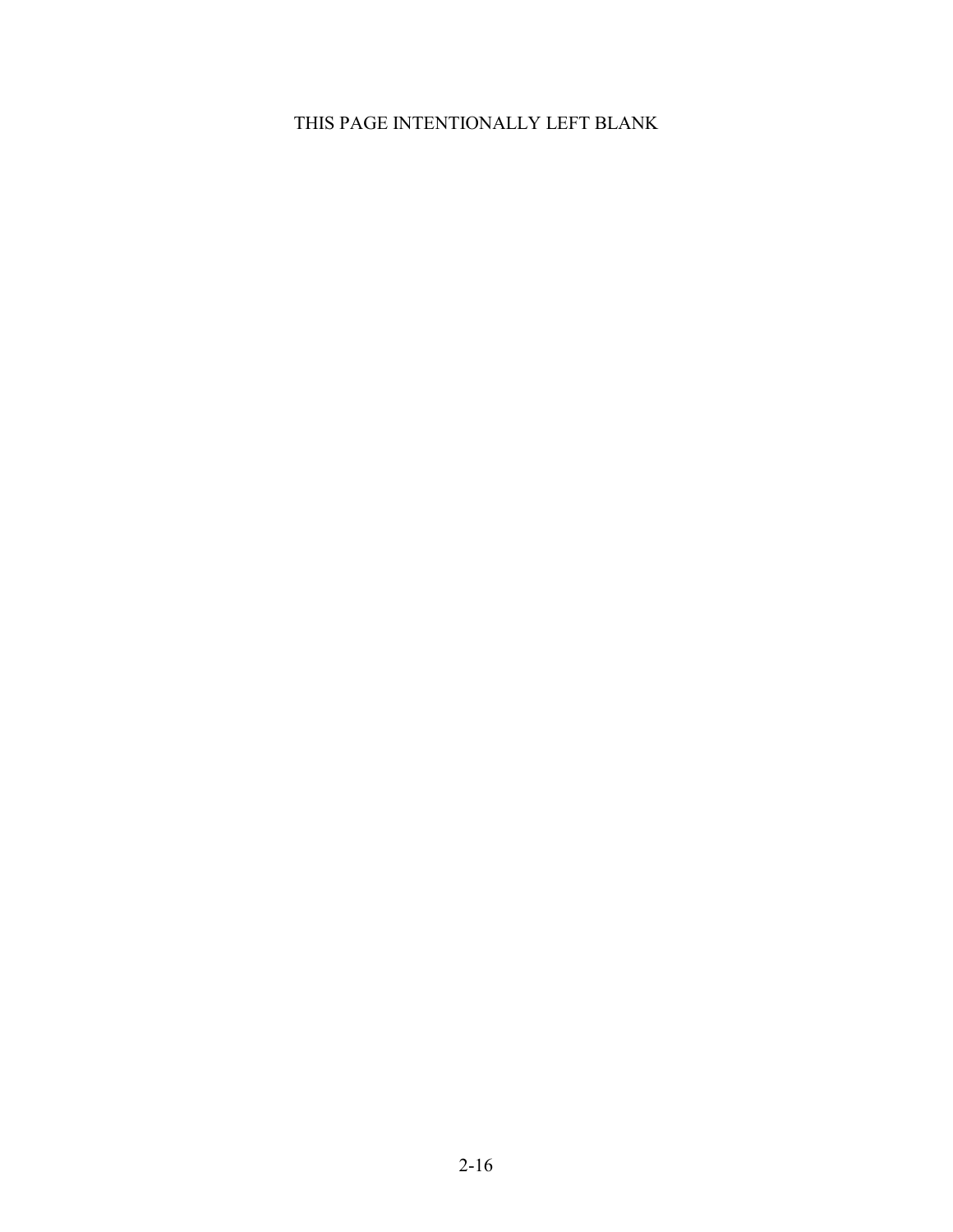#### **§ 1007.020 SITE AND BUILDING PLAN REVIEW.**

(1) *General.* All site and building plans for multiple family, commercial, industrial or public/semi-public uses shall require review and approval by the Community Development Department. Relocated structures shall also require a site and building plan review as required by §1007.046.

(2) *Applications and Submittal Requirements.* Applications for site and building plan review shall be filed with the Zoning Administrator and shall be accompanied by the appropriate fee and the following submittal information:

(a) Proof of title and contract/purchase agreement and property owner signature on the application form when applicable.

(b) Eight (8) large scale copies and reduced (11" x 17") copies of detailed written materials, plans and specifications. One electronic copy in a format compatible with the City's computer system.

*Note***:** One/two *additional* large scale copies shall be provided for each of the following, if applicable:

- Project adjacent to a County Road or County State Aid Highway (2 sets)
- Project adjacent to a State Highway or Interstate Highway  $(2 \text{ sets})$
- Project lies within a Shoreland District  $(1 \text{ set})$
- (c) Certificate of Survey prepared by a licensed land surveyor identifying the following:
- 1. Scale (engineering only) at not less than one (1) inch equals one hundred (100)

feet.

- 2. North point indication.
- 3. Existing boundaries with lot dimension and lot area.
- 4. Existing buildings, structures and improvements.
- 5. Easements of record
- 6. Delineated wetland boundary, to include the OHWL of any lakes or DNR waters.
- 7. All encroachments.
- 8. Legal description.
- (d) Site Plan using the current Certificate of Survey as a base depicting the following:
	- 1. Name of project or development.

2-17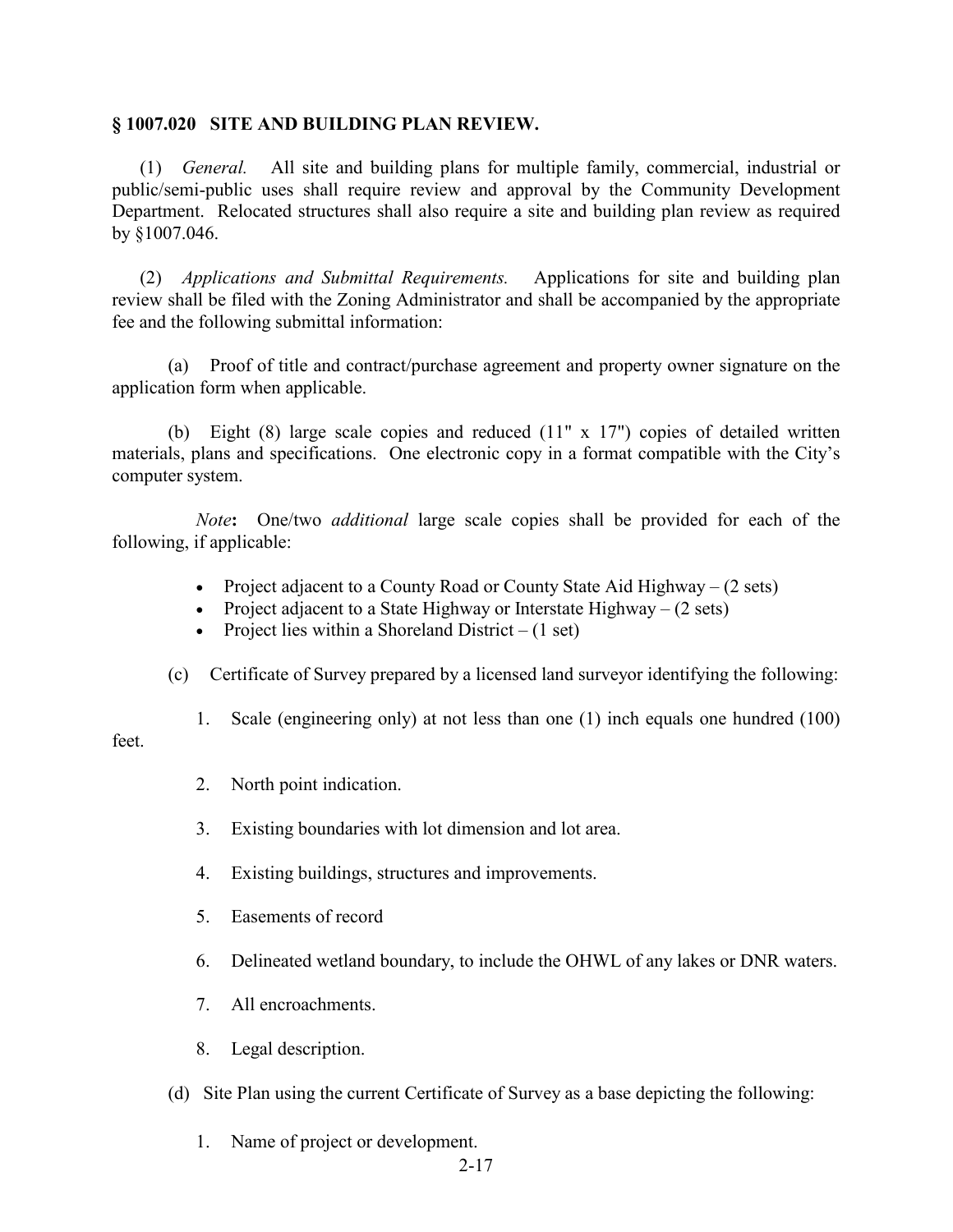- 2. Name and address of developer and/or owner.
- 3. Name and address of engineer/architect/designer.
- 4. Date of plan preparation and dates of any subsequent revisions.
- 5. All proposed improvements, including:
	- a. Required and proposed setbacks.
	- b. Location, setback and dimensions of all proposed buildings and structures.

c. Location of all adjacent buildings and structures within one hundred (100) feet of the exterior boundaries of the subject property.

d. Location, number, dimensions of all proposed parking stalls, loading areas and drive aisles, with curbing shown.

- e. Location, width and setbacks of all proposed street accesses and driveways.
- f. Location, width and setbacks of all proposed sidewalks, walkways and trails.
- g. Location and type of all proposed lighting, including fixture details.

h. Provisions for storage and disposal of waste, garbage and recyclables, including details for enclosing and screening exterior containers.

6. Calculations for impervious/pervious surfaces.

(e) Grading Plan (using the current Certificate of Survey as a base) depicting the following:

- 1. Existing contours at two- (2) foot intervals.
- 2. Proposed grade elevations at two- (2) foot maximum intervals.
- 3. Drainage plan, including the configuration of drainage areas and calculations.
- 4. Spot elevations.
- 5. Surface water ponding and treatment areas.
- 6. Erosion control measures.
- 7. Wetland replacement plan (when applicable).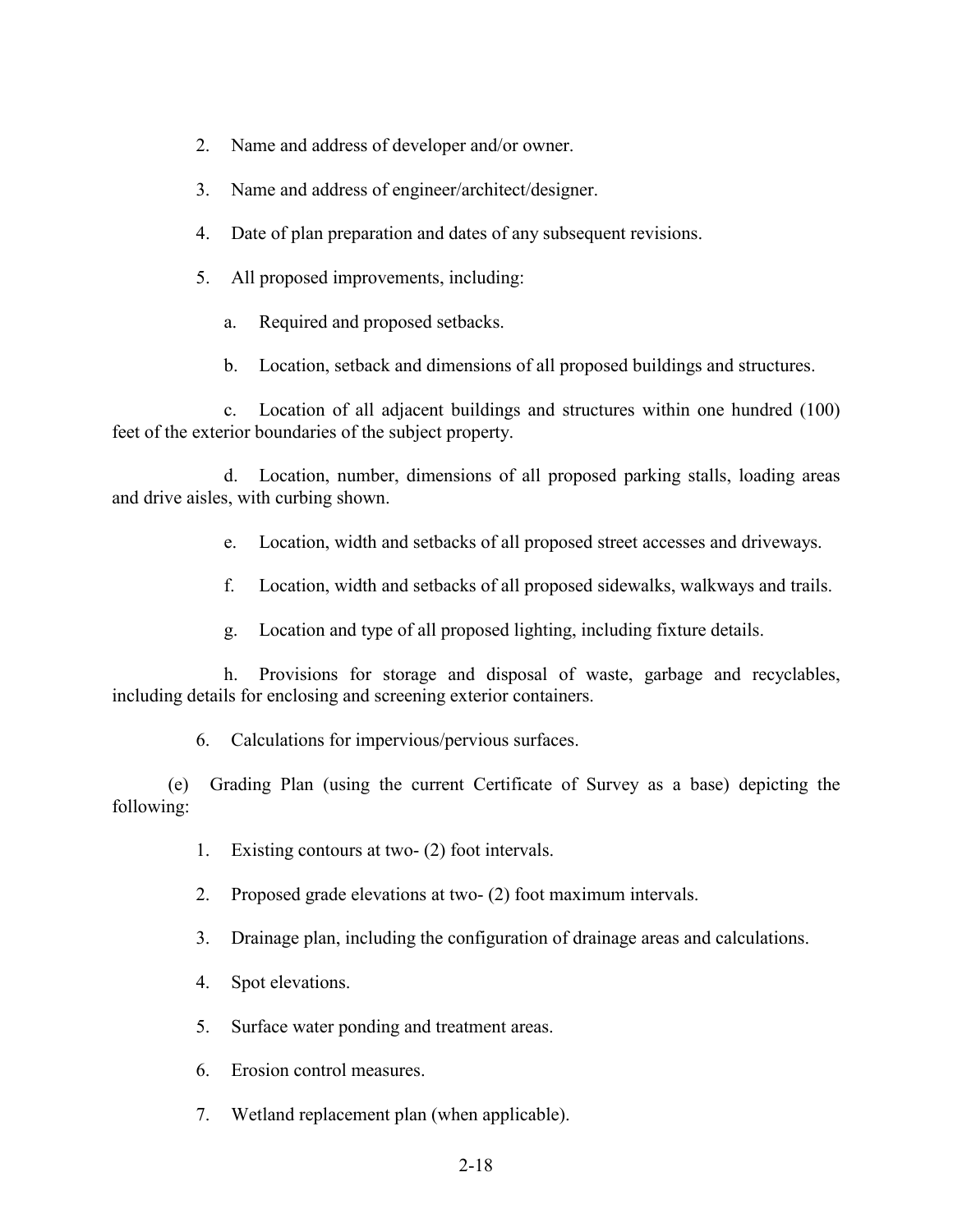- 8. Soil borings.
- 9. Drainage calculations for 2-, 10-, & 100-year storm events.

10. Delineated wetland boundary, to include OHWL of any lakes or DNR waters.

11. Date of plan preparation and dates of any subsequent revisions.

(f) Landscaping Plan using the current Certificate of Survey as a base depicting the following:

- 1. Planting schedule including:
	- a. Symbols.
	- b. Quantities.
	- c. Common and botanical names.
	- d. Sizes of plant materials.
	- e. Root specification (bare root, balled/burlapped, potted, etc.).
	- f. Special installation instructions.

2. Tree Preservation Plan: location, type and size of all significant trees to be removed or preserved. (see tree plan requirements in §1007.043 (17)(d) )

3. Planting detail (show all species to scale at normal mature crown diameter or spread for local hardiness zone).

4. Typical sections with details of fences, tie walls, planter boxes, tot lots, picnic areas and the like.

5. Typical sections with details of landscape islands, planter beds, and foundation plantings with identification of materials to be used.

6. Delineation of both sodded and seeded areas with respective areas measured in square feet.

7. Coverage plan for underground irrigation systems, if any.

8. Other existing or proposed conditions that could be anticipated to affect landscaping.

9. Date of plan preparation and dates of any subsequent revisions.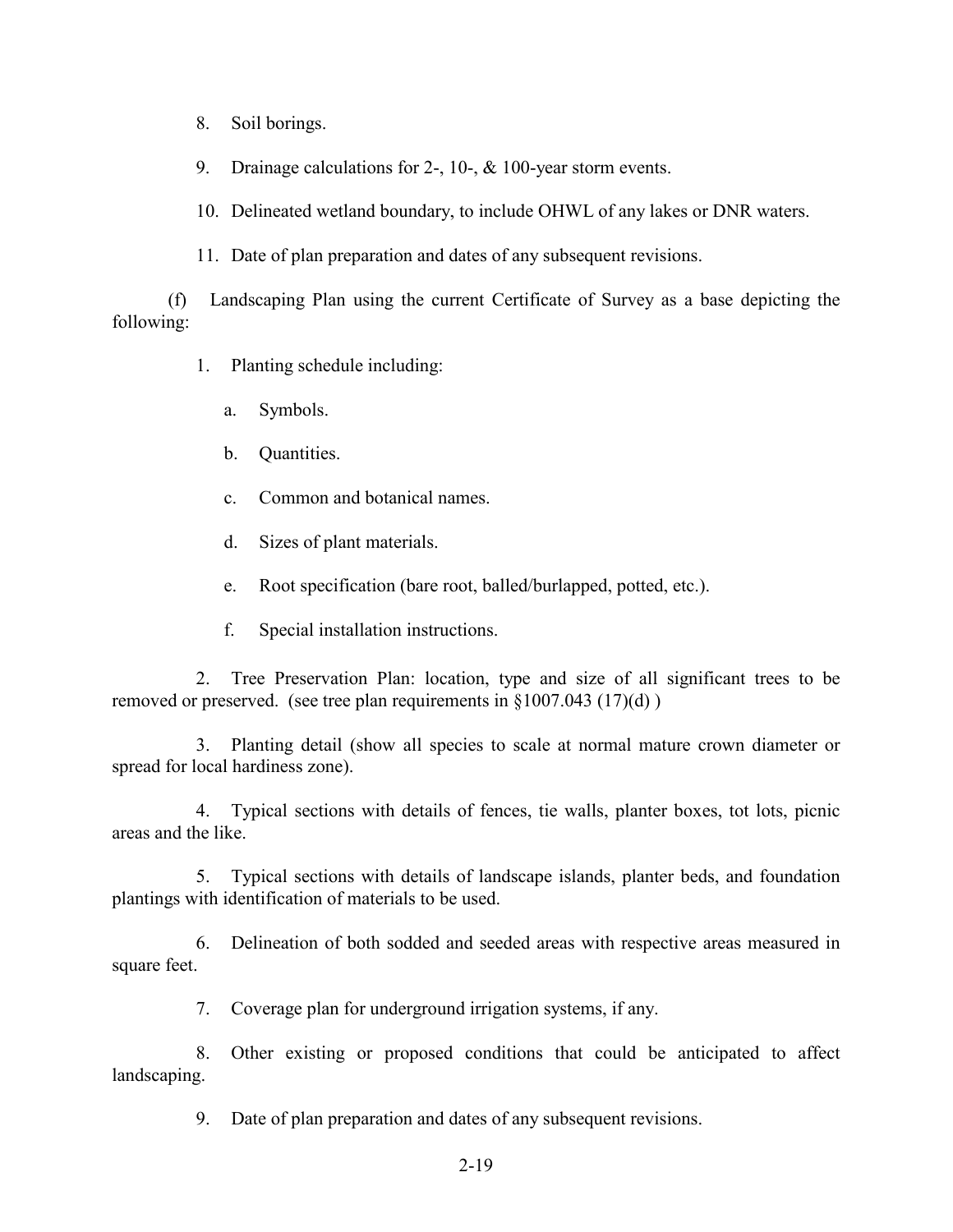(g) *Photometric Lighting Plan, to include fixture details/cut sheets/drawings.*

1. Date of plan preparation and dates of any subsequent revisions.

(h) *Architectural Plans.*

1. Date of plan preparation and dates of any subsequent revisions.

2. Architectural elevations, IN COLOR, of all principal and accessory buildings and structures (type, color, and materials used in all exterior surfaces).

3. Typical floor plan and typical room plan drawn to scale with a summary of square footage by use or activity.

(i) *Utility Plan.*

1. Location of hydrants, valves and manholes, if any.

2. Location, sizing, and type of water and sewer system mains and proposed service connections, hydrants, valves, and manholes; or,

3. Location and size of proposed primary and secondary on-site treatment systems, when allowed.

4. Storm sewer, catch basins, invert elevation, type of castings and type of materials (refer to Engineering Manual for City standards).

5. Date of plan preparations and dates of any subsequent revisions.

(j) Other plans and information as may be required by the Zoning Administrator which may include (but not be limited to) the following:

1. Location, type and size (area and height) of all signs to be erected upon the subject property.

2. Vicinity map showing the subject property in relation to nearby highways or major street intersections.

3. Sound source control plan.

4. Fire protection plan.

5. Proposed protective covenants or private restrictions.

6. Where landscaping or man-made materials are used to provide screening from adjacent properties, a cross section shall be provided showing the perspective of the site from neighboring properties at the property line elevation.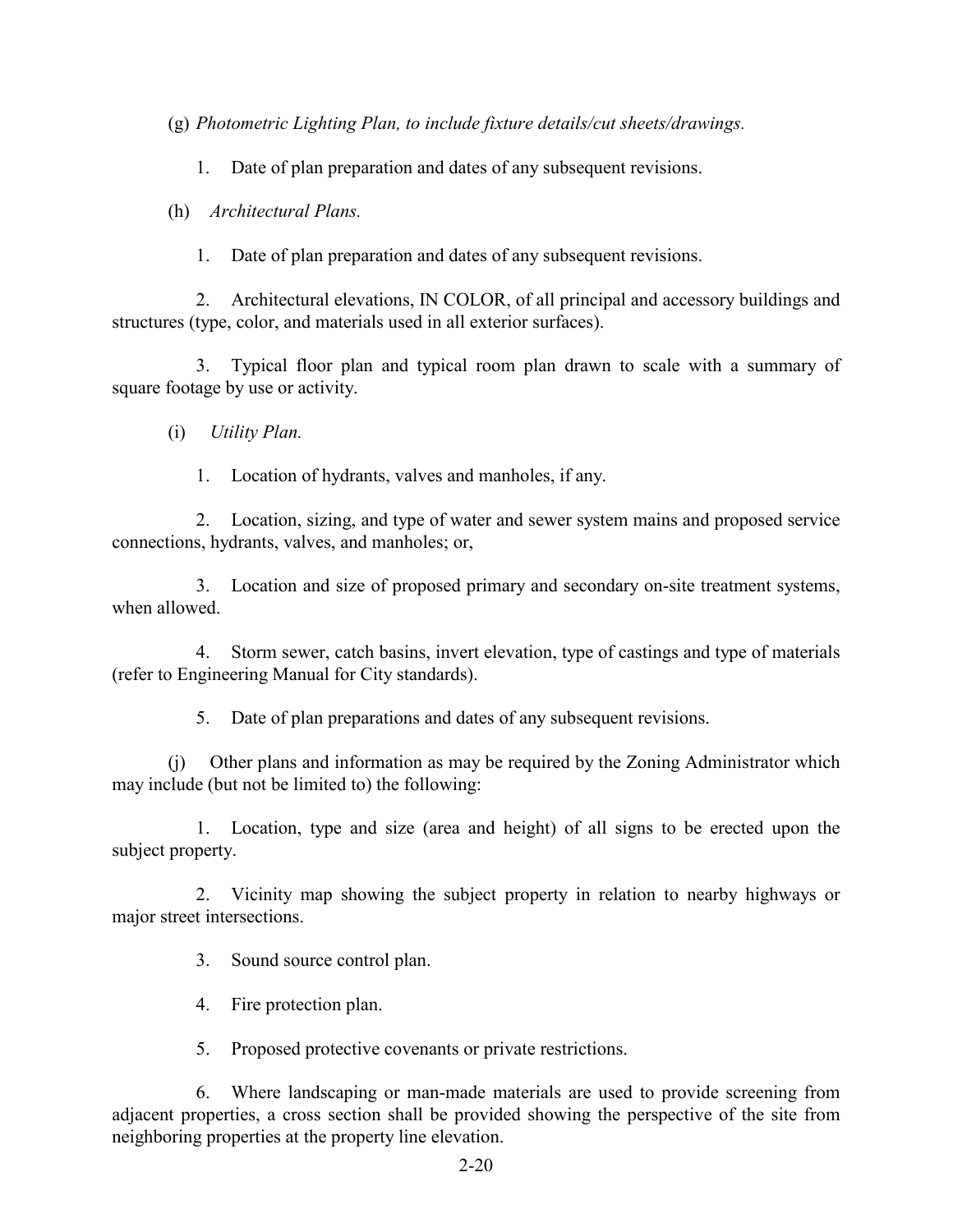(k) For applications for new communication towers, the application must include information to demonstrate compliance with the provisions of §1007.054, including but not limited to:

1. Demonstration that a significant gap in coverage exists that would be resolved by the proposed location and that adequate service cannot be provided utilizing existing structures within a two  $(2)$  mile search radius of the proposed site.

2. Structural design information to ensure compliance with manufacturer specifications and to ensure the tower can accommodate additional antennas (co-location).

3. Authorization from the property owner if different from applicant.

4. Lease or agreement requiring removal of the tower and facilities after cessation of use.

5. Copies of applicable federal, state, and local licenses, permits, approvals.

(3) *Review.*

(a) The Zoning Administrator shall forward copies of the application and site and building plans to the appropriate staff, consultants and governmental agencies for review and recommendation. The Community Development Department shall perform a review and approve or deny the application. The Community Development Department may also suggest such conditions as they deem necessary to the approval of the site and building plans.

(b) The Community Development Department shall approve or deny the application for site and building plan review within sixty (60) days of receiving all required information. The sixty (60) day time limit starts over only if the City sends notice, within ten (10) business days, of receipt of the request, telling the applicant what information is missing. The City may extend the sixty (60) day time limit before the end of such time limit by providing written notice of the extension to the applicant. The notification shall state the reasons for the extension and its anticipated length, which may not exceed sixty (60) days, unless approved by the applicant. Failure of the Department to deny an application within sixty (60) days is approval of the request. If the Department denies a request, it shall state in writing the reasons for the denial at the time it denies the request.

(c) The applicant may appeal any denial or decision by the Department according to §1007.018.

(d) No application for a site and building plan review shall be resubmitted for a period of twelve (12) months from the date of said order of denial.

(e) The Community Development Department shall provide to the City Council reports summarizing submitted site and building plan applications and outcomes regarding approval or denial as they occur.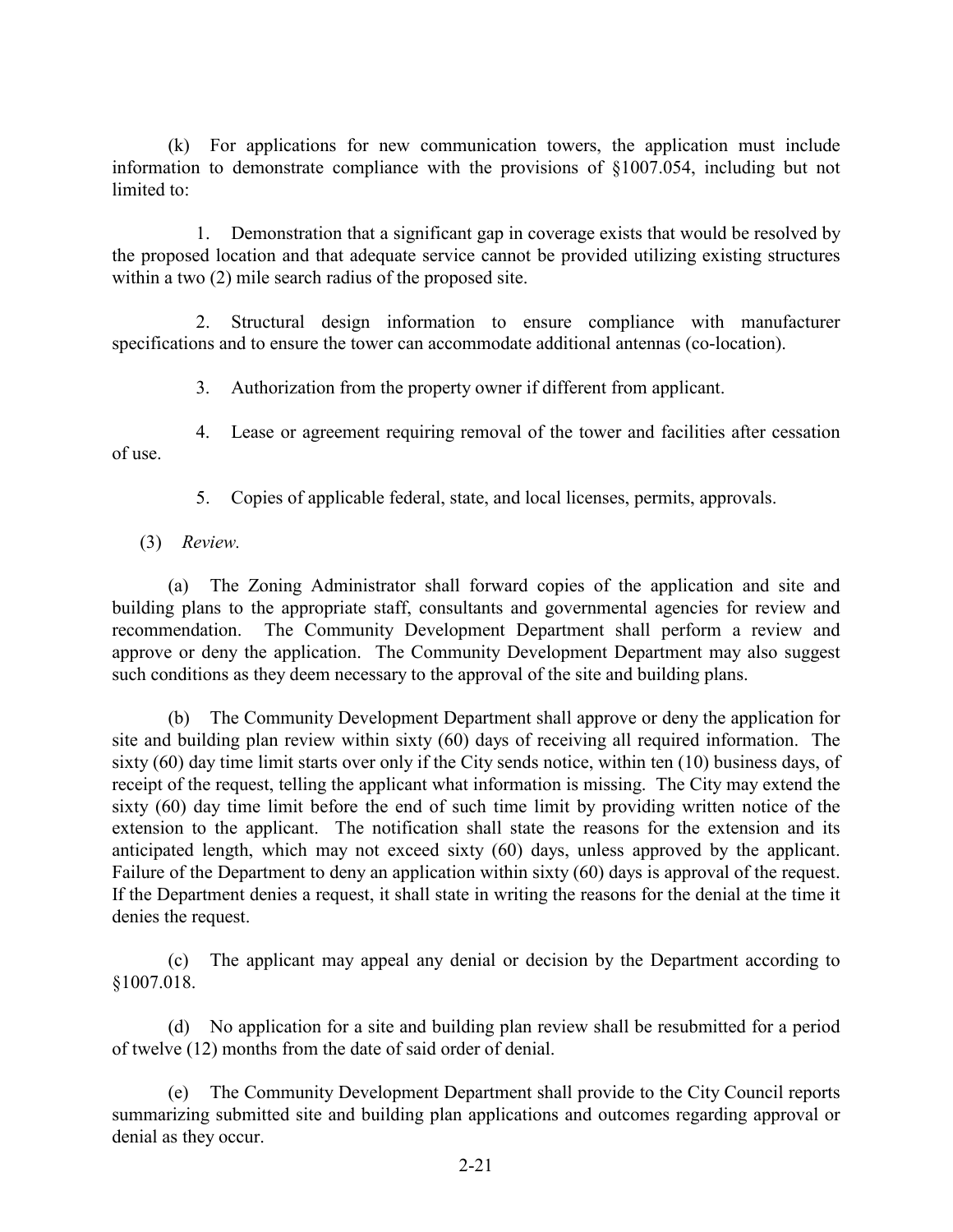(4) *Design Standards.* Plans which fail to meet the following criteria shall not be approved.

(a) The proposed development application must be consistent with the policies and recommendations of the Lino Lakes Comprehensive Plan including:

- 1. Land Use Plan.
- 2. Transportation Plan.
- 3. Utility (Sewer and Water) Plans.
- 4. Local Water Management Plan.
- 5. Capital Improvement Plan.
- 6. Policy Plan
- 7. Natural Environment Plan.

(b) The proposed development application is compatible with present and future land uses of the area.

(c) The proposed development application conforms to performance standards herein and other applicable City Codes.

(d) Traffic generated by a proposed development application is within the capabilities of the City when:

1. If the existing level of service (LOS) outside of the proposed subdivision is A or B, traffic generated by a proposed subdivision will not degrade the level of service more than one grade.

2. If the existing LOS outside of the proposed subdivision is C, traffic generated by a proposed subdivision will not degrade the level of service below C.

3. If the existing LOS outside of the proposed subdivision is D, traffic generated by a proposed subdivision will not degrade the level of service below D.

4. The existing LOS must be D or better for all streets and intersections providing access to the subdivision. If the existing level of service is E or F, the subdivision developer must provide, as part of the proposed project, improvements needed to ensure a level of service D or better.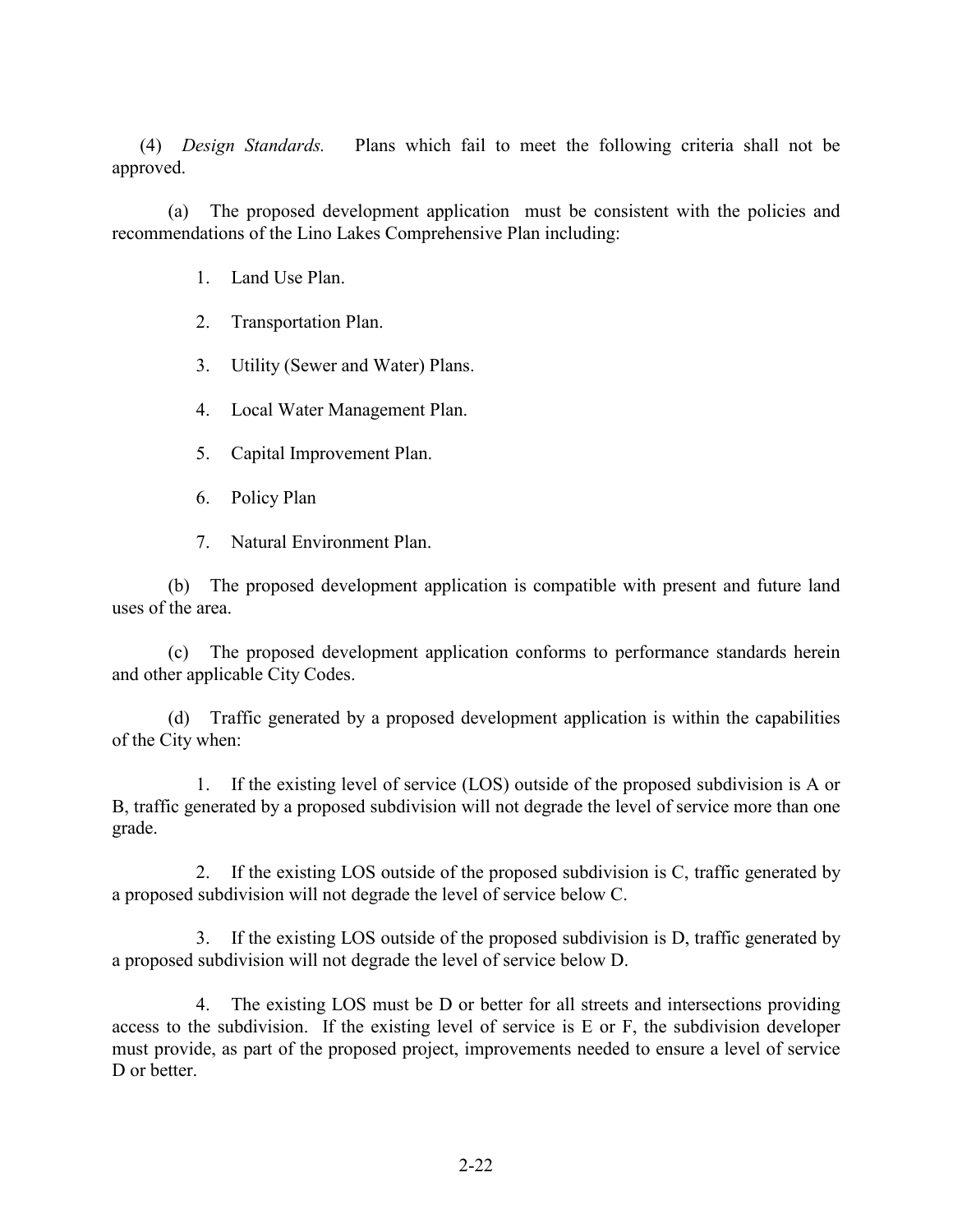5. Existing roads and intersections providing access to the subdivision must have the structural capacity to accommodate projected traffic from the proposed subdivision or the developer will pay to correct any structural deficiencies.

6. The traffic generated from a proposed subdivision shall not require City street improvements that are inconsistent with the Lino Lakes Capital Improvement Plan. However, the City may, at its discretion, consider developer-financed improvements to correct any street deficiencies.

7. The LOS requirements in paragraphs 1. to 4. above do not apply to the I-35W/Lake Drive or I-35E/Main St. interchanges. At City discretion, interchange impacts must be evaluated in conjunction with Anoka County and the Minnesota Dept. of Transportation, and a plan must be prepared to determine improvements needed to resolve deficiencies. This plan must determine traffic generated by the subdivision project, how this traffic contributes to the total traffic, and the time frame of the improvements. The plan also must examine financing options, including project contribution and cost sharing among other jurisdictions and other properties that contribute to traffic at the interchange.

8. The City does not relinquish any rights of local determination.

(e) The proposed development shall be served with adequate and safe water supply.

(f) The proposed development shall be served with an adequate or safe sanitary sewer system.

(g) The proposed development shall not result in the premature expenditures of City funds on capital improvements necessary to accommodate the proposed development.

(h) Development shall be permitted only in such a manner that the maximum number of trees shall be preserved. It shall be the duty of the person seeking approval to demonstrate that there are no feasible or prudent alternatives to the cutting of trees on the site.

(5) *Performance Standards.* All uses shall comply with the requirements of this section. In order to determine whether a proposed use will conform to the requirements of this ordinance, the Zoning Administrator may obtain a qualified consultant to testify, whose cost for services shall be borne by the applicant.

(a) Fire prevention and fighting equipment acceptable to the Board of Fire Underwriters and City Council shall be readily available when any activity involving the handling or storage of flammable or explosive materials is carried on.

(b) Activities authorized by site and building plan approval shall be initiated within six (6) months. The time limits established in this paragraph may be extended by the Zoning Administrator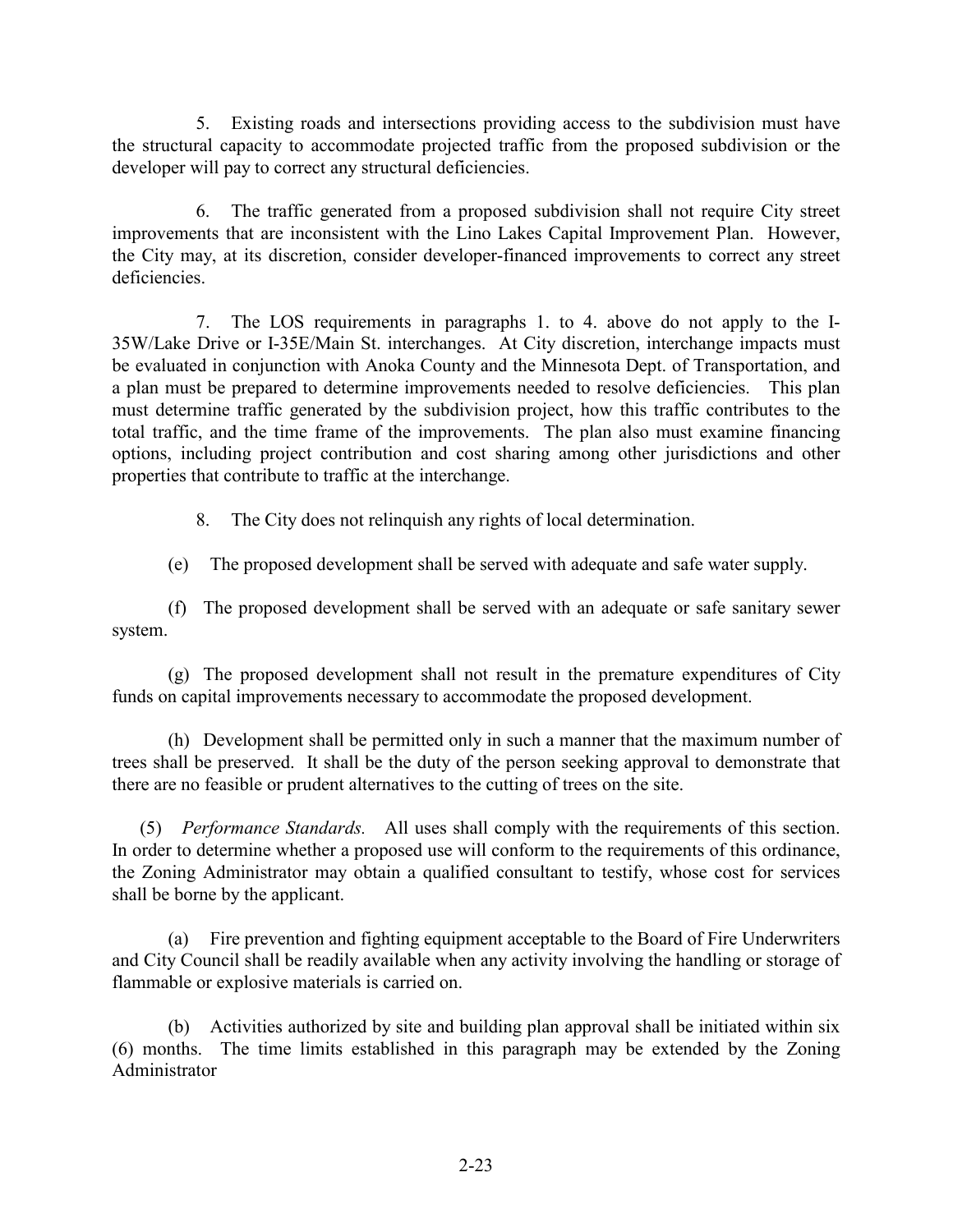(c) The applicant or the owner of land affected by such site and building plan review shall submit to the City at the time of site and building plan review application an amount for fee and deposit as required by City resolution or ordinance.

(d) The applicant shall, upon completion of site and building plan review, submit to the City an agreement that they will cause all improvements called for in the site and building plan review to be completed within the time specified by the City. Performance of such contracts shall be secured by the amount submitted at application or additional amount as may be required by the City Council.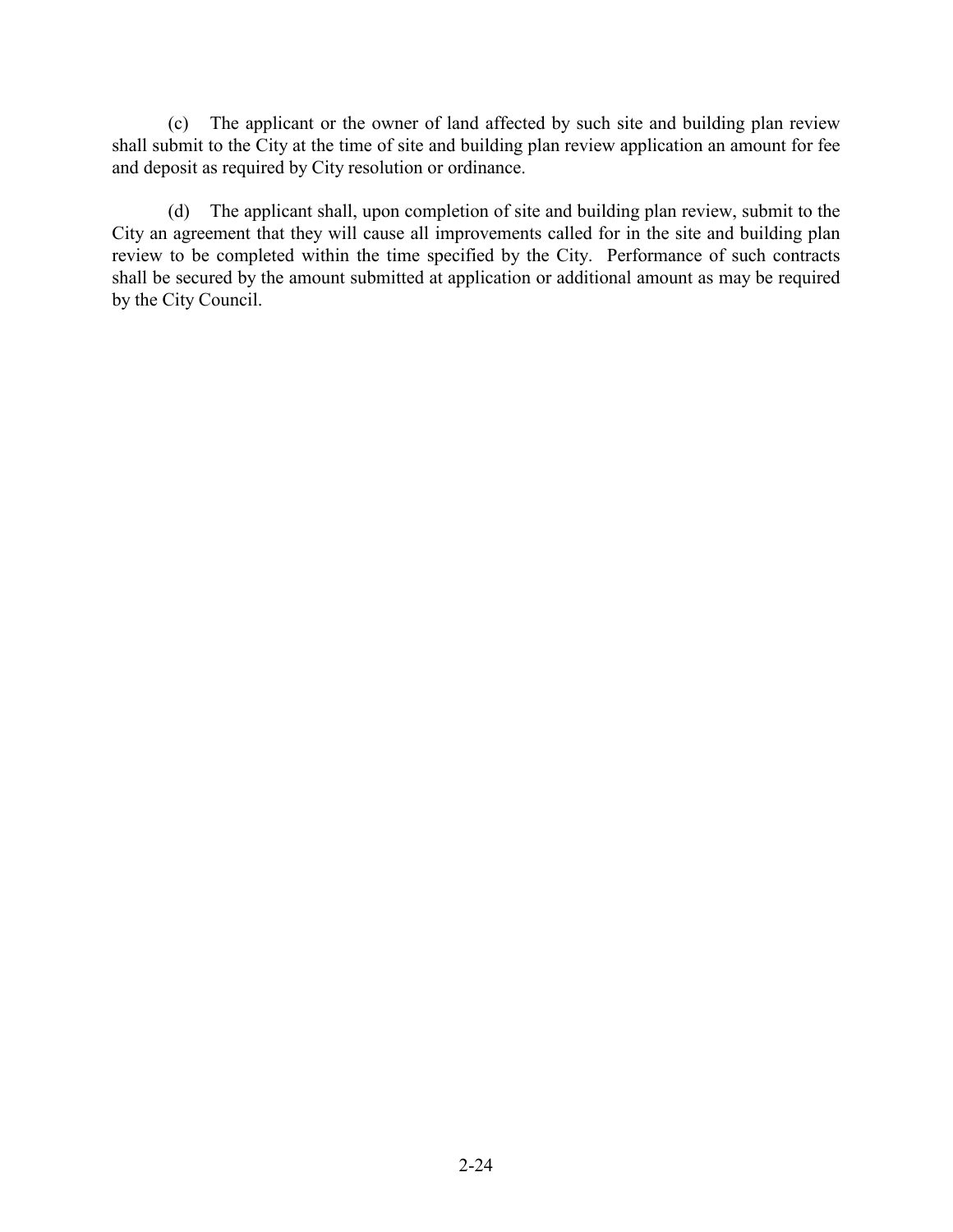### **§ 1007.021 DUTIES OF CITY STAFF.**

The offices of the Zoning Administrator and Building Official are hereby established; official(s) shall be appointed by the government body and serve at its pleasure.

(1) *Duties of the Zoning Administrator.*The Community Development Director shall be the Zoning Administrator. The Zoning Administrator shall enforce the provisions of this ordinance as provided herein; in addition to the duties and powers of the Zoning Administrator under this Ordinance, express or implied, the Zoning Administrator shall have the duty and power to:

(a) Issue permits required by this ordinance.

(b) Maintain all records necessary for the enforcement of this ordinance; including, but not limited to, all data, maps, amendments, rezonings, and conditional use permits, variances, appeal notices, certificates of occupancy, and applications thereof, nonconforming uses.

(c) Receive, file and forward all appeals, notices, applications for variances, conditional use permits, certificates of occupancy, or other matters to the appropriate officials or boards.

(d) Serve as ex-officio, non-voting member of the Planning and Zoning Board.

(e) Perform all duties set forth in job description.

(2) *Duties of the Building Official.* The Building Official shall enforce the provisions of this ordinance as provided herein; in addition to the duties and powers of the Building Official under this ordinance, express or implied, the Building Official shall have the duty and power to:

(a) Conduct inspections of land, buildings or structures at reasonable times, to determine compliance with and enforce the provisions of this ordinance.

(b) Perform annual and/or periodic review of all conditional use permits.

(c) Institute in the name of the City any appropriate actions or proceedings to enforce this ordinance.

(d) Perform all duties set forth in job description.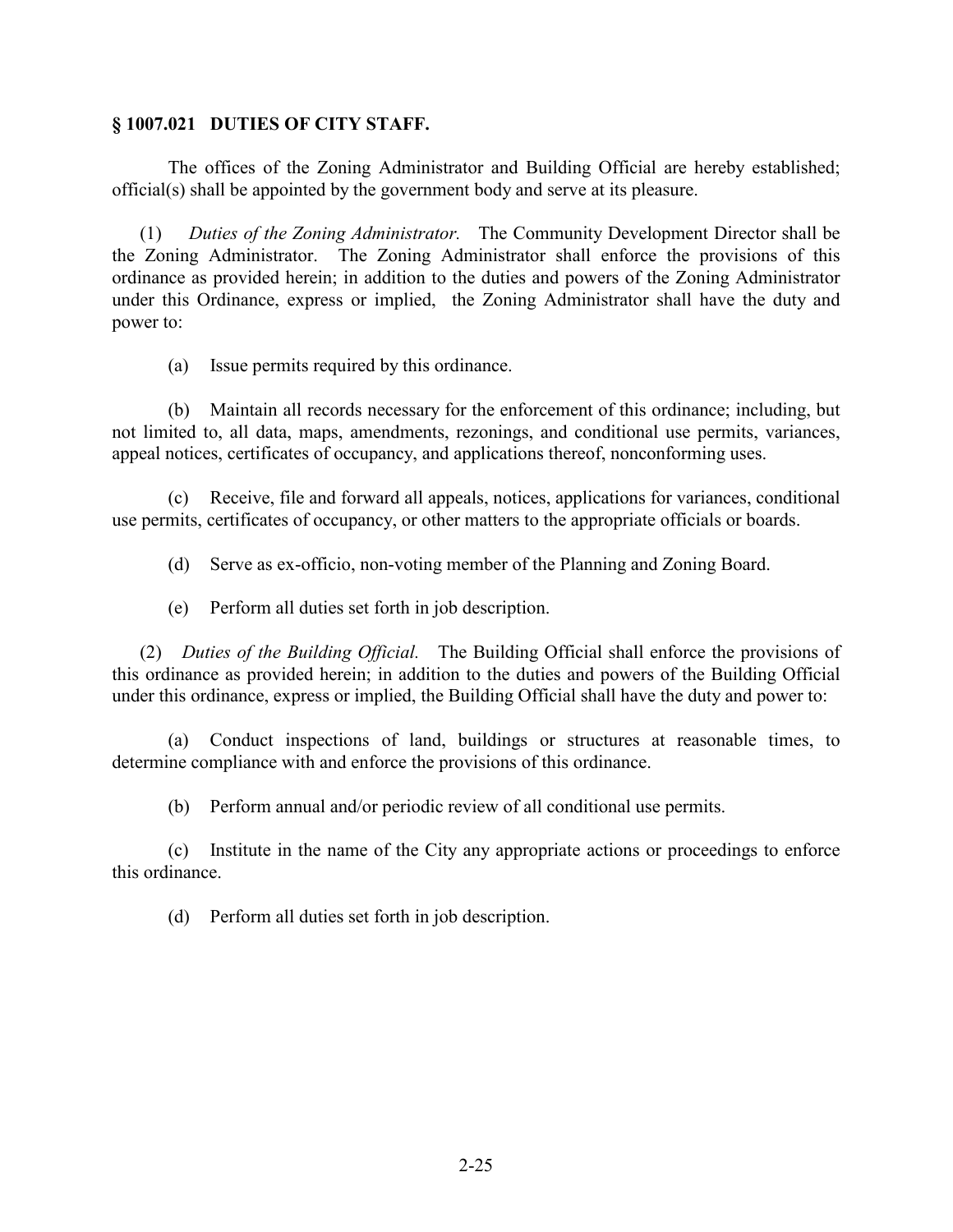# THIS PAGE INTENTIONALLY LEFT BLANK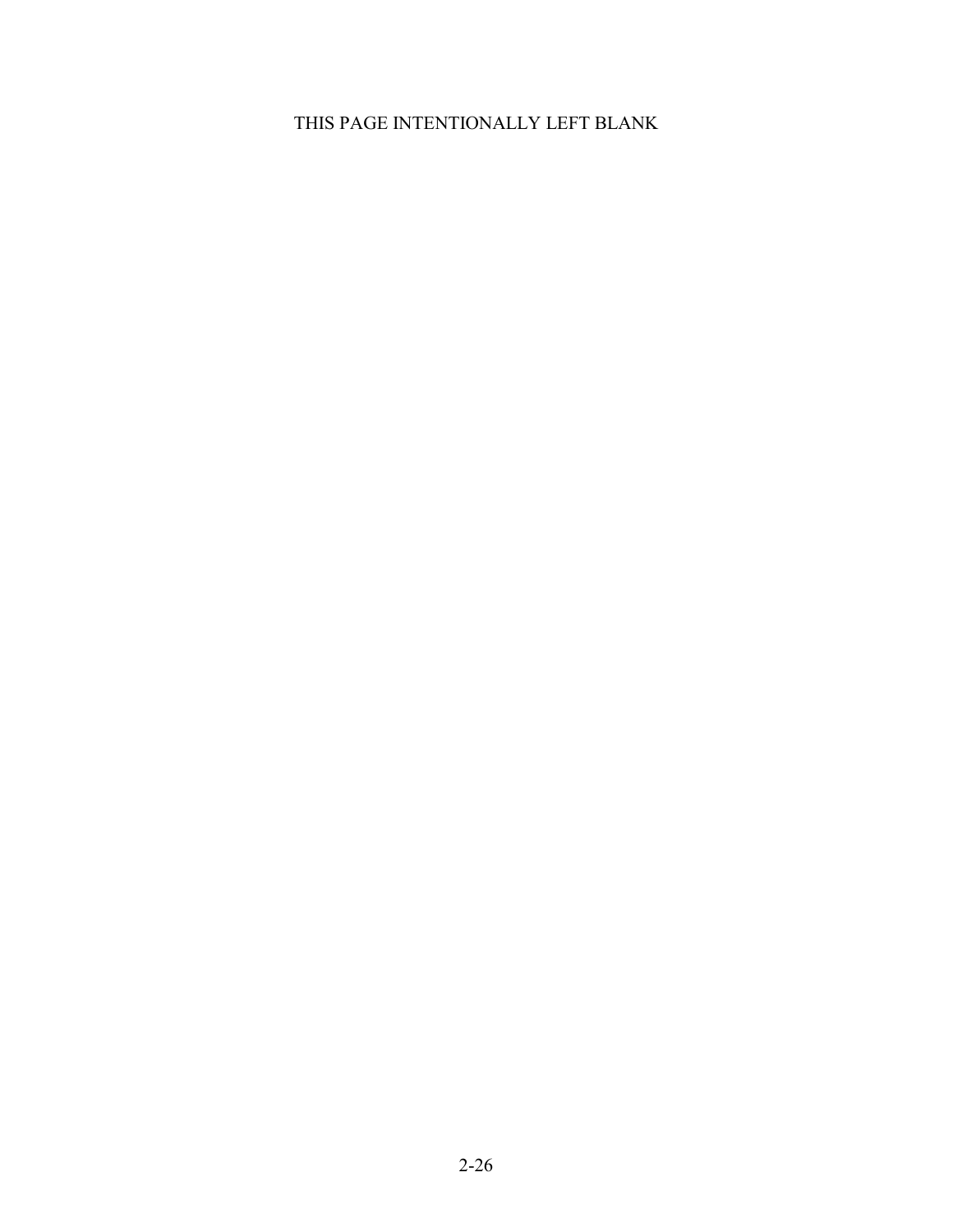### **§ 1007.022 CERTIFICATE OF OCCUPANCY.**

(1) No person may change the use of any land except for construction of essential services and transmission lines or occupy or utilize a new structurally altered building (except singlefamily detached dwellings or their accessory buildings or private garages in any district) or change the use of any building after the effective date of this ordinance unless he has first obtained a certificate of occupancy.

(2) Application for a certificate of occupancy for a new building or for an existing building which has been so altered or the reuse of any land may be filed with the Building Official any time after the application for a building permit. The Certificate of Occupancy shall be issued within ten (10) days after the construction or alteration of such building or part thereof or site has been completed in conformity with the provisions of this ordinance and building code. Pending the issuance of said certificate, a temporary certificate of occupancy may be issued, subject to the provisions of the building code and zoning ordinance for a period not to exceed twelve (12) months during the completion of the erection or the alteration of such a building. The temporary certificate shall not be construed as in any way altering the respective rights, duties or obligations of the owners or of the community relating to the use or occupancy of the premises or any other matter, except under such restrictions and provisions as will adequately insure the safety of the occupants. The use of any structure for which a building permit is required or the use of any land shall be considered a violation of this ordinance unless a certificate of occupancy has been issued.

(3) Application for a certificate of occupancy for a new use of land shall be made to the Building Official before any such land shall be so used. Such certificate of occupancy shall be issued within ten (10) days after this application if the use is in conformity with the provisions of this ordinance.

(4) A record of all certificates of occupancy shall be kept on file with the City.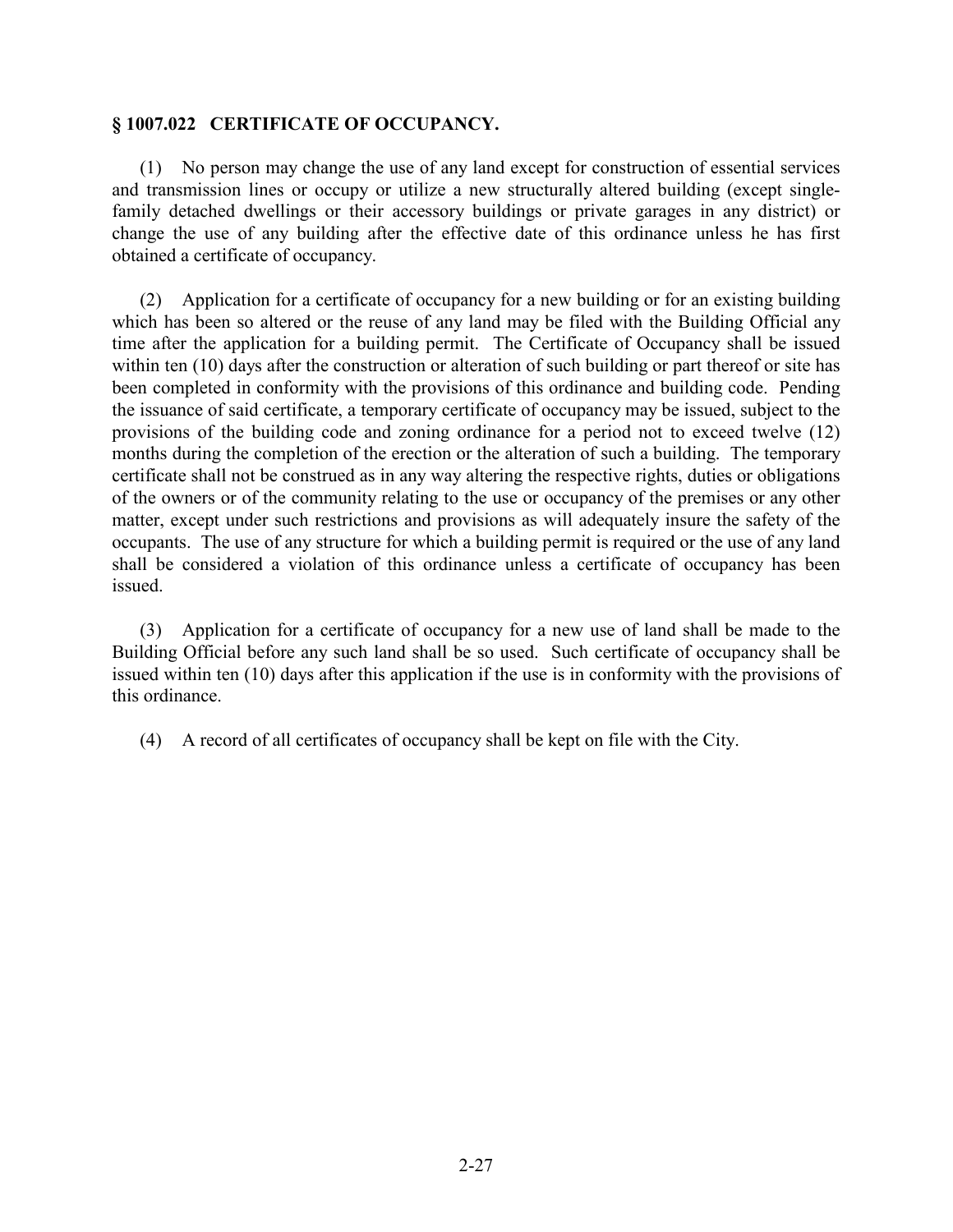# THIS PAGE INTENTIONALLY LEFT BLANK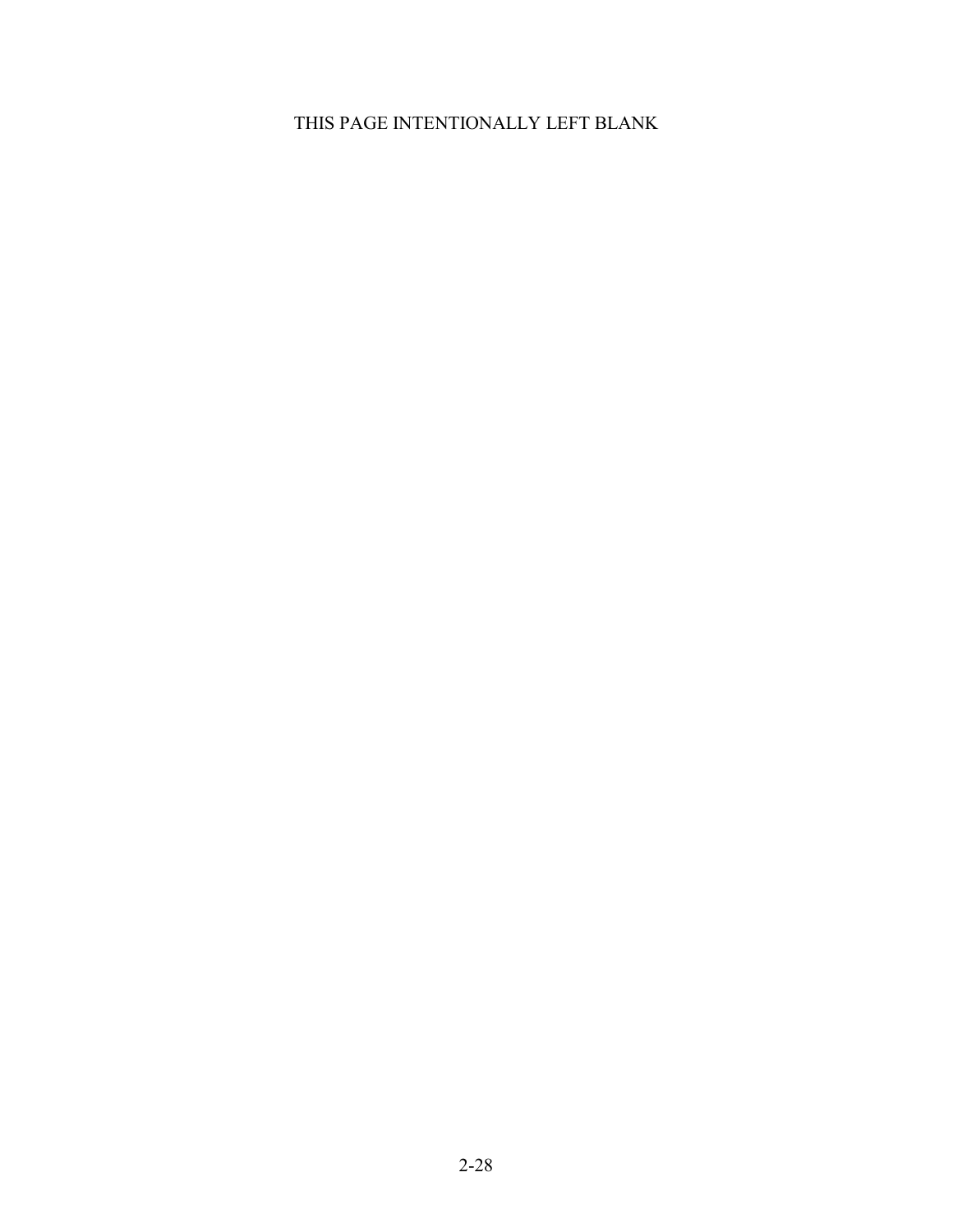### **§ 1007.023 ENFORCEMENT AND PENALTIES.**

### (1) *Administration and Enforcement.*

(a) This Ordinance shall be administered and enforced by the Zoning Administrator who is appointed by the City Council. The Zoning Administrator may institute in the name of the City of Lino Lakes any appropriate actions or proceedings against a violator as provided by statute, ordinance, or code.

(b) If the provisions of this Ordinance are being violated, the City shall notify, in writing, the person responsible for such violations, indicating the nature of the violation and ordering the action necessary to correct it. The City shall order discontinuance of illegal use of land, buildings or structures; removal of illegal buildings or structures or of additions, alterations or structural changes thereto; discontinuance of any illegal work being done; or shall take any other action authorized by this Section to insure compliance with or to prevent violation of its provisions.

(2) *Penalties, Violations, and Enforcement.* In addition to the remedies set out in the paragraph above, the City may enforce any provisions of this Ordinance by mandamus, injunction, or any other appropriate remedy in any court of competent jurisdiction.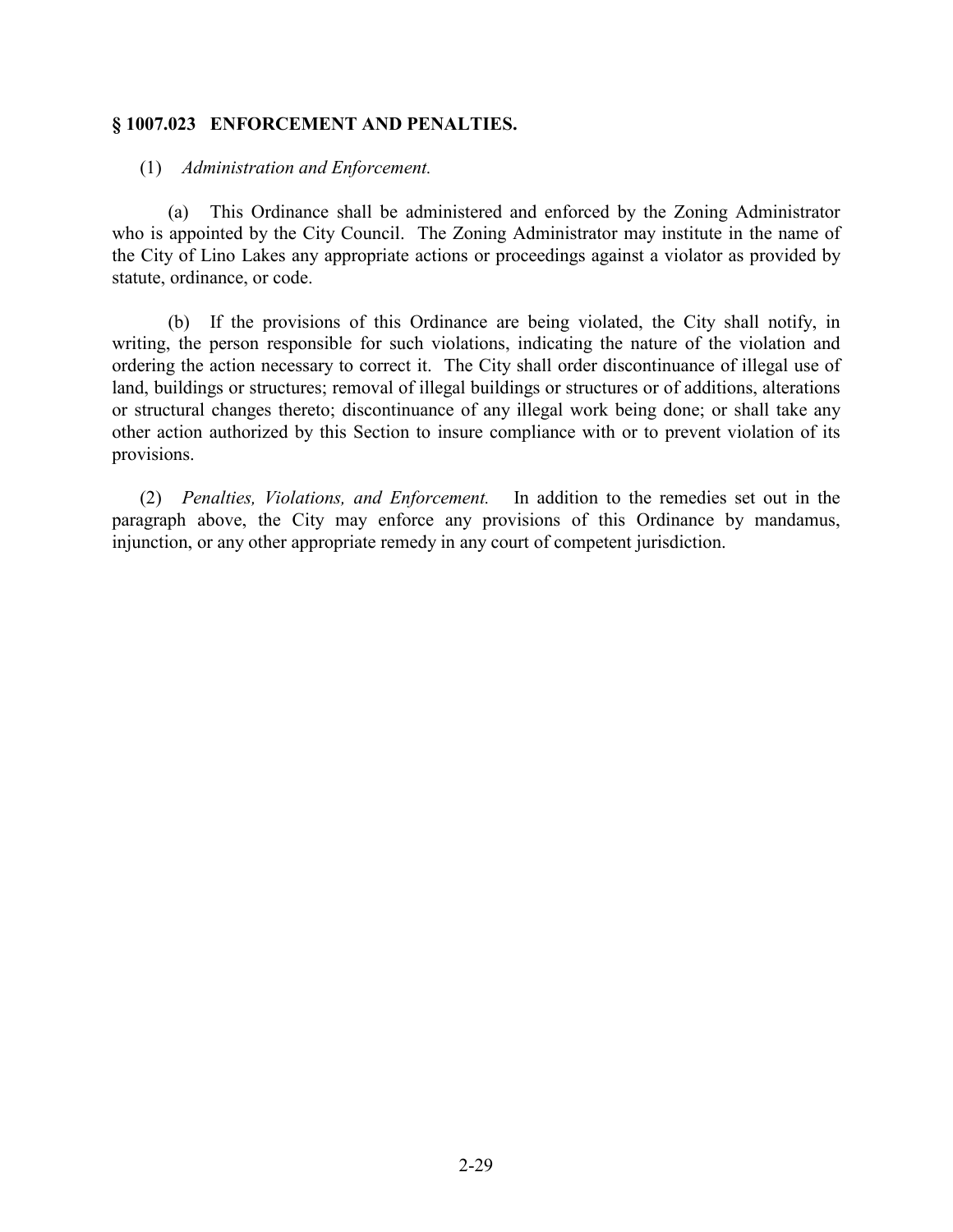# THIS PAGE INTENTIONALLY LEFT BLANK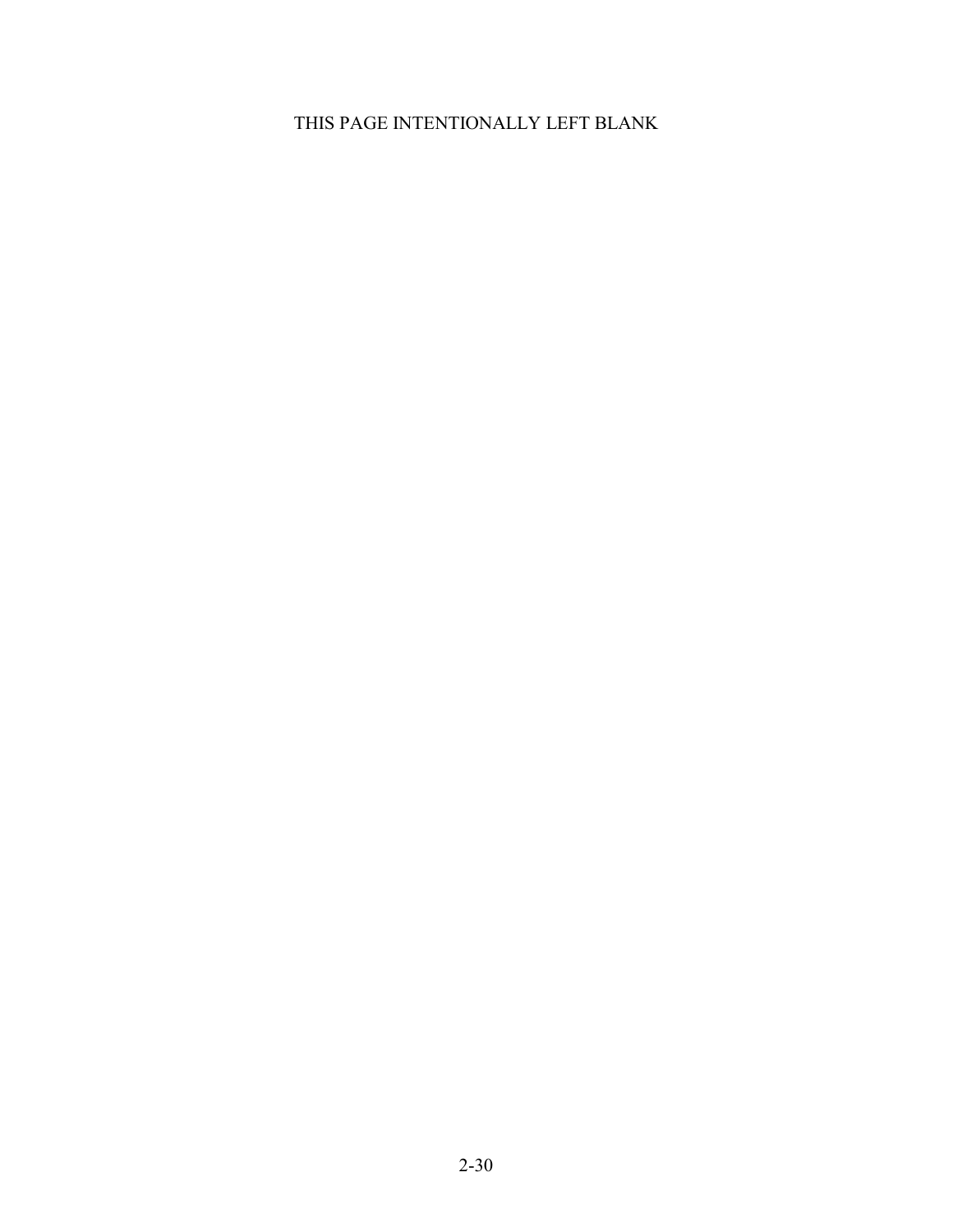#### **§ 1007.024 PUD, PLANNED UNIT DEVELOPMENT.**

(1) *Purpose and Intent.* The purpose of this section of the Zoning Ordinance is to provide for the grouping of lots or buildings for development as an integrated, coordinated unit as opposed to traditional parcel by parcel, piecemeal, or sporadic approach to development. This section is intended to introduce flexibility of site design and architecture for the conservation of land and open space through clustering of lots, buildings and activities, which promote the goals outlined in the Comprehensive Plan or serve another public purpose. It is further intended that planned unit developments are to be characterized by central management, integrated planning and architecture, joint and common use and maintenance of parking, open space and other similar facilities, and harmonious selection and efficient distribution of uses.

A residential conditional use permit PUD may include a variety of residential units, including single family and multifamily units as long as it complies with the density requirements. A nonresidential conditional use permit PUD may include a variety of commercial and/or industrial uses. A PUD that includes a mix of residential and commercial/industrial uses must utilize the PUD zoning district as described in §1007.132 of this ordinance.

The PUD, by allowing deviation from the strict provisions of this Ordinance related to setbacks, heights, lot area, width and depths, yards, etc., by conditional use permit or a mixture of uses by rezoning to a PUD District, is intended to encourage:

(a) A development pattern in harmony with the objectives of the Comprehensive Plan.

(b) Innovations in development that address growing demands for all styles of economic expansion, greater variety in type, design, architectural standards, and siting of structures through the conservation and more efficient use of land in such developments.

(c) The preservation and enhancement of desirable site characteristics such as existing vegetation, natural topography and geologic features and the prevention of soil erosion.

(d) A creative use of land and related physical development which allows a phased and orderly transition of varying land uses in close proximity to each other.

(e) An efficient use of land resulting in smaller networks of utilities and streets thereby lowering development costs and public investments.

(f) Promotion of a desirable and creative environment that might be prevented through the strict application of City zoning and subdivision regulations.

(2) *General Requirements and Standards for a PUD.*

(a) *Ownership.* An application for PUD approval shall be filed by the landowner or jointly by all landowners of the property included in a project. The application and all submissions shall be directed to the development of the property as a unified whole. In the case of multiple ownership, the approved PUD shall be binding on all owners.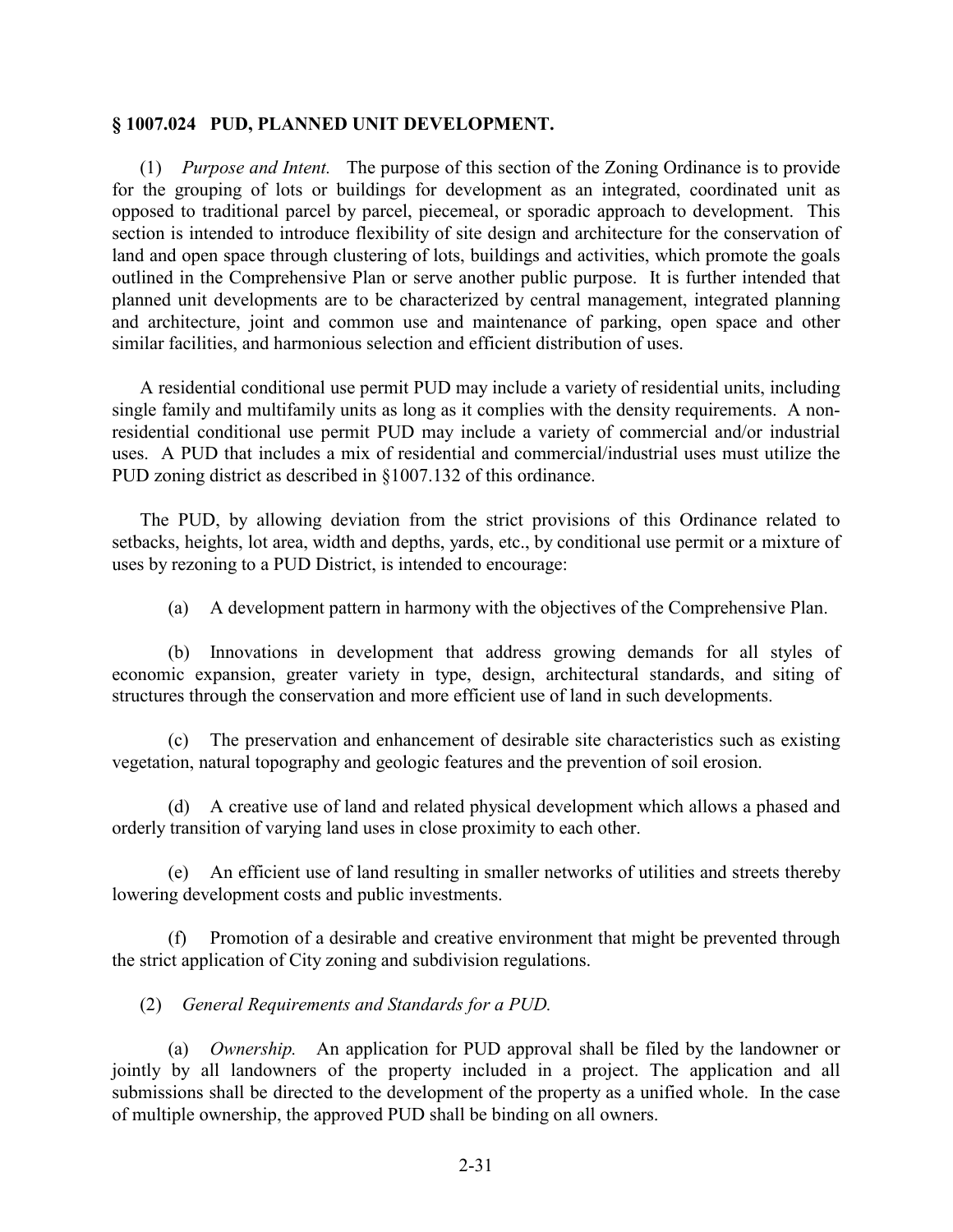(b) *Comprehensive Plan Consistency.* The proposed PUD shall be consistent with the City Comprehensive Plan.

(c) *Public or Common Open Space.* Public or common open space at least sufficient to meet the minimum requirements established in this Ordinance and such complementary structures and improvements as are necessary and appropriate for the benefit and enjoyment of the residents of the PUD shall be provided within the area of the PUD.

(d) *Operating and Maintenance Requirements for PUD Common Open Space/Facilities.* Whenever common open space or service facilities are provided within the PUD, the PUD plan shall contain provisions to assure the continued operation and maintenance of such open space and service facilities to a predetermined reasonable standard. Common open space and service facilities within a PUD may be placed under the ownership of one or more of the following:

1. *Landlord – Tenant.* Landlord control, where only use by tenants is anticipated.

2. *Owners.* Property owners association, provided all of the following conditions are met:

a. Declaration of Covenants and Conditions. Prior to the use, occupancy or sale of an individual building unit, parcel, tract, townhouse, apartment, or common area, a declaration of covenants, conditions and restrictions or an equivalent document or a document, as specified by the Minnesota Common Interest Ownership Act set out in Minnesota Statutes, Chapter 515B and a set of floor plans, as specified by Minnesota Statutes, Chapter 515B shall be filed with the City of Lino Lakes, said filing with the City to be made prior to the filings of said declaration or document or floor plans with the recording officers of Anoka County, Minnesota.

b. Open space may be owned in common by the property owners created through subdivision of the original tract. Management shall be the responsibility of that subdivision's homeowner association. In the case where at least one (1) open space is held in common ownership, a homeowner association shall be established for that subdivision. Membership in the association by all property owners in the subdivision shall be mandatory. The homeowners association documents or the declaration of covenants, conditions and restrictions shall be submitted as part of the preliminary plat application and shall contain the following information:

i. The legal description of the common lands or facilities.

ii. The restrictions placed upon the use and enjoyment of the lands or facilities including the persons or entities entitled to enforce the restrictions.

iii. A mechanism for resolving disputes among the owners or association members.

iv. A mechanism to assess and enforce the common expenses for the land or facilities including upkeep and maintenance expenses, real estate taxes, and insurance premiums.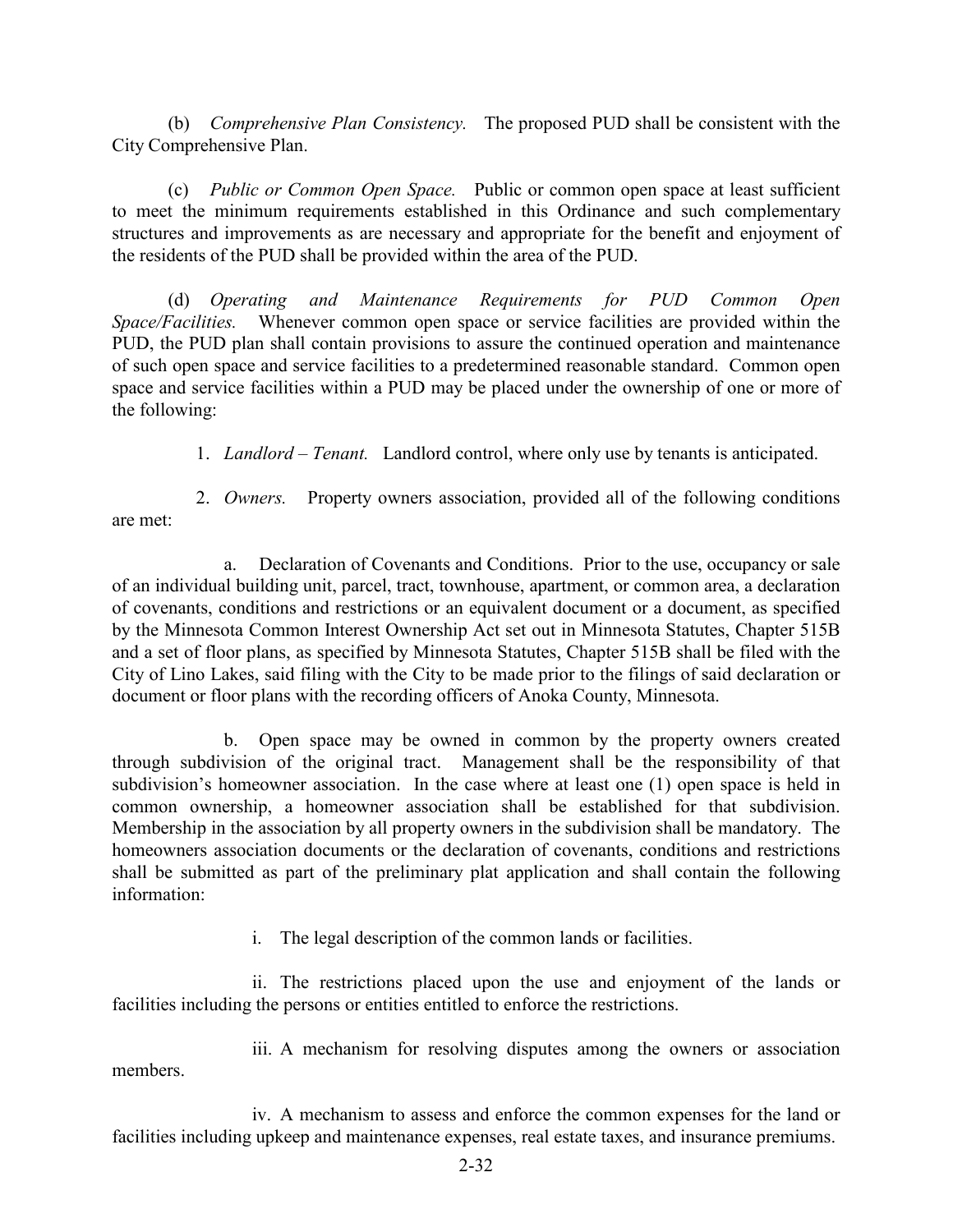v. The conditions and timing of the transfer of ownership and control of land or facilities to the association or to common ownership.

c. *Natural Habitat.* Open space may be deeded to an established land trust, a government agency, or non-profit organization. Management shall be the responsibility of the land trust or non-profit organization. Maintenance may be performed by the neighborhood homeowner association, through written agreement between the association and the land trust or non-profit organization.

i. Open space may be protected by establishing conservation easements in perpetuity in favor of an established land trust or non-profit organization as provided in Minnesota Statutes 84.64 – 84.65. Unless the document establishing the restrictions specifically provides to the contrary, the City shall have no responsibility for the maintenance or management of the area subject to the restrictions. The form and content of the deed or other instrument establishing the restrictions must be approved by the City prior to the execution and delivery thereof. Notwithstanding any provision of this Ordinance to the contrary, the City may, in cases where conservation restrictions are utilized to meet open space dedication requirements of this Ordinance, waive the requirement that the area subject to the restrictions be platted as a separate outlot.

ii. Stormwater drainage systems located within open spaces or the residential lots shall be covered by utility and drainage easements dedicated on the final plat to the City.

d. *Neighborhood Recreational and Trail Corridor.* Recreational open space or trail corridors intended as public parks or public trails shall be dedicated to the City. Management and maintenance of the public recreational areas shall be the responsibility of the City.

3. *Staging.* When a PUD provides for common or public open space, the total area of common or public open space or land escrow security in any stage of development, shall, at a minimum, bear the same relationship to the total open space to be provided in the entire PUD as the stages or units completed or under development bear to the entire PUD.

(e) *Utilities.*

1. *Underground.* All utilities serving a two family and townhome development, including telephone, electricity, gas, and telecable, shall be installed underground.

2. *Public Utility Service.* Separate public utility services shall be provided to each unit unless exempted by the City Engineer.

3. *Water Connections.* Where more than one (1) property is served from the same service line, a shut off valve must be located in such a way that each unit's service may be shut off and secured by the City, in addition to the normally supplied shut off at the street.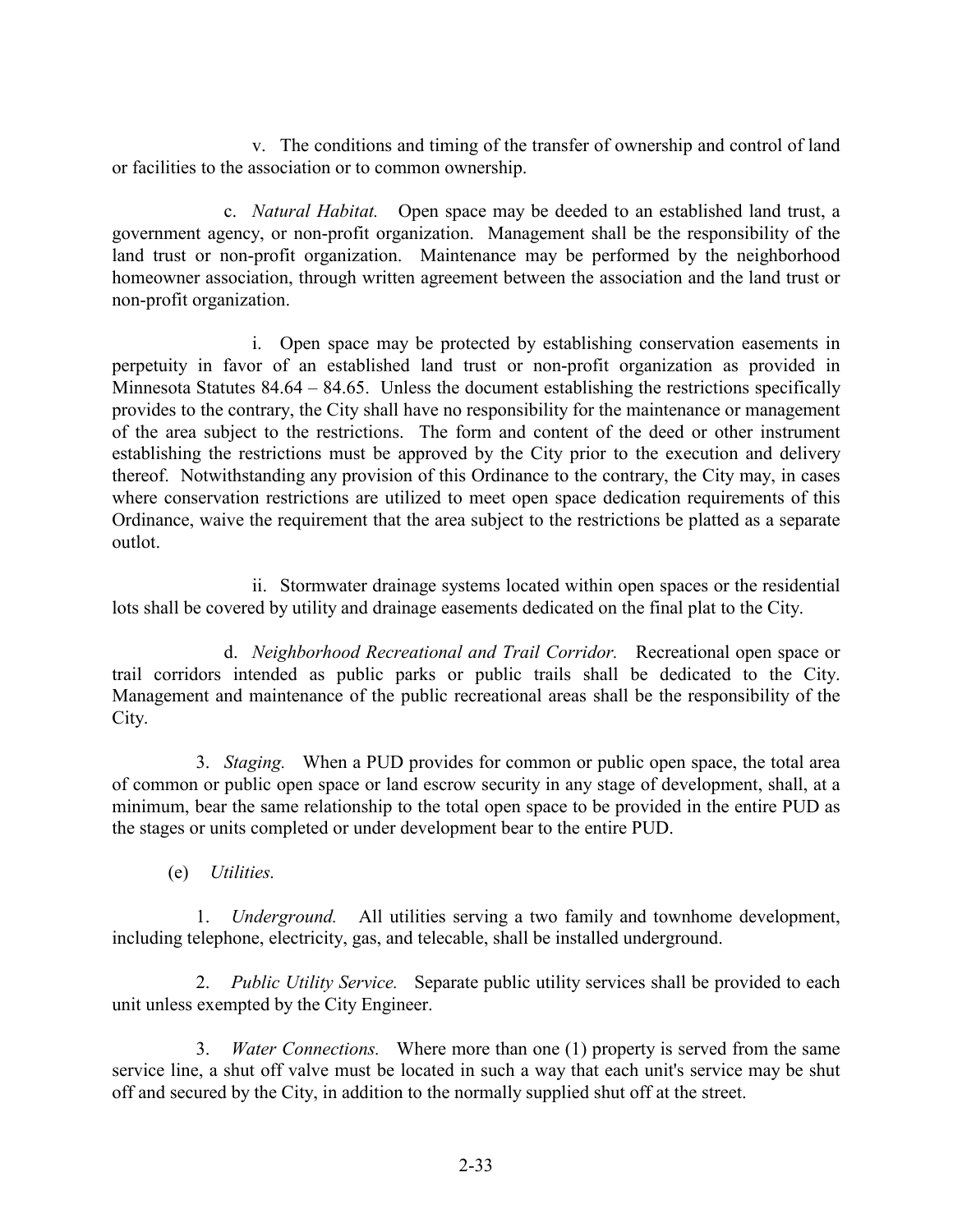4. *Sewer Connections.* Where more than one (1) unit is served by a sanitary sewer lateral which exceeds three hundred (300) feet in length, provision must be made for a manhole to allow adequate cleaning and maintenance of the lateral. All maintenance and cleaning shall be the responsibility of the property owners association or owner.

# (f) *Roadways, Private.*

1. *Design.* Private roadways within the project shall have an improved surface to twenty-six (26) feet or more in width and shall be so designed as to permit the City fire trucks to provide protection to each building.

2. *Parking.* No portion of the required private road system may be used in calculating required off-street parking space or be used for parking.

(g) *Development Agreement.* Prior to a rezoning or the issuance of a building permit as part of Planned Unit Development, the permit, applicant, builder, or developer shall execute and deliver to the City Council a development agreement. The agreement shall detail all use restrictions and required on and off-site improvements conditional to the PUD rezoning or CUP approval. The agreement shall provide for the installation within one (1) year of the off-site and on-site improvements (exclusive of building permit) as approved by the City Council, secured by a cash escrow or letter of credit in an amount and with surety and conditions satisfactory to the City, to insure the City that such improvements will be actually constructed and installed according to specifications and plans approved by the City as expressed in such agreement.

# (3) *Rural Residential Planned Unit Development Requirements.*

(a) *Purpose.* It is the intent of this section to establish special requirements for the granting of a conditional use permit for rural (without City water or sanitary sewer) residential conservation subdivision PUD project in order to promote:

- 1. Preservation of productive land for agricultural use.
- 2. Preservation of wildlife habitat and unique natural resources.
- 3. Reduction of negative impacts on the environment.

4. Creation of common open space that provides a unified landscape for the use and enjoyment of the neighborhood community and/or the general public.

5. A variety of rural residential lot sizes, configurations, and neighborhoods.

(b) *Application.* Rural residential planned unit development shall be applied only outside of areas guided for City water and sanitary sewer (Stage 1 and Stage 2 growth areas) as identified within the Comprehensive Plan.

# (c) *Densities.*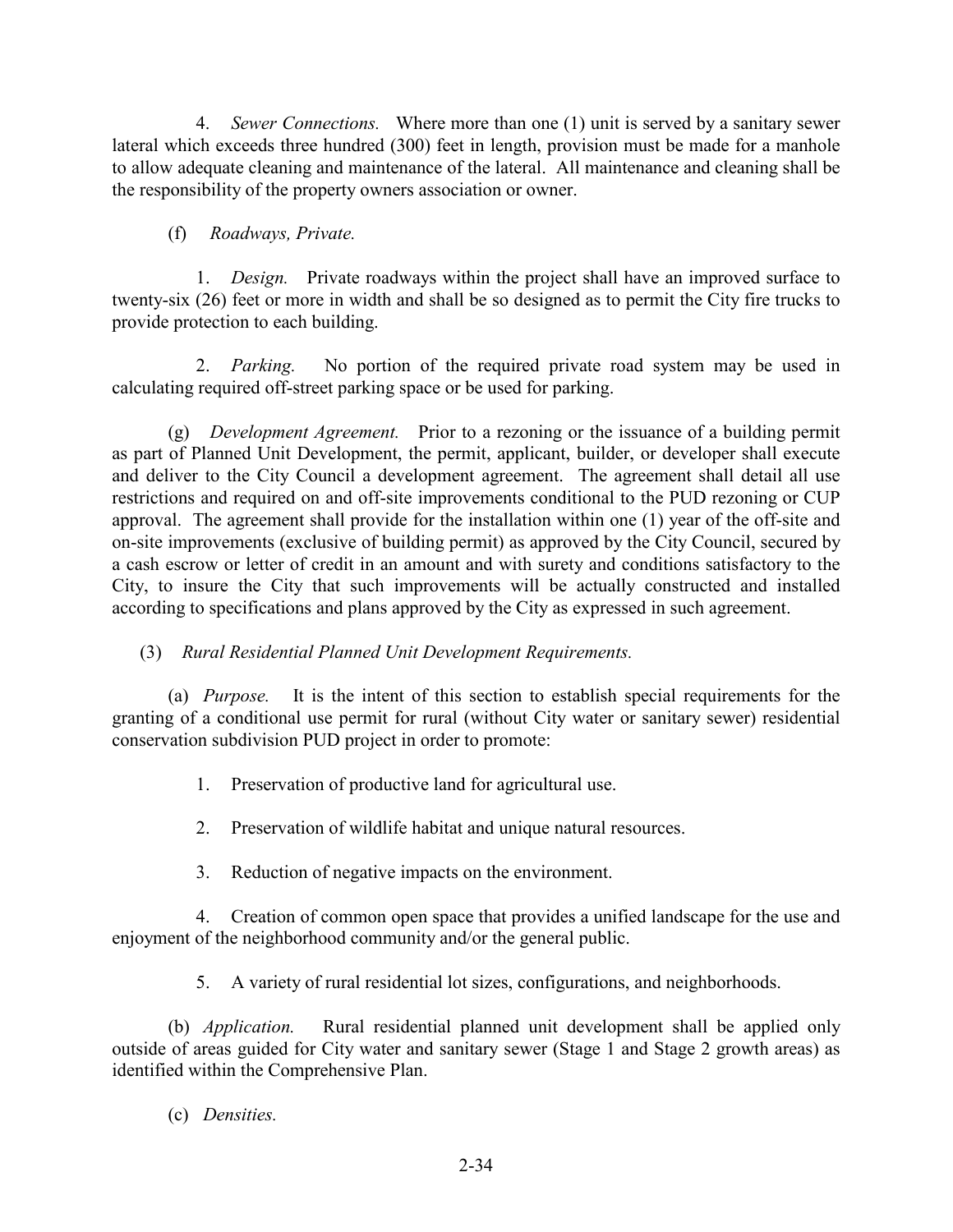1. Subdivisions served by independent sewage treatment systems shall not exceed four (4) units per forty (40) acres.

2. Subdivisions served by a MPCA approved community sewer system shall not exceed eight (8) units per forty (40) acres.

(d) *Open Space Performance Standards.*

1. *Open Space Area Regulations.* 

a. A minimum of fifty (50) percent of land subdivided for development shall be dedicated to common open space.

b. All designated open space shall be platted as outlot parcels held as open space in perpetuity. Public trail corridors shall be dedicated as park land.

c. Each open space outlot shall be classified as natural habitat, neighborhood recreation, or trail corridor open space, and shall conform to the type of use, location criteria, and deed restrictions of that classification, as specified in Section 1001.099 of the Lino Lakes Subdivision Ordinance.

2. *Location Criteria.* Open space outlots shall be located on the development site according to the following locational criteria:

a. *Natural Habitat.* The development shall preserve natural habitat in a contiguous, connected configuration. Natural habitat open spaces may include, but are not limited to, fields, wetlands, slopes, bluffs, dense woods, lakes, ponds, streams, shorelands, and other environmentally sensitive areas or desirable view sheds.

b. *Trail Corridors.* The development shall locate trail corridor open spaces in strategic places such that larger open space outlots and designated places of destination both on the development tract and adjacent tracts are connected with one another. Trail corridor open spaces may include, but are not limited to, established regional trails, local pathways, paved walkways, and shorelines. Public trail corridors shall be a minimum of twenty (20) feet in width.

c. *Neighborhood Recreation.* The development shall locate neighborhood recreation open spaces such that they are an integral part of the neighborhood of surrounding homesites, at an elevation appropriate to their intended recreational use, defined by coherent boundaries, and accessible to all neighborhood residents. Neighborhood recreation open spaces may include, but are not limited to, greens, commons, playgrounds, ball fields, gardens, or other recreational areas.

d. *Public Open Space Accessibility.* Open spaces dedicated to the public shall be accessible to pedestrians at no less than one thousand two hundred (1,200) foot intervals along public roadways. Where necessary, pedestrian access corridor outlots between private lots shall be at least twenty (20) feet in width.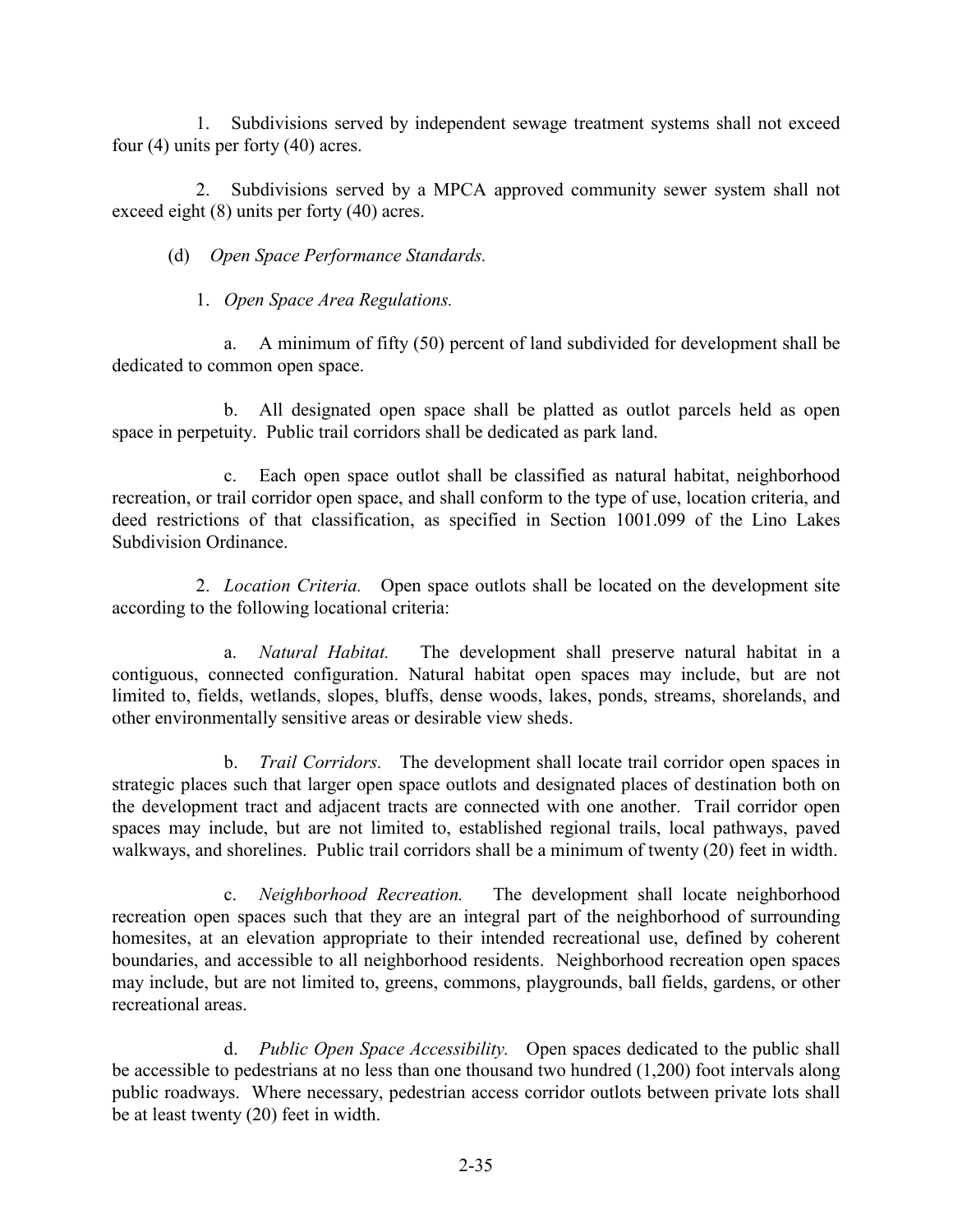e. *Open Space Ownership and Management.* Each designated open space area shall be owned and managed in accordance with standards in Section 1001.099 of the Lino Lakes Subdivision Ordinance.

# (e) *Neighborhood Performance Standards.*

# 1. *Neighborhood Configuration.*

a. In order to establish a cohesive neighborhood unit, residential lots shall be located in a neighborhood cluster. A neighborhood cluster shall include a minimum of four (4) lots or twenty-five (25) percent of the allowable number of lots on the parcel to be subdivided, whichever is greater. An efficiency of land utilization and community development should be encouraged by maximizing the number of lots in any one cluster development, while adhering to the underlying density and open space requirements of this Ordinance.

b. A neighborhood cluster shall be oriented toward an identifiable feature which all residential units share in common. Neighborhood identity may be accomplished by one or more of the following features:

i. *View Shed.* The lots of a neighborhood may be arranged such that a majority of the principle structures will take visual advantage of a field, wetland, woods, lake, stream, or other open space which could be described as a view shed.

ii. *Physical Amenity.* The lots of a neighborhood may be arranged such that a majority of the principle structures will face a green, playground, ball field, rock outcropping, stand of trees, church, school, or other physical feature unique to that particular neighborhood.

iii. *Streetscape.* The lots may be arranged such that the principle structures will face a street space enhanced with landscaping, street trees, boulevards, medians, or other landscaping techniques appropriate to the City's street design standards.

2. *Lot Area.*

a. Lots served by individual sewage treatment systems (ISTS) shall have a minimum of one (1) acre of buildable land area capable of accommodating the principle dwelling, accessory buildings, and two (2) individual soil treatment systems (drainfields).

b. Lots served by a MPCA approved community sewage treatment system shall have a minimum lot area of twenty-five thousand (25,000) square feet of buildable land.

c. No individual single family lot may exceed five (5) acres in size.

- 3. *Minimum Lot Width.*
	- a. *ISTS Lots.* Two hundred (200) feet.
	- b. *Lots Served by a MPCA Approved Community Sewage System.*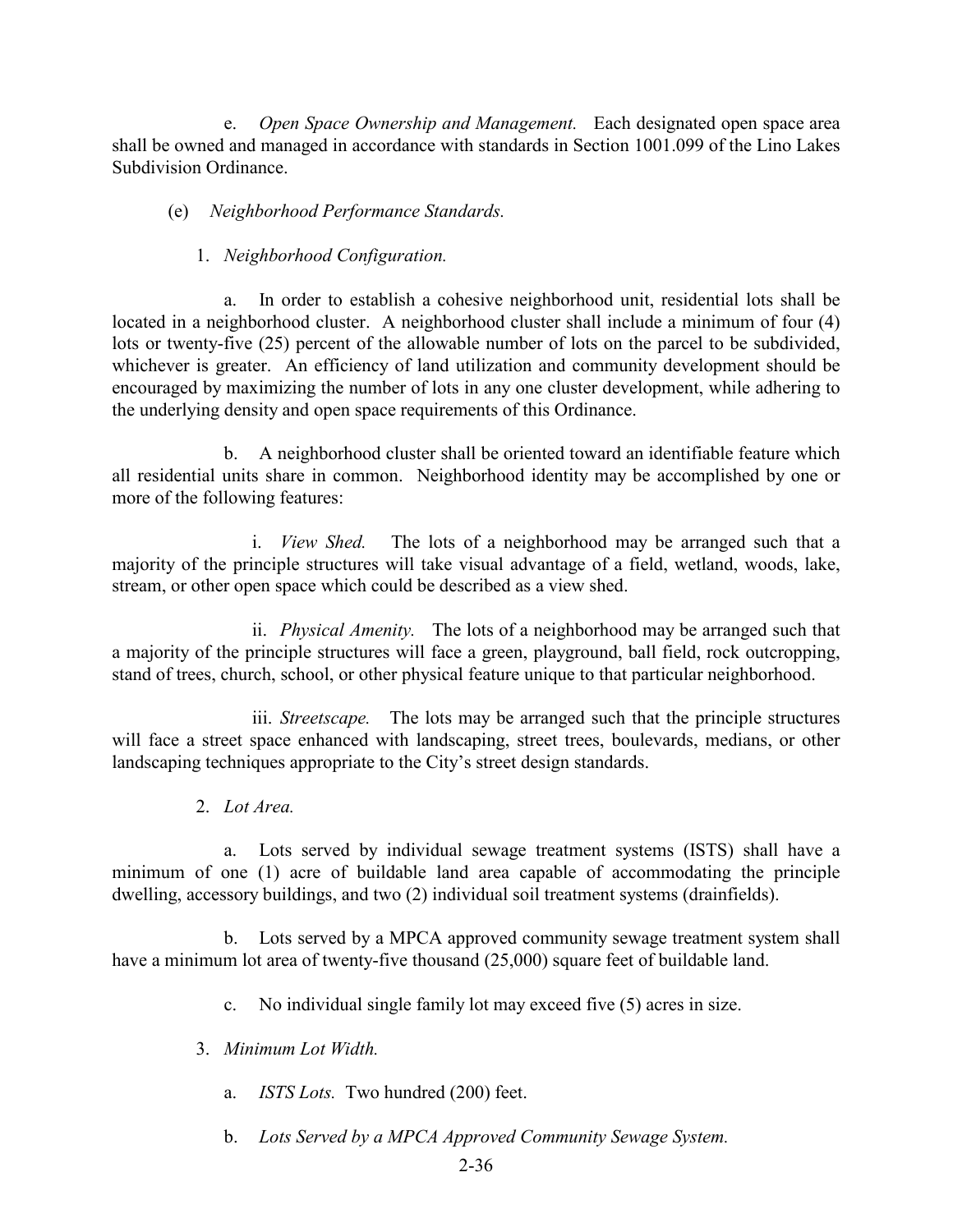- i. *Interior Lot*. One hundred (100) feet.
- ii. *Corner Lot.* One hundred twenty-five (125) feet.

4. *Setbacks.* Setbacks shall be the same as those imposed in the applicable base zoning district.

5. *Sewer Management.* A report, prepared by a Minnesota Pollution Control Agency licensed designer, on the feasibility of individual sewage treatment systems (ISTS) and water systems on each lot or a community or shared sewage and water system serving the rural subdivision. The report shall follow Minnesota Rules Chapter 7080, as may be amended, and include soil boring analysis and percolation tests to verify report conclusions.

For any development with a community sewage treatment system, the City shall require documentation that the property association shall be responsible for liability insurance and costs associated with the maintenance and operation of a community sewage treatment system. The City shall also require an agreement that if the association is not maintaining the system or the system is not operating properly, the City can undertake needed repair and maintenance and assess the property owners for the costs of such action.

### (4) *Urban Residential Planned Unit Development Requirements.*

(a) *Purpose.* It is the intent of this section to establish special requirements for the granting of a conditional use permit for an urban (with City water and sanitary sewer) residential conservation subdivision PUD project in order to promote:

- 1. Preservation of wildlife habitat and unique natural resources.
- 2. Reduction of negative impacts on the environment.

3. Creation of common open space that provides a unified landscape for the use and enjoyment of the neighborhood community and/or the general public.

4. A variety of urban residential lot sizes, configurations, and neighborhoods.

(b) *Application.* Urban residential planned unit development shall be applied only within the City's R-2, R-3, and R-4 Zoning Districts.

(c) *Densities*. The maximum allowable density within an urban residential PUD shall be consistent with the density directives of the Comprehensive Plan.

- (d) *Open Space Performance Standards.*
	- 1. *Open Space Area Regulations.*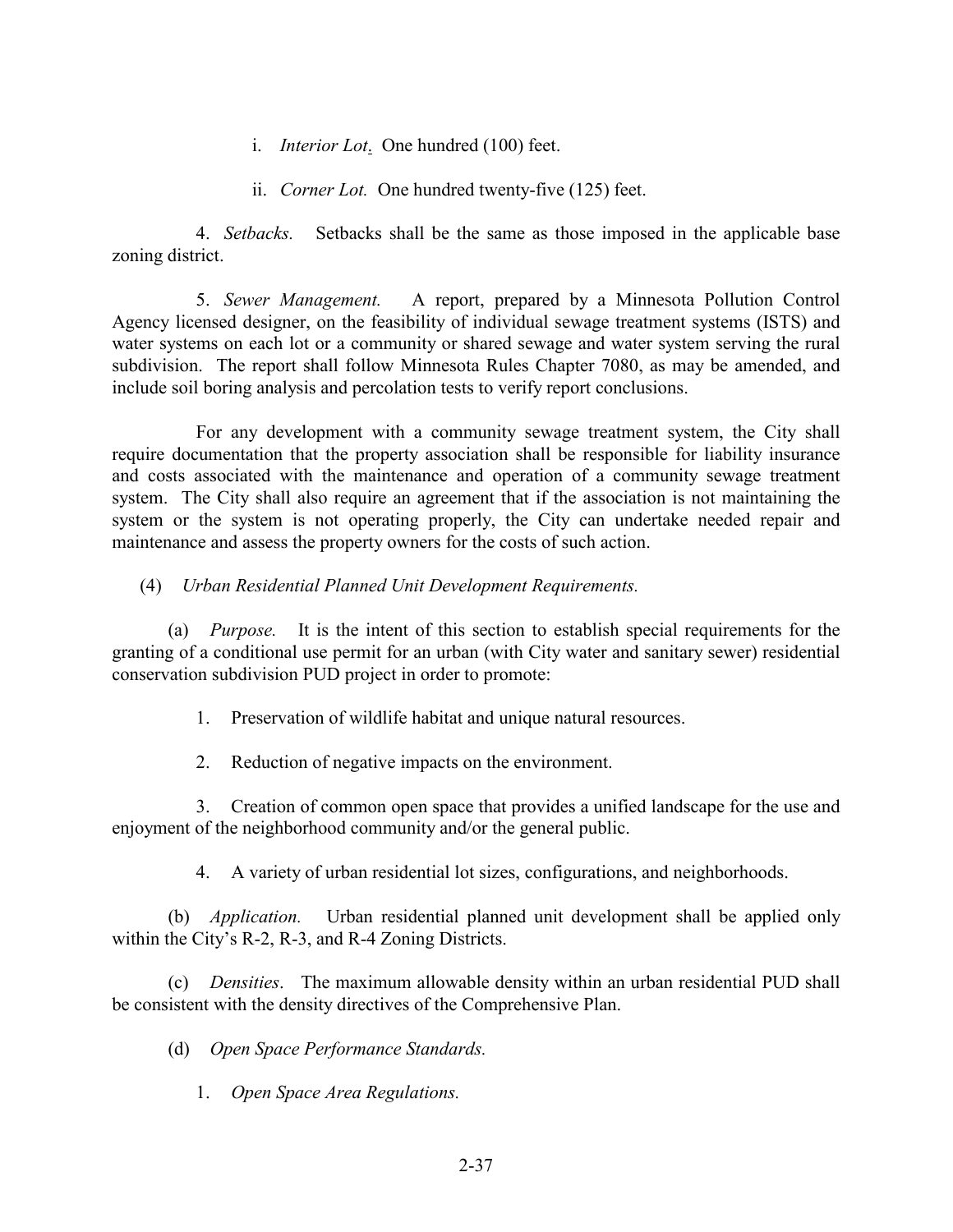a. A minimum of fifty (50) percent of land subdivided for development shall be reserved as common open space.

b. Designated open space shall be exclusive of unit lots and driveways. Road rights-of-way, parking lots, and driveways shall provide an emphasis upon tree preservation, natural habitat, and wetland protection

c. All designated open space shall be platted as outlot parcels held as open space in perpetuity. Public trail corridors shall be dedicated as park land.

d. Each open space outlot shall be classified as natural habitat, neighborhood recreation, or trail corridor open space, and shall conform to the type of use, location criteria, and deed restrictions of that classification, as specified in Section 1001.099 of the Lino Lakes Subdivision Ordinance.

(e) *Neighborhood Performance Standards.*

1. *Identity.* To provide an identity and create a cohesive development pattern, residential units/buildings shall be oriented toward an identifiable future which they have in common. Such identity may be accomplished by one or more of the following features:

a. *View Shed.* The lots of a neighborhood may be arranged such that a majority of the principle structures will take visual advantage of a field, wetland, woods, lake, stream, or other open space which could be described as a view shed.

b. *Physical Amenity.* The lots of a neighborhood may be arranged such that a majority of the principle structure will face a green, playground, ball field, rock outcropping, stand of trees, church, school, or other physical feature unique to that particular neighborhood.

c. *Streetscape.* The lots may be arranged such that the principle structures will face a street space enhanced with landscaping, street trees, boulevards, sidewalks, trails, medians, or other landscaping techniques appropriate to the City's street design standards.

(f) *Yards.*

1. *Setbacks, Periphery*. The front and side yard restrictions at the periphery of the Planned Unit Development site at a minimum shall be the same as imposed in the respective base districts.

2. *Setback, Front*. No building shall be located less than twenty-five (25) feet from the back of the curb line along those roadways which are part of the internal street pattern.

3. *Building Separation.* Buildings upon the same lot shall maintain a minimum setback of ten (10) feet between buildings.

(g) Townhouses, cooperatives, condominiums shall comply with the design standards of §1007.018 (2)(b).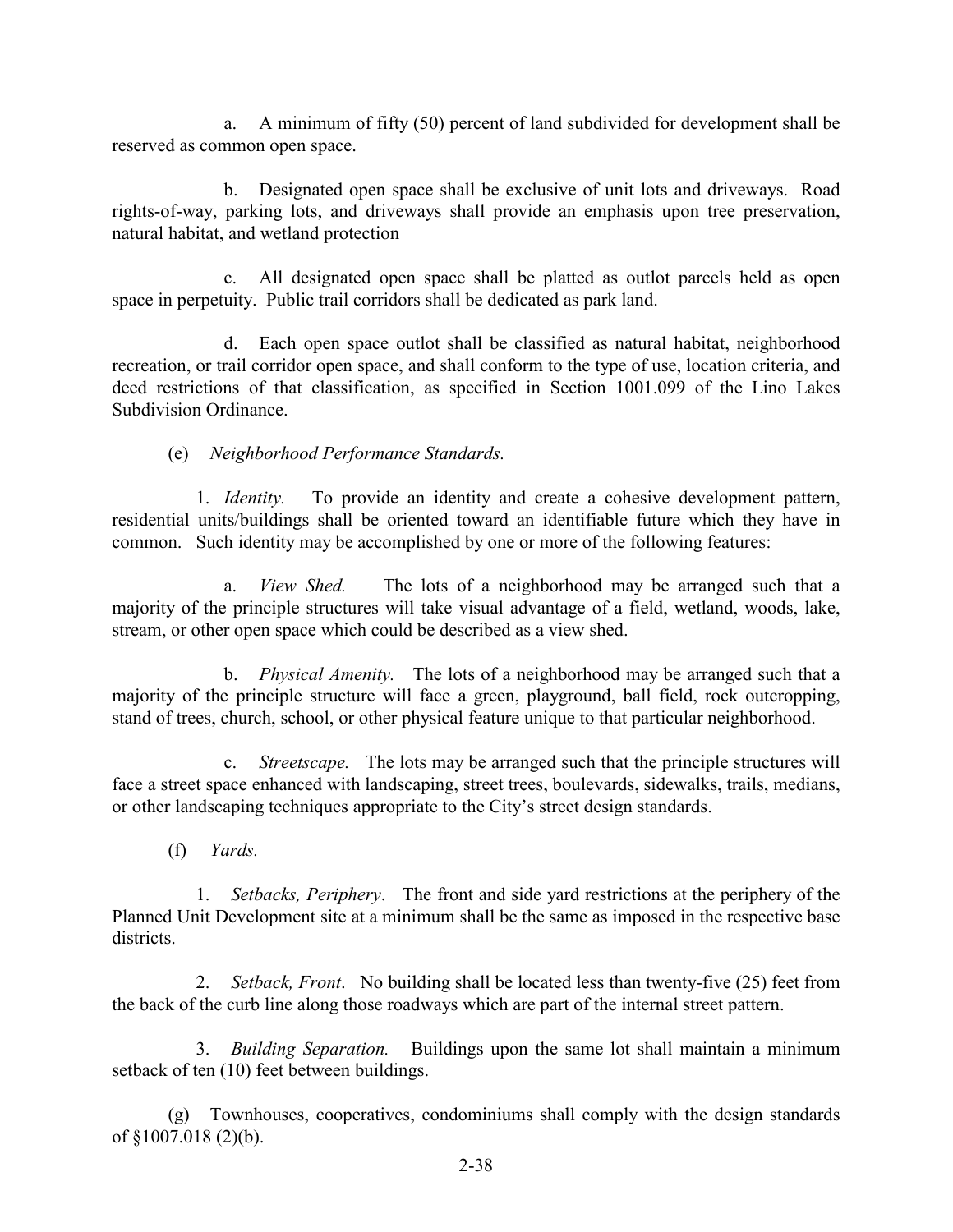## (5) *Commercial or Industrial Planned Unit Development, CUP Requirements.*

(a) *Purpose.* It is the intent of this section to further the directives of §1007.001 and establish special requirements for the granting of a conditional use permit to allow flexibility from the strict provisions of this Ordinance in regard to multiple buildings, shared access/ parking, parking supply reductions, internal setbacks, etc.

## (b) *Standards.*

# 1. *Open Space.*

a. The PUD design will result in greater landscaped pervious area than the base zoning district standard.

b. The PUD design will result in the protection of important natural features (e.g., wetlands, significant trees, water courses, slopes over twelve (12) percent).

c. The PUD design will include extensive landscaping with an emphasis on streetscape, site entrances, and the perimeter of the building.

2. *Architectural Guidelines.* Commercial and industrial buildings shall comply with design standards of  $\S 1007.043$  (2)(d) of this Ordinance.

# (6) *Procedure for Processing a Planned Unit Development.*

(a) *Stages of PUD.* The processing steps for a PUD are intended to provide for an orderly development and progression of the Plan, with the greatest expenditure of developmental funds being made only after the City has had ample opportunity for informed decisions as to the acceptability of the various segments of the whole as the plan affects the public interest. The various steps and applications, outlined in detail in the following sections, are:

1. *Application Conference and Neighborhood Meeting.* Preliminary discussions.

2. *General Concept Plan Application.* Consideration of overall concept and plan. The concept plan review is voluntary but strongly recommended.

3. *Development Stage Plan Application.* One or more detailed Plans as part of the whole final plan.

4. *Final Plan Application.* The summary of the entire concept and each Development Stage Plan in an integrated complete and final plan.

(b) *Application Conference.* Prior to filing of an application for PUD, the applicant for the proposed PUD shall arrange for and attend a conference with the Community Development Department. At such conference, the applicant shall be prepared to generally describe the proposal for a PUD. The primary purpose of the conference shall be to provide the applicant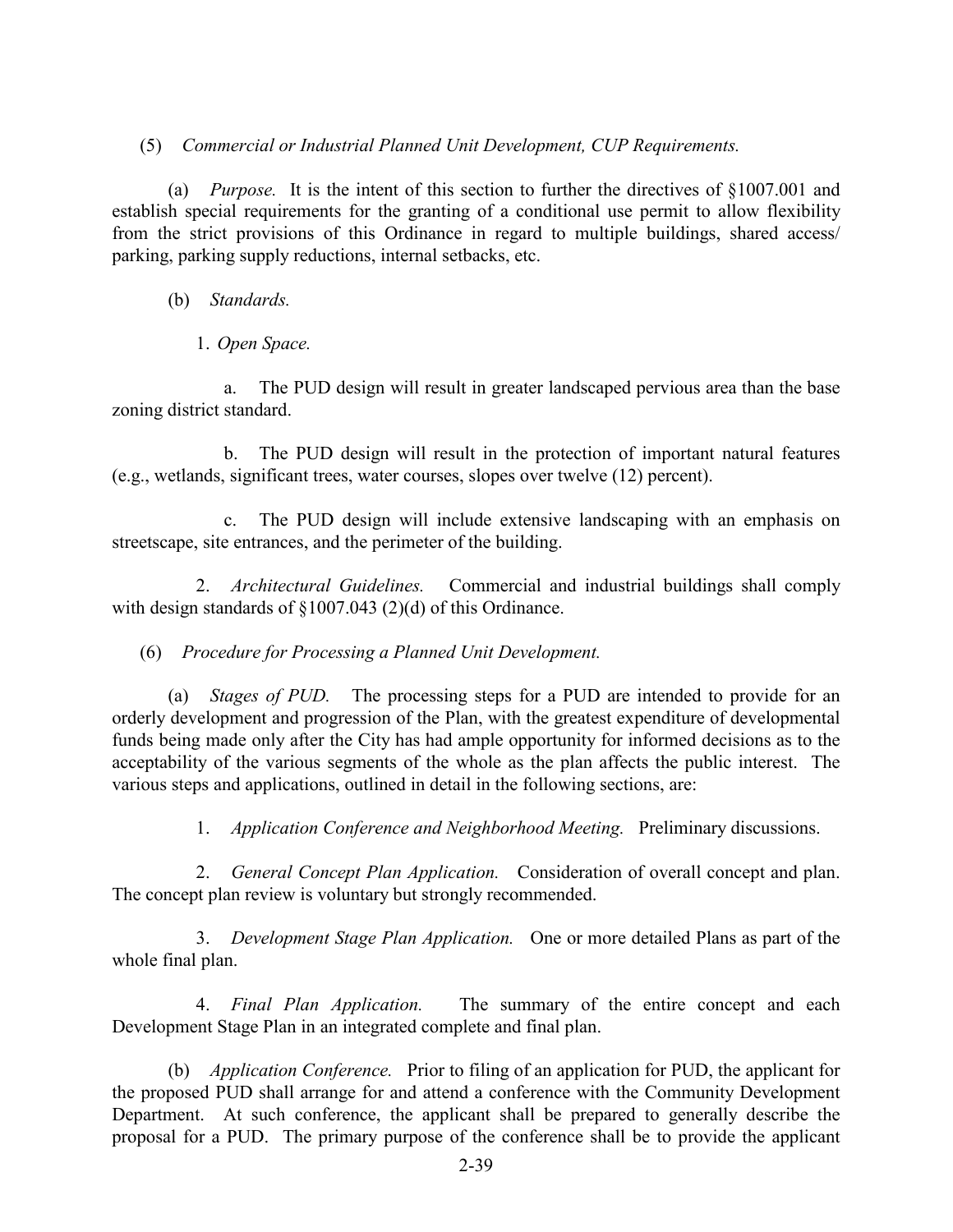with an opportunity to gather information and obtain guidance as to the general suitability of the proposal for the area for which it is proposed and its conformity to the provisions of this Ordinance before incurring substantial expense in the preparation of plans, surveys and other data.

*Neighborhood Meeting.* The City strongly recommends the property owner/applicant hold a neighborhood meeting for informal comment and feedback prior to submitting a formal concept application.

(c) The person applying for a planned unit development shall fill out and submit to the Zoning Administrator an application form together with a fee as established by City Council resolution. The request for planned unit development shall be placed on the agendas of the Park Board, Environmental Board, and Planning and Zoning Board according to the City's deadline and meeting schedule.

(d) Planned unit develop/rezoning application shall be posted and advertised in accordance with §1007.015 of this Ordinance.

(e) Planned unit development/conditional use permit applications shall be posted and advertised in accordance with §1007.016 (2) of this Ordinance.

(f) Public hearings shall be held at the PUD development stage.

(g) *General Concept Plan Application.*

1. *Purpose.* The General Concept Plan provides an opportunity for the applicant to submit an application and plan to the City showing his basic intent and the general nature of the entire development before incurring substantial cost. This Concept Plan provides an opportunity for the proposal to be publicly considered at an early stage. The following elements of the proposed General Concept Plan represent the immediately significant elements which the City shall review and for which a decision shall be rendered:

- a. Overall Maximum PUD Density Range.
- b. General Location of Major Streets and Pedestrian Ways.
- c. General Location and Extent of Public and Common Open Space.

d. General Location of Residential and Non-Residential Land Uses with Approximate Type and Intensities of Development.

- e. A Staging and Time Schedule of Development.
- f. Other Special Criteria for Development.
- 2. *General Concept Plan Submission Information.*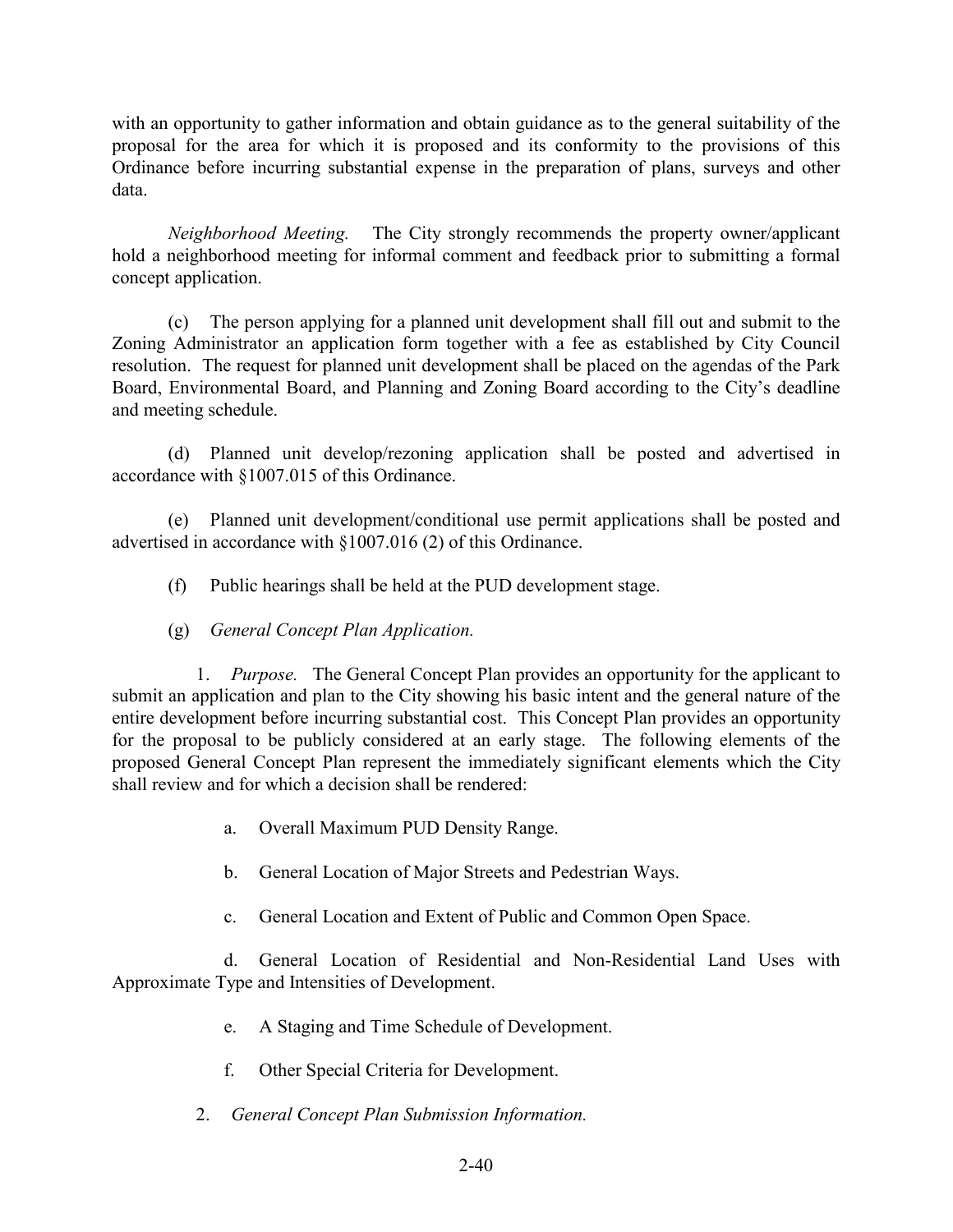a. *General Information.*

i. *Owner.* The landowner's name, address and telephone number and his interest in the subject property.

ii. *Applicant.* The applicant's name, address and telephone number if different from the landowner. The applicant may designate an agent to be contacted by the City, who may speak for the applicant.

iii. *Consultants.* The names and addresses of all professional consultants who have contributed to the development of the PUD plan being submitted, including attorney, land planner, engineer and surveyor.

iv. *Title of Applicant.* Evidence that the applicant has sufficient control over the subject property to effectuate the proposed PUD, including a statement of all legal, beneficial, tenancy and contractual interests held in or affecting the subject property and including an up-to-date certified abstract of title or registered property report, and such other evidence as the City Attorney may require to show the status of title or control of the subject property.

b. *Present Status of Premises and Adjacent Properties.*

*Description.* The address and legal description of the subject property. A survey is required.

ii. *Zoning.* The existing zoning classification and present use of the subject property and all lands within five hundred (500) feet of the subject property.

iii. *Map.* A single reproducible map or aerial photograph at a scale of not less than one (1) inch equals one hundred (100) feet, depicting the existing development of the subject property and all land within five hundred (500) feet thereof and showing the precise location of existing streets.

c. *Narrative Description*. A written statement generally describing the proposed PUD and the market which it is intended to serve, showing its relationship to the City's Comprehensive Plan and how the proposed PUD is to be designed, arranged and operated in order to permit the development and use of neighboring property in accordance with the applicable regulations of the City.

d. *Site Conditions*: Where deemed necessary by the City, graphic reproductions of the existing site conditions at a scale of not less than one (1) inch equals one hundred (100) feet shall be submitted and shall contain the following:

- i. Survey showing lot dimensions and existing easements and utilities.
- ii. Contours minimum two (2) foot intervals.
- iii. Location, type, and extent of tree cover.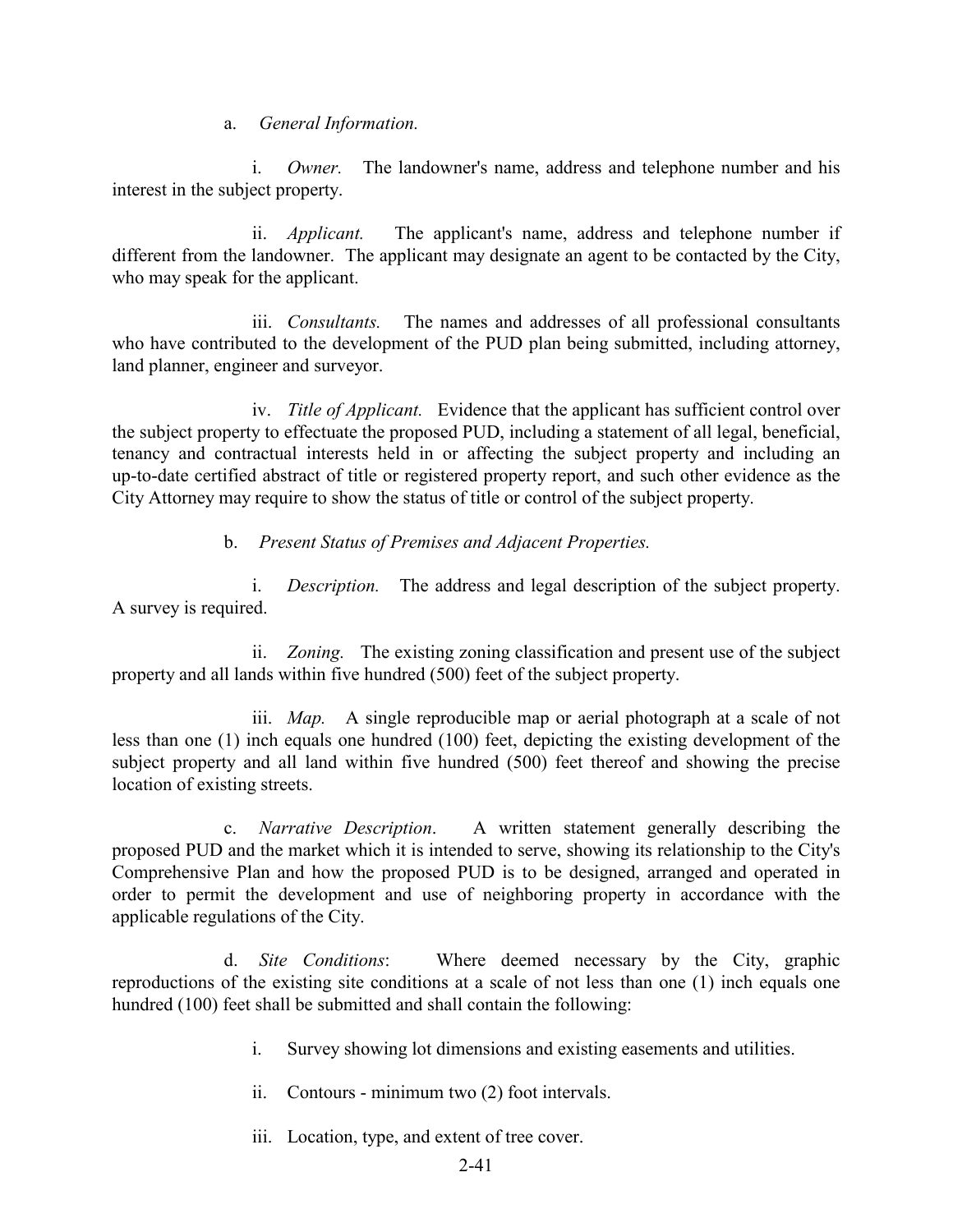iv. Slope analysis.

v. Location and extent of water bodies, wetlands, and streams and flood plains within three hundred (300) feet of the subject property.

- vi. Existing drainage patterns.
- vii. Vistas and significant views.
- viii. Soil conditions as they affect development.

All of the graphics should be the same scale as the final plan to allow easy cross reference. The use of overlays is recommended for clear reference.

e. *Concept Drawing.* Schematic drawing of the proposed development concept including, but not limited to, the general location of major circulation elements, public and common open space, residential and other land uses.

f. *Number of Units.* A statement of the estimated total number of dwelling and/or other units proposed for the PUD and a tabulation of the proposed approximate allocations of land use expressed in acres and as a percent of the total project area, which shall include at least the following:

- i. Area devoted to residential uses.
- ii. Area devoted to residential use by building or structure or use type.
- iii. Area devoted to common open space.
- iv. Area devoted to public open space.
- v. Approximate area devoted to streets.
- vi. Approximate area, and potential floor area, devoted to commercial uses.
- vii. Approximate area, and potential floor area, devoted to industrial or office

uses.

g. *Staged Development.* When the PUD is to be constructed in stages during a period of time extending beyond a single construction season, a schedule for the development of such stages or units shall be submitted stating the approximate beginning and completion date for each such stage or unit and the proportion of the total PUD public or common open space and dwelling units to be provided or constructed during each such stage and the overall chronology of development to be followed from stage to stage.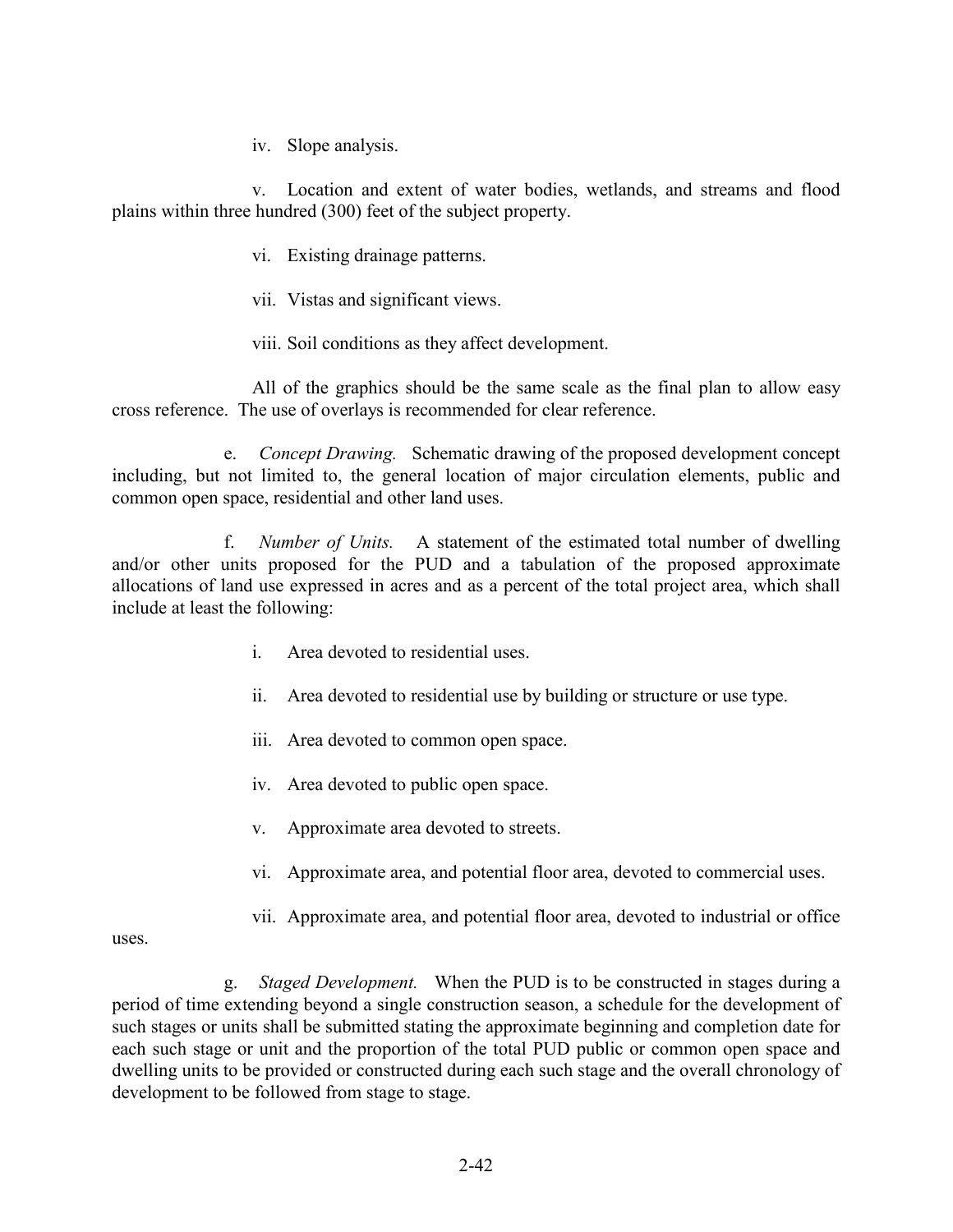h. *Common Areas.* When the proposed PUD includes provisions for public or common open space or service facilities, a statement describing the provision that is to be made for the care and maintenance of such open space or service facilities. If it is proposed that such open space be owned and/or maintained by any entity other than a governmental authority, copies of the proposed articles of incorporation and by-laws of such entity shall be submitted during the development stage.

i. *Covenants.* General intent of any restrictive covenants that are to be recorded with respect to property included in the proposed PUD.

j. *Market Feasibility.* Where deemed necessary, a market feasibility study including an analysis of the proposals economic impact on the City.

3. *General Concept Plan Process.* The Community Development Department shall forward the concept plan submission to the City's advisory boards and City Council for their consideration at regularly scheduled meetings to solicit informal review and comment on the project's acceptability in relation to the City's Comprehensive Plan and development regulations. Such meetings should be attended by the applicant.

# (h) *Development Stage Plan Application*

1. *Purpose.* The purpose of the Development Stage Plan is to provide one (1) or more specific and particular plans upon which the Planning and Zoning Board will base its recommendation to the City Council and with which substantial compliance is necessary for the preparation of the Final Plan.

2. *Submission of Development Stage.* Following review of the General Concept Plan, the applicant shall file with the Community Development Department a Development Stage Plan application including the information and submissions required by §1007.024 (6)(h)5. for the entire PUD. The Development Stage Plan shall refine the General Concept Plan.

3. *Review and Action by City Staff and Planning and Zoning Board*. Immediately upon receipt of a completed Development Stage Plan, the Community Development Director shall refer such plan to the appropriate City staff, citizen boards, and other special review agencies such as the Rice Creek Watershed District, Department of Natural Resources, or Environmental Quality Board where applicable.

4. *Development Stage Plan Review Criteria.* The evaluation of the proposed Development Stage Plan shall include but not be limited to the following criteria:

a. *Individual Rights*. Adequate property control is provided to protect the individual owners' rights and property values and the public responsibility for maintenance and upkeep.

b. *Traffic Plan.* The interior circulation plan plus access from and onto public rights-of-way does not create congestion or dangers and is adequate for the safety of the project residents and the general public.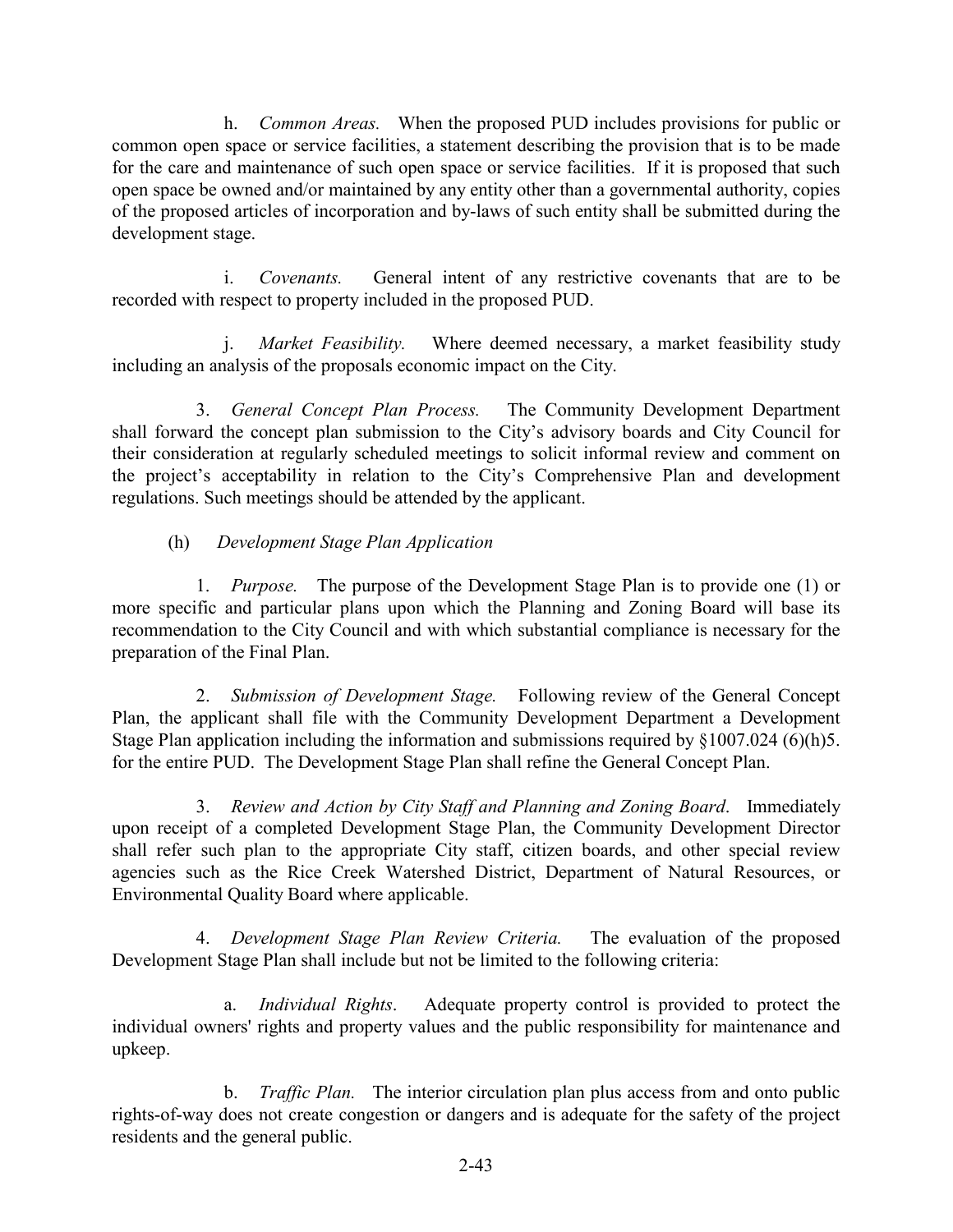c. *Open Space.* A sufficient amount of useable open space is provided.

d. *Compatibility.* The architectural design of the project is compatible with the surrounding area.

e. *Drainage.* The drainage and utility system plans are submitted to the City Engineer and the final drainage and utility plans shall be subject to their approval.

f. *Schedule.* The development schedule insures a logical development of the site which will protect the public interest and conserve land.

g. *Platting Requirements.* The development is in compliance with the requirements of the Lino Lakes Subdivision Ordinance.

h. *District Requirements.* Dwelling unit and accessory use requirements are in compliance with the district provisions in which the development is planned.

5. *Development Stage Submission Information.* Development stage submissions should depict and outline the proposed implementation of the General Concept Stage for the PUD. Information from the General Concept Stage may be included for background and to provide a basis for the submitted plan. The Development Stage submissions shall include but not be limited to:

a. *Zoning Required.* Zoning classification required for Development Stage submission and any other public decisions necessary for implementation of the proposed plan.

b. *Preliminary Plat.* Informational requirements of the Subdivision Ordinance plus the following:

i. *Buildings.* The location, size, use and arrangement including height in stories and feet and total square feet of ground area coverage and floor area, or proposed buildings, and existing buildings which will remain, if any.

ii. *Traffic Circulation.* Location, dimensions and number of all driveways, entrances, curb cuts, parking stalls, loading spaces and access aisles, and all other circulation elements including bike and pedestrian; and the total site coverage of all circulation elements.

iii. *Common Areas.* Location, designation and total area of all common open space.

iv. *Public Open Space.* Location, designation and total area proposed to be conveyed or dedicated for public open space, including parks, playgrounds, school sites and recreational facilities.

v. *Locate Existing Structures.* The location, use and size of structures and other land uses on adjacent properties.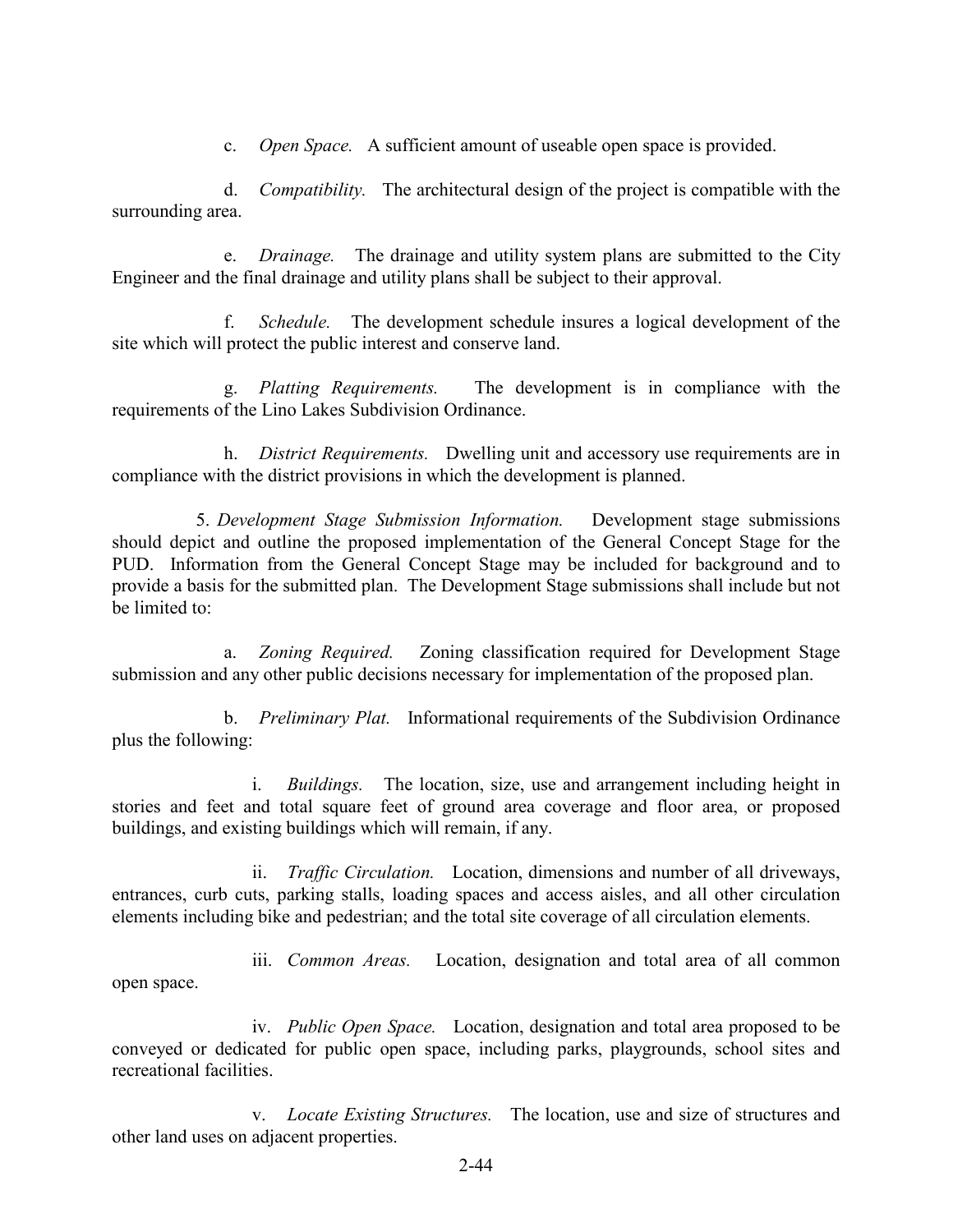vi. *Other Data.* Any other information that may have been required by the Planning and Zoning Board in conjunction with the approval of the General Concept Plan.

vii. *Legal Description.* An accurate legal description of the entire area within the PUD for which final development plan approval is sought, correlated to the legal description defining use districts in this Ordinance.

c. *Areas of Use.* A tabulation indicating the approximate gross square footage, if any, of commercial and industrial floor space by type of activity (e.g. drug store, dry cleaning, supermarket).

d. *Architectural Plans.* Preliminary architectural plans indicating use, floor plan, elevations and exterior wall finishes of proposed buildings and architectural guidelines for future development phases.

e. *Landscape Plan.* A detailed landscaping plan including the type, size and quantity of all existing and proposed plantings.

f. *Grading and Drainage Plan.* Preliminary grading and drainage plan illustrating changes to existing topography and natural site vegetation. The Plan should clearly reflect the site treatment and its conformance with the approved concept plan.

g. *Erosion Control.* A Soil Erosion Control Plan acceptable to watershed district and any other agency with review authority clearly illustrating erosion control measures to be used during construction and as permanent measures.

h. *Document Changes.* A statement summarizing all changes which have been made in any document, plan data or information previously submitted, together with revised copies of any such document, plan or data.

i. *Additional Data.* Such other and further information as the Planning and Zoning Board, Community Development Director or City Council shall find necessary to a full consideration of the entire proposed PUD or any stage thereof.

6. The terms of the PUD as approved by the City Council shall be embodied in a PUD Agreement, Development Contract, and such other documents as the City shall deem necessary or desirable. The PUD Agreement and any appropriate resolution of the City Council shall be filed with the Anoka County Recorder at the expense of the applicant. At the election of the City, filing of the Development Stage PUD may be delayed until the final plan is filed. Where the Development Stage Plan is denied approval, Council action shall be by written resolution setting forth its findings and conclusions in support of its action.

7. *Limitation on Development Plan Approval.* Unless a Final Plan covering the area designated in the Development Stage Plan as the first stage of the PUD has been filed within one (1) year from the date the City Council grants Development Stage Plan approval, or in any case where the applicant fails to file Final Plans and to proceed with development in accordance with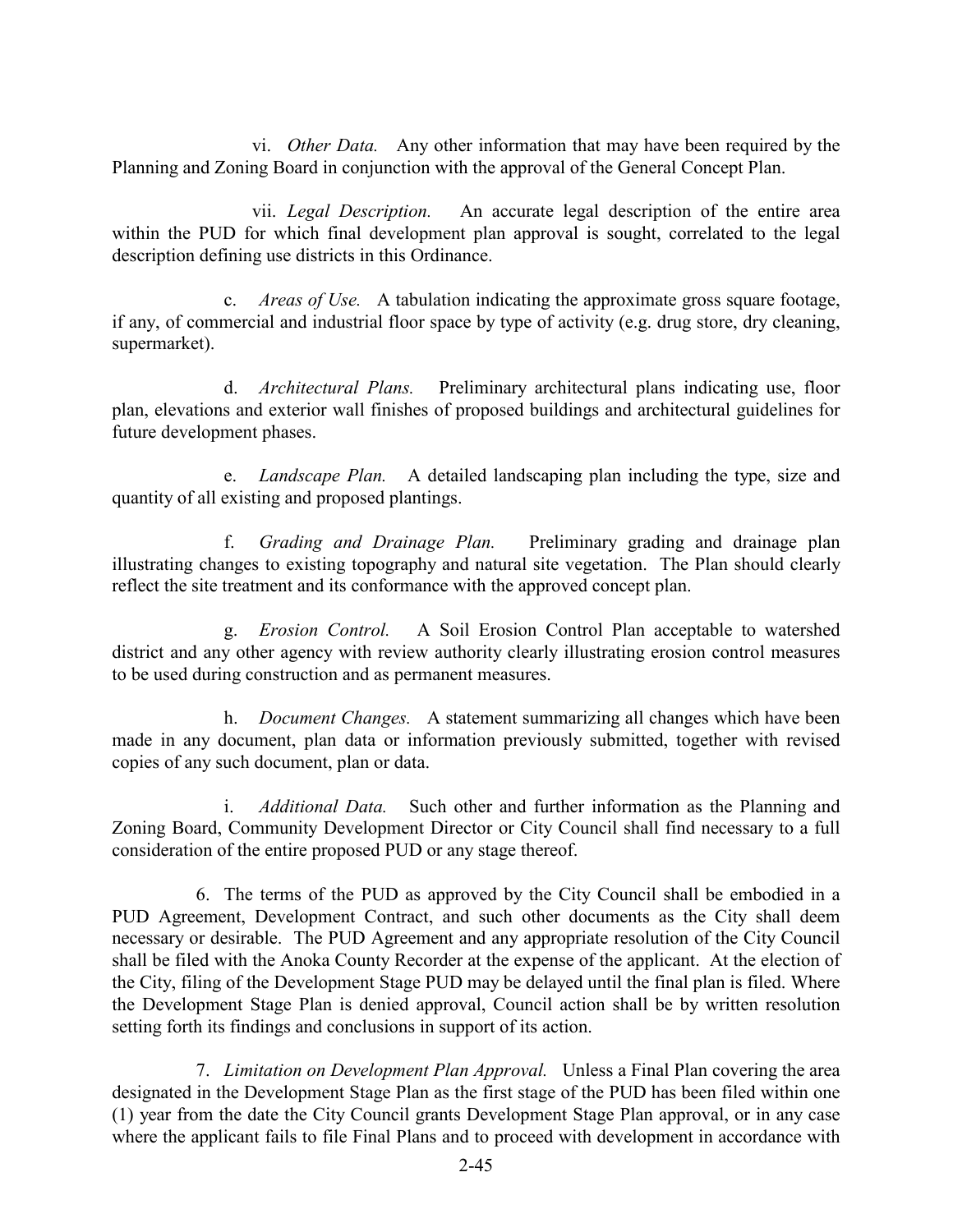the provisions of this Ordinance and/or an approved Development Stage Plan, the approval shall expire. The City Council may at its discretion extend for six month intervals the filing deadline for any Final Plan when, for good cause shown, such extension is necessary. The City Council may approve such an extension after the deadline date passes. In any case where Development Plan approval expires and no extension has been approved, the City Council may adopt a resolution repealing the Development Stage Plan approval for that portion of the PUD that has not received Final Plan approval and re-establishing the zoning and other Code provisions that would otherwise be applicable.

# (i) *Final Plan Application.*

1. *Purpose.* The Final Plan is to serve as a complete, and permanent public record of the PUD and the manner in which it is to be developed. It shall incorporate all prior approved plans and all approved modifications thereof resulting from the PUD process. It shall serve in conjunction with other provisions of the City Code as the land use regulation applicable to the PUD.

2. *Submission of Final Plan.* Upon approval of the Development Stage Plan, and within the time established herein the applicant shall file with the Zoning Administrator an application and Final Plan consisting of the information and submissions required by this Code for the entire PUD or for one (1) or more stages. The Final Plan shall conform to the Development Stage Plan in all respects, and shall be integrated as a coherent statement of the entire Plan. Appropriate cross-referencing and incorporation of recorded documents may be utilized.

3. *Final Plan Submission Information.* After review of a General Concept Plan for the PUD and approval of a Development Stage Plan for a section or sections of the proposed PUD, the applicant will submit the following material for review by the City staff prior to issuance of a building permit:

a. *Recording Proof.* Documents establishing the recording of any easement or other documents required by the City prior to the sale of any land or dwelling unit included in the PUD and of the establishment and activation of any entity that is to be responsible for the management and maintenance of any public or common open space or service facility.

b. *Final Plans, Structures.* Final architectural working drawings at all structures.

c. *Final Engineering Plans.* Final engineering plans and specifications for streets, drainage, utilities and other public improvements, together with a development contract providing for the installation of such improvements and financial guarantees for the completion of such improvements.

d. *Other Plans.* Any other plans, agreements, or specifications necessary for the City staff to review the proposed construction. All work shall be in conformance with the Building Code of the City.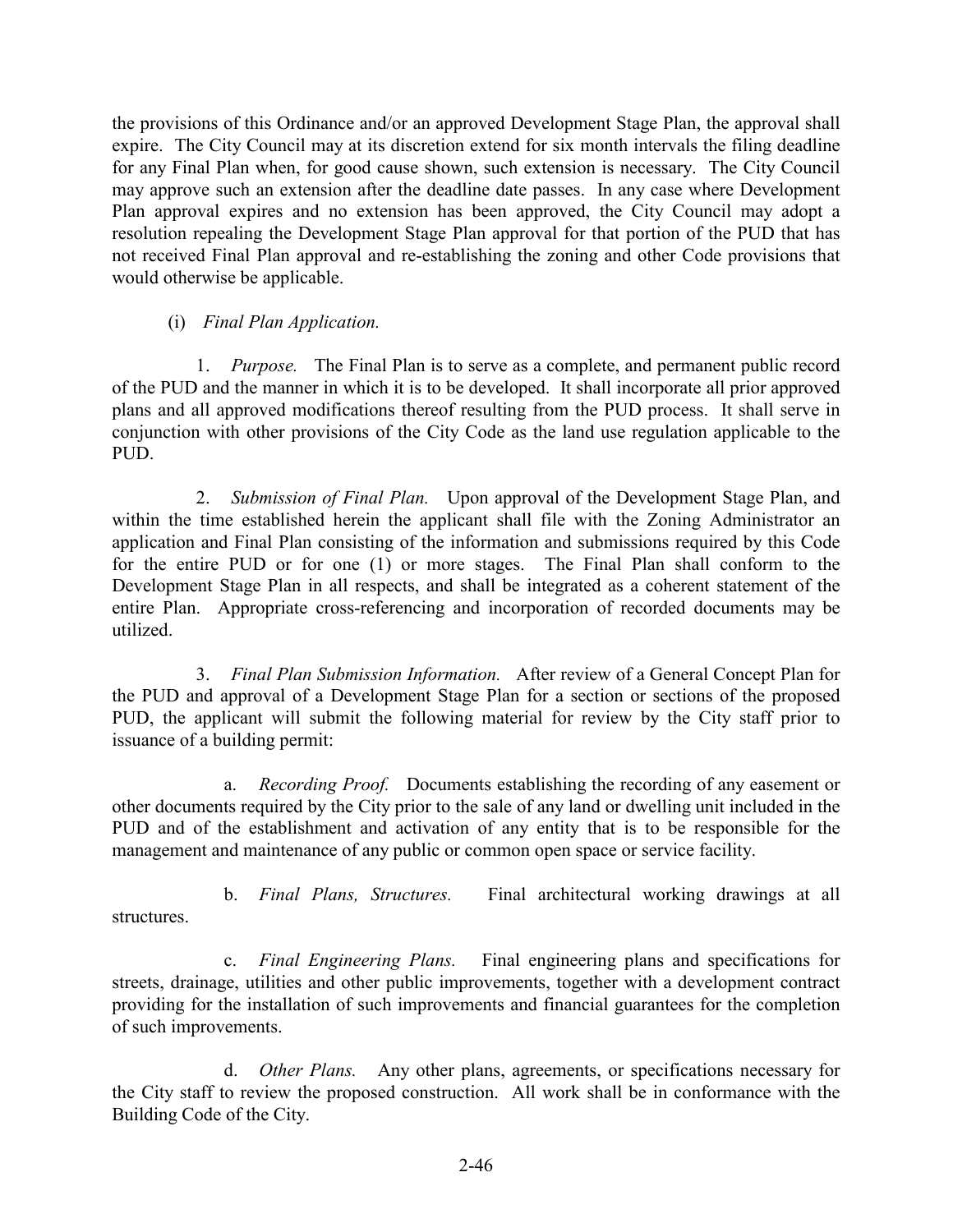e. *Recording of Final Plan.* Within sixty (60) days of its approval, the applicant, or at its election, the City, shall cause the Final Plan, or such portions thereof as are appropriate, to be recorded with the County Recorder or Registrar of Titles, at the expense of the applicant. Certified copies of all relevant recorded documents shall be furnished to the City.

f. *Building and Other Permits*. Except as otherwise expressly provided herein, upon receiving notice from the Community Development Director that the approved Final Plan and development agreement have been recorded, all appropriate officials of the City may issue building and other permits to the applicant for development, construction and other work in the area encompassed by the approved Final Plan or intermediate Development Stage Plan provided, however, that no such permit shall be issued unless the appropriate official is first satisfied that all requirements which are applicable to the permit sought, have been satisfied.

g. *Limitation on Final Plan Approval.* Within one (1) year after the approval of a Final Plan for PUD, or such shorter time as may be established by the approved development schedule, construction shall commence in accordance with such approved plan. Failure to commence construction within such period shall, unless an extension shall have been granted and hereinafter provided, automatically render void the PUD permit and all approvals of the PUD plan and the area encompassed within the PUD shall thereafter be subject to those provisions of the Zoning Code, and other Code provisions, applicable in the district in which it is located. In such case, the Council shall adopt a resolution repealing the PUD permit and PUD approvals and re-establishing the zoning and other provisions that would otherwise be applicable.